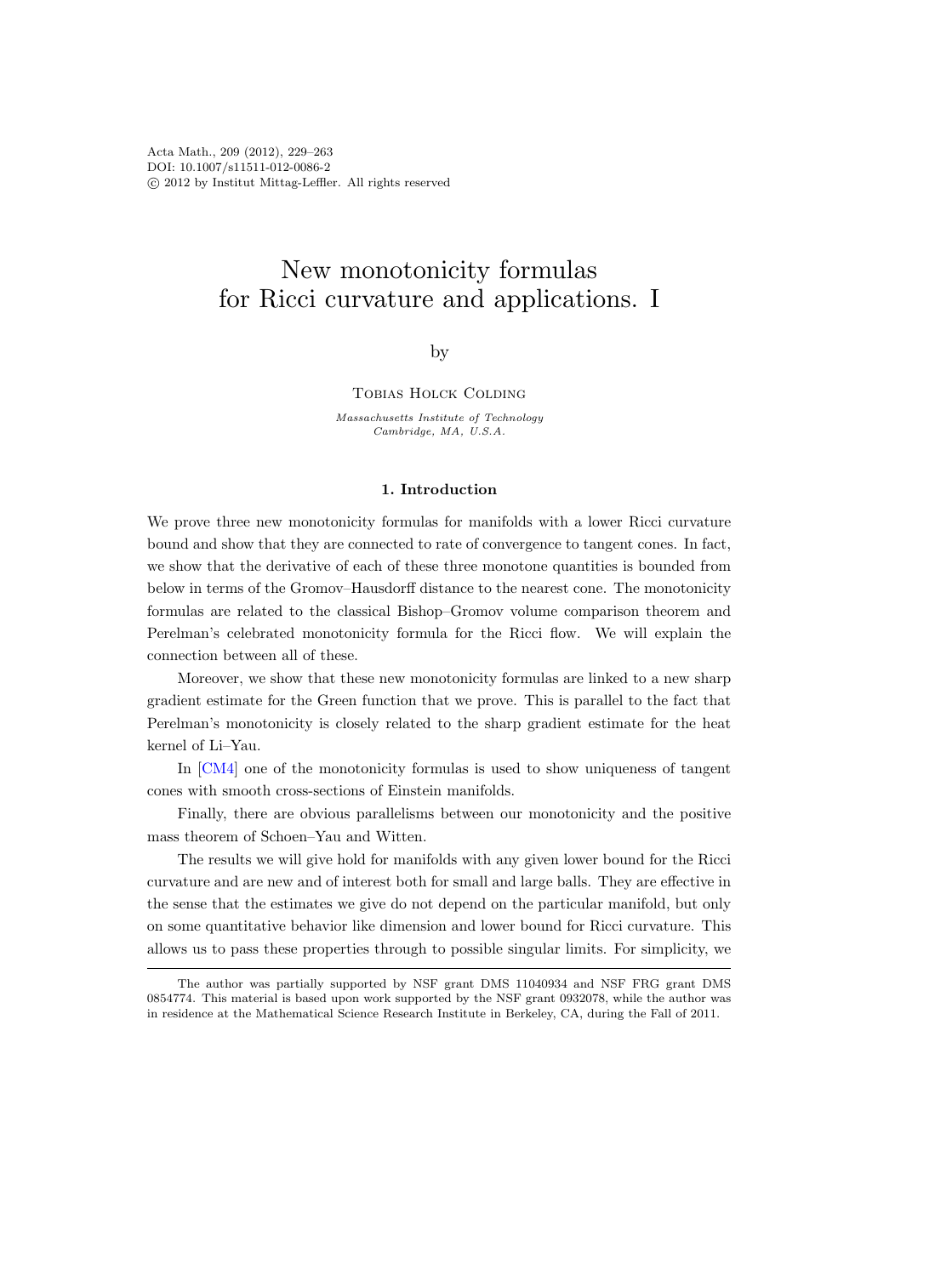will concentrate our discussion on manifolds with non-negative Ricci curvature and large balls, though our results hold with obvious changes for small balls and any other fixed lower bound for the Ricci curvature. Moreover, our results are local and hold even for balls in manifolds as long as the Ricci curvature is bounded from below on those balls.

A key property of Ricci curvature is monotonicity of the ratio of volumes of balls. For n-dimensional manifolds with non-negative Ricci curvature, Bishop–Gromov's volume comparison theorem, [\[GLP\]](#page-33-0), [\[G\]](#page-33-0), asserts that the relative volume

$$
Vol(r) = r^{-n} Vol(B_r(x))
$$
\n(1.1)

is non-increasing in the radius r for any fixed  $x \in M$ . As r tends to 0, this quantity on a smooth manifold converges to the volume of the unit ball in  $\mathbb{R}^n$  denoted by  $\text{Vol}(B_1(0))$ and, as r tends to infinity, it converges to a non-negative number  $V_M$ . If  $V_M > 0$ , then we say that M has Euclidean volume growth. An application of monotonicity of relative volume is Gromov's compactness theorem,  $[GLP]$ ,  $[G]$ . When M has non-negative Ricci curvature, this compactness implies that any sequence of rescaling  $(M, r_i^{-2}g)$ , where  $r_i \rightarrow \infty$ , has a subsequence that converges in the Gromov–Hausdorff topology to a length space. Any such limit is said to be a tangent cone at infinity of M.

A geometric property of Ricci curvature that will play a key role in the discussion below, both as a motivation and in some of the applications, comes from  $[CC1]$ . It says that if M has non-negative Ricci curvature and  $Vol(r)$  is almost constant between, say,  $r_0$  and  $2r_0$ , then the annulus is Gromov–Hausdorff close to a corresponding annulus in a cone. In particular, if  $M$  has Euclidean volume growth, then any tangent cone at infinity of M is a metric cone.<sup>(1)</sup> In general, our open manifolds of non-negative Ricci curvature will be assumed to have faster than quadratic volume growth or, more precisely, be non-parabolic.

A complete manifold is said to be non-parabolic if it admits a positive Green function. Otherwise, it is said to be parabolic. By a result of Varopoulos [\[V\]](#page-34-0) an open manifold with non-negative Ricci curvature is non-parabolic if and only if

$$
\int_1^\infty \frac{r}{\text{Vol}(B_r(x))} \, dr < \infty.
$$

When  $M$  is non-parabolic, then we let  $G$  be the minimal positive Green function. Com-bining the result of Varopoulos mentioned above with work of Li–Yau [\[LY\]](#page-33-0) gives that if M has non-negative Ricci curvature and is non-parabolic, then for  $x \in M$  fixed  $G = G(x, \cdot) \to 0$ at infinity. In other words, the function

 $b = G^{1/(2-n)}$ 

<span id="page-1-0"></span>

 $(1)$  Without the assumption of Euclidean volume growth, tangent cones need not be metric cones by [\[CC2\]](#page-33-0), and need not even be polar spaces by [\[M2\]](#page-33-0).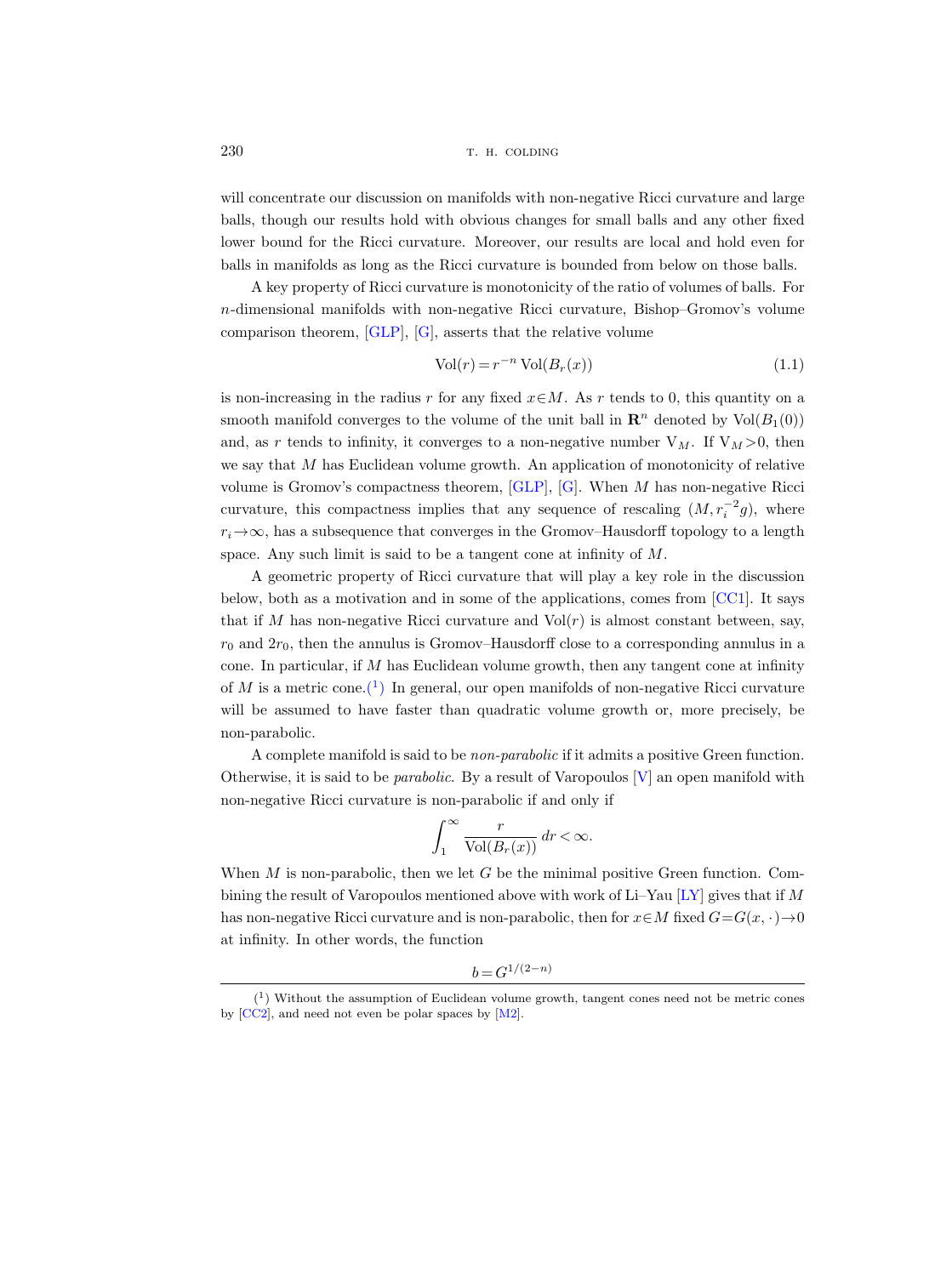is well defined and proper; cf. [\[CM1\]](#page-33-0) and [\[CM2\]](#page-33-0). Below we will integrate over level sets of b, and for that reason it is essential that those same level sets are compact, or in other words that  $b$  is proper. This is where the assumption that  $M$  is non-parabolic is needed.

To put our results in perspective, we will briefly recall some of the most relevant monotonicity formulas for the current discussion.

The Bishop–Gromov volume comparison theorem [\[GLP\]](#page-33-0), [\[G\]](#page-33-0) was described above. It asserts that the ratio of the volume of a ball in a manifold with non-negative Ricci curvature centered at a fixed point to the volume of a Euclidean ball with the same radius is non-increasing in the radius. This parallels the monotonicity for minimal surfaces where the same quantity is monotone; however for minimal surfaces the ratio is non-decreasing. Moreover, for minimal surfaces, balls are intersections of extrinsic balls with the surface as opposed to intrinsic balls in the Bishop–Gromov volume comparison theorem. Either of these monotonicity formulas follows from integrating the Laplacian of the distance squared to a point. In one case, it is the extrinsic distance; in the other, the intrinsic distance. In fact, in all of the monotonicity formulas that we discuss below monotonicity will come from integrating the Laplacian of appropriately chosen functions.

For mean curvature flow, an important monotone quantity was found by Huisken [\[H\]](#page-33-0). Huisken integrated a backward extrinsic heat kernel over the evolving hypersurface and showed that under the mean curvature flow this quantity is non-increasing. This is a parabolic monotonicity where the backward heat kernel is integrated over the entire evolving hypersurface and, thus, the quantity is global.

For Ricci flow, Perelman [\[P3\]](#page-34-0) found two new quantities, the  $\mathcal{F}_2$ - and W-functionals, and proved that  $W$  is monotone. Even for static solutions to the Ricci flow, that is, for Ricci flat manifolds, the  $\mathcal{F}$ - and W-functionals are interesting and the monotonicity of  $W$  is non-trivial. In fact, if one omits the scalar curvature term in the  $W$ -functional, then it is even monotone for manifolds with non-negative Ricci curvature as was pointed out by Ni [\[N1\]](#page-34-0), [\[N2\]](#page-34-0), [\[N4\]](#page-34-0); see also Bakry–Ledoux [\[BL\]](#page-33-0). Moreover, as was known already to Perelman, the monotonicity of  $W$  is related to both a sharp log Sobolev inequality and a sharp gradient estimate for the heat kernel H. Because of this, it is instructive to first recall the sharp gradient estimate of Li–Yau [\[LY\]](#page-33-0). This asserts that on a manifold with non-negative Ricci curvature, the heat kernel (or more generally any positive solution to the heat equation) satisfies

$$
t\left(\frac{|\nabla H|^2}{H^2} - \frac{H_t}{H}\right) - \frac{n}{2} = -t\Delta \log H - \frac{n}{2} \leqslant 0.
$$

Integrating this over the manifold with the heat kernel as a weight gives the  $\mathcal{F}\text{-}function$ for Ricci flat manifolds and what we call the F-function on a fixed manifold with non-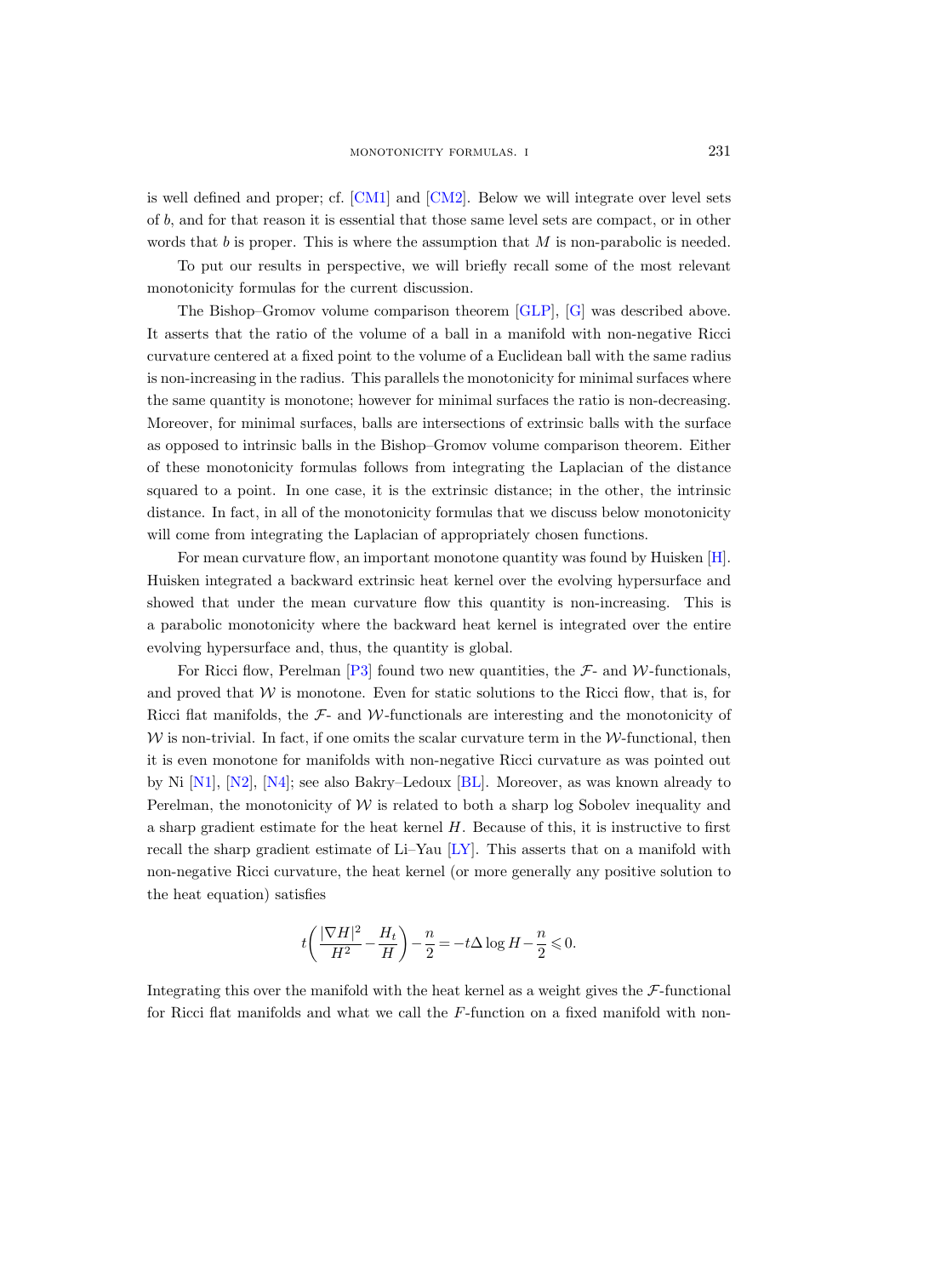negative Ricci curvature (see Ni [\[N1\]](#page-34-0), [\[N2\]](#page-34-0), [\[N4\]](#page-34-0) and Bakry–Ledoux [\[BL\]](#page-33-0))

$$
F(t) = t \int_M \left( \frac{|\nabla H|^2}{H^2} - \frac{H_t}{H} \right) H dVol - \frac{n}{2} = -t \int_M (\Delta \log H) H dVol - \frac{n}{2}
$$
  
=  $t \int_M |\nabla \log H|^2 H dVol - \frac{n}{2} \le 0.$ 

Here the last equality comes from integration by parts. Note that the F-function is a function of two variables:  $t$  and the 'center' x though usually x is fixed in which case we think of it as a function only of  $t$ . The dependence of  $x$  comes from the heat kernel  $H=H(x, \cdot, t)$ . It is not hard to see that  $F/t$  is the derivative of the Shannon-type(2)  $entropy<sup>(3)</sup>$ 

$$
S(t) = -\int_M (\log H) H \, d\text{Vol} - \frac{n}{2} \log(4\pi t) - \frac{n}{2}.
$$

Perelman went on defining

 $W = F + S$ 

and showing that W is non-increasing; cf. Ni [\[N1\]](#page-34-0), [\[N2\]](#page-34-0), [\[N4\]](#page-34-0), Bakry–Ledoux [\[BL\]](#page-33-0) and §[5,](#page-28-0) where we discuss these quantities in greater detail.

Our three new monotonicity theorems, see §[2](#page-6-0) for the precise statements, come from a new sharp gradient estimate for the Green function  $G$  on manifolds with non-negative Ricci curvature. This new sharp gradient estimate asserts that  $b=G^{1/(2-n)}$  satisfies

$$
|\nabla b|^2 - 1 = \frac{\Delta b^2}{2n} - 1 \le 0; \tag{1.2}
$$

see Theorem [3.1.](#page-18-0) Moreover, if at one point in  $M \setminus \{x\}$  we have equality in this inequality, then the manifold is flat Euclidean space. In addition, we also show a sharp asymptotic gradient estimate of b as  $r \rightarrow \infty$ ; see Theorem [3.5.](#page-21-0) Integrating (1.2) over the level sets of b against the weight  $r^{1-n}|\nabla b|$  gives our basic new quantity A that in our (elliptic) monotonicity formulas plays the role of Perelman's F-function. Namely, set

$$
A(r) = r^{1-n} \int_{b=r} (|\nabla b|^2 - 1)|\nabla b| d \text{Area}
$$
  
=  $r^{1-n} \int_{b=r} |\nabla b|^3 d \text{Area} - \text{Vol}(\partial B_1(0))$   
=  $r^{1-n} \int_{b=r} |\nabla b|^3 d \text{Area} - \text{Vol}(\partial B_1(0))$   
=  $\frac{r^{1-n}}{2n} \int_{b=r} \Delta b^2 |\nabla b| d \text{Area} - \text{Vol}(\partial B_1(0))$   
 $\leq 0,$ 

 $(2)$  S is also sometimes referred to as the Nash entropy; see, for instance, [\[N1\]](#page-34-0), [\[N2\]](#page-34-0) and [\[N4\]](#page-34-0).

 $(3)$  We use a slightly different normalization in both F and S than the standard one; however this normalization does not affect W. Our normalization is chosen so that on Euclidean space both F and S vanish.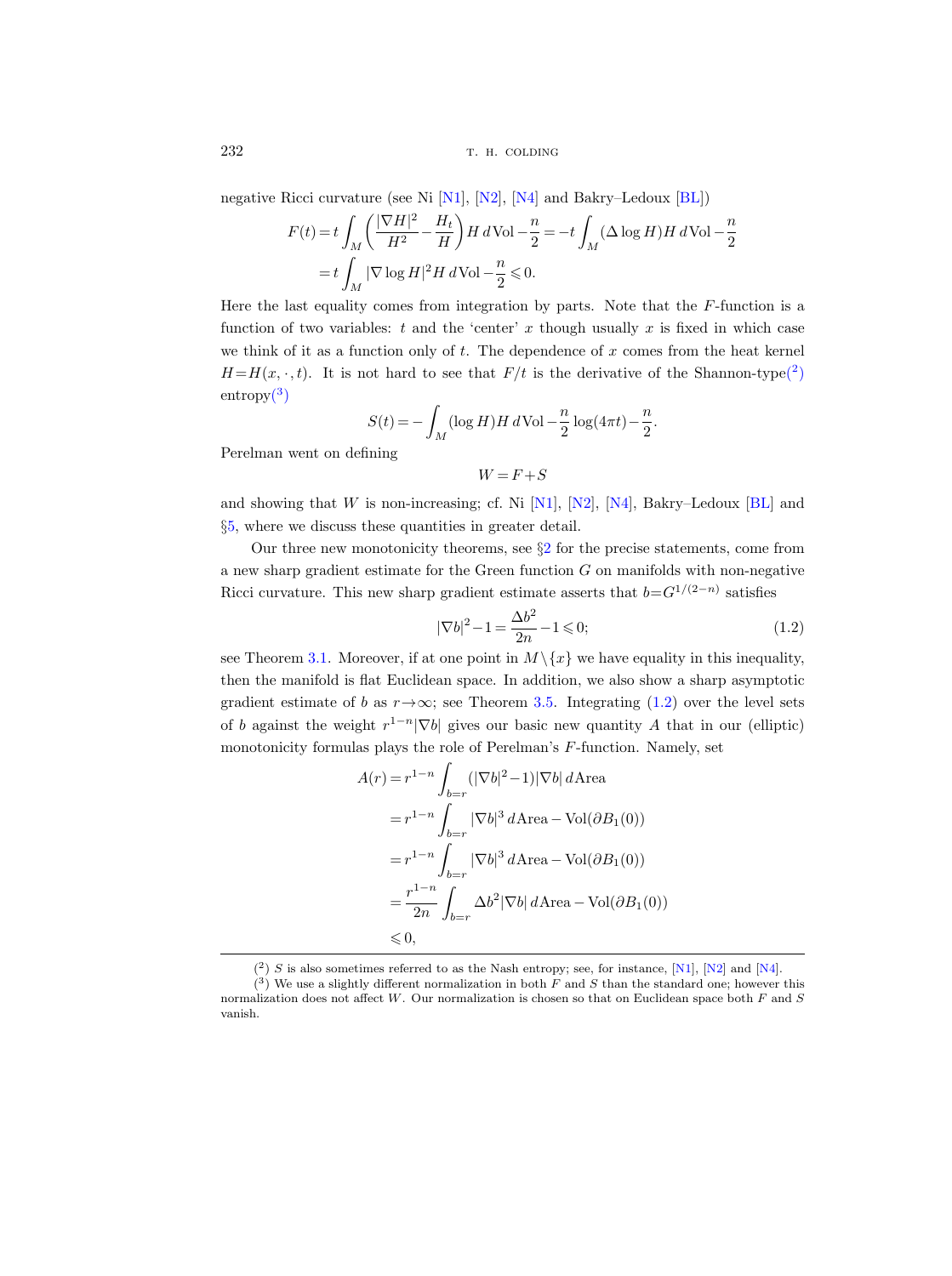where  $B_1(0) \subset \mathbb{R}^n$  is the unit ball. Note that in the main body of this paper A and V differ from the ones defined here in the introduction by the constants  $Vol(\partial B_1(0))$  and  $Vol(B_1(0))$ , respectively, as in the later sections we have not subtracted their Euclidean values. All of our monotonicity formulas involve A. In particular, we show that A and V are non-increasing (see Corollary [2.19;](#page-17-0) and also Theorem [3.2](#page-20-0) for a related statement), where

$$
V(r) = r^{-n} \int_{b \le r} |\nabla b|^4 d\text{Vol} - \text{Vol}(B_1(0)).
$$

The monotonicity of  $V$  is parallel to the Bishop–Gromov volume comparison theorem as stated in [\(1.1\)](#page-1-0). The standard proof of the Bishop–Gromov volume comparison (using the Laplacian comparison theorem applied to the distance to a fixed point) goes over first showing that the ratio

$$
r^{1-n} \operatorname{Vol}(\partial B_r(x)) \tag{1.3}
$$

is non-increasing and then using this to show  $(1.1)$ . The monotonicity of A is particularly important and is the parallel of  $(1.3)$  (the exact formula for  $A'$  is given in Corollary [2.21\)](#page-17-0). Note that it follows easily from the coarea formula, see Lemma [2.2,](#page-8-0) that  $rV'=A-nV$ ; thus the monotonicity of V implies that  $A \leq nV$ . Therefore an interesting (and natural) question would for instance be whether or not the gap between  $A$  and  $nV$  widens. The monotonicity of both A and V are byproducts of our main monotonicity theorems. The first of our three main monotonicity formulas, see Theorem [2.4,](#page-8-0) shows that

$$
2(n-1)V - A
$$

is non-increasing and gives an exact (and useful) formula for the derivative.

The monotonicity of Perelman's W-function is easily seen to be equivalent to the monotonicity of  $tF$ ; this follows from the fact that  $W = F + S$  and  $S' = F/t$ . The parallel to this in our setting is that one of our monotonicity formulas, see Theorem [2.8,](#page-11-0) asserts that

$$
r^{2-n}A
$$

is non-decreasing. Unlike A and  $2(n-1)V-A$ , we have that  $r^{2-n}A$  is not scale invariant which makes the monotonicity of it less useful. This parallels that  $tF$  is a less useful quantity than W.

One of the major points of this article is that not only are the quantities we define monotone, but their derivatives are something useful that monotonicity helps us bound. In fact, this was the starting point of this article and is one of the advantages of our new monotonicity formulas compared with, say, the classical Bishop–Gromov volume comparison theorem. For instance, for the derivative of  $2(n-1)V - A$ , we show in Theorem [2.4](#page-8-0)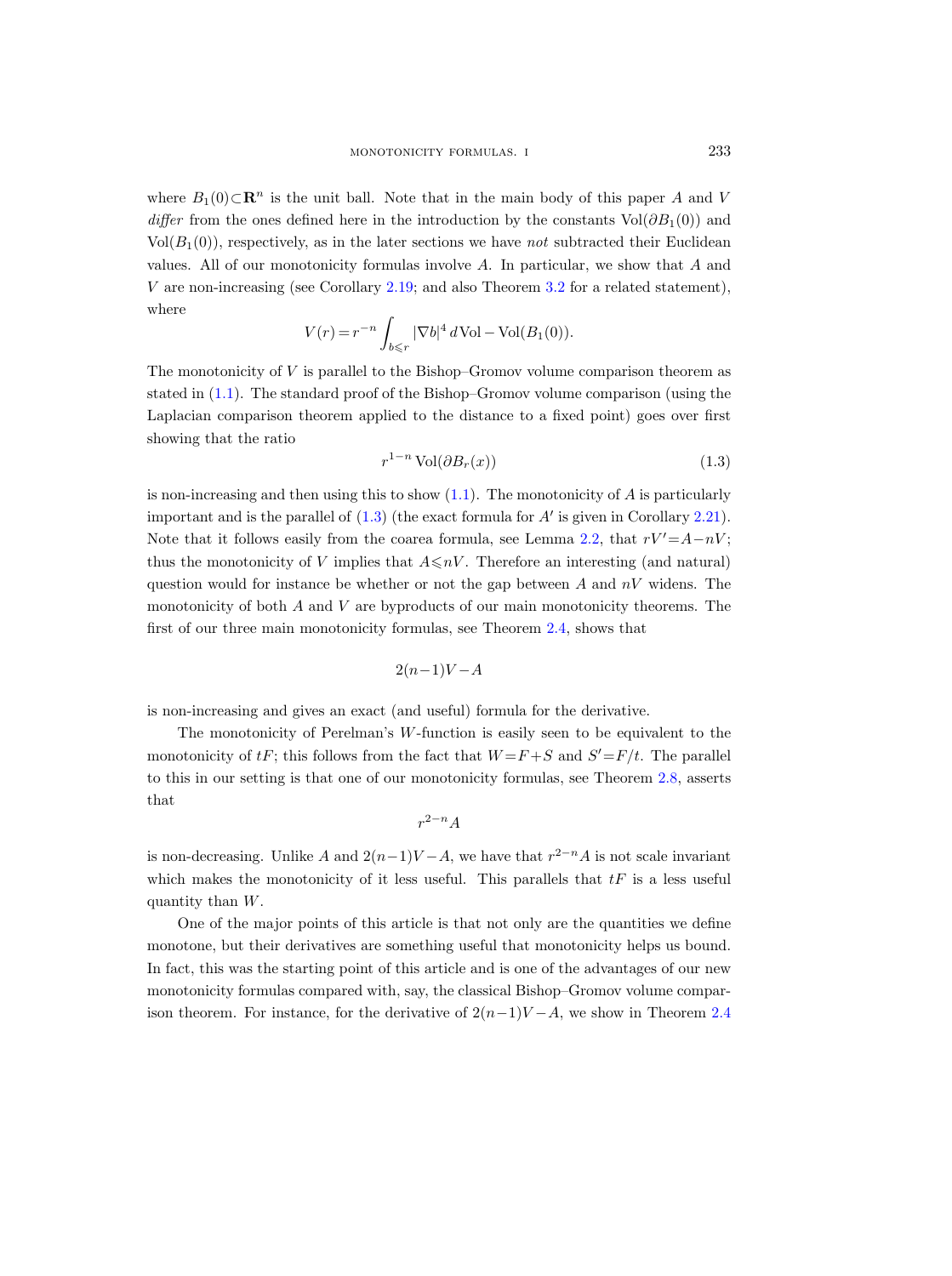that

$$
[2(n-1)V - A]'(r) = -\frac{r^{-1-n}}{2} \int_{b \le r} \left( \left| \text{Hess}_{b^2} - \frac{\Delta b^2}{n} g \right|^2 + \text{Ric}(\nabla b^2, \nabla b^2) \right) d\text{Vol},
$$

and, for the derivative of  $r^{2-n}A$ , we show in Theorem [2.8](#page-11-0) that

$$
(r^{2-n}A)'(r) = \frac{r^{1-n}}{2} \int_{b \le r} \left( \left| \text{Hess}_{b^2} - \frac{\Delta b^2}{n} g \right|^2 + \text{Ric}(\nabla b^2, \nabla b^2) \right) b^{-n} d\text{Vol}.
$$

Finally, and perhaps most importantly (see Corollary [2.21\)](#page-17-0), as a consequence of our third monotonicity formula we get that on a manifold with non-negative Ricci curvature the derivative of A is

$$
A'(r) = -\frac{r^{n-3}}{2} \int_{b \ge r} \left( \left| \text{Hess}_{b^2} - \frac{\Delta b^2}{n} g \right|^2 + \text{Ric}(\nabla b^2, \nabla b^2) \right) b^{2-2n} d\text{Vol}.
$$

(This last formula is used in [\[CM4\]](#page-33-0) to show uniqueness of tangent cones with smooth cross-sections for non-collapsed Einstein manifolds.) In many of the computations that leads to the above formulas we make use of various crucial identities (see Lemmas [2.7](#page-11-0) and [2.14\)](#page-14-0). For instance, for any positive harmonic function u, if b is given by  $b^{2-n}=u$ , then

$$
\Delta(|\nabla b|^2 u) = \frac{1}{2} \bigg( \bigg| \text{Hess}_{b^2} - \frac{\Delta b^2}{n} g \bigg|^2 + \text{Ric}(\nabla b^2, \nabla b^2) \bigg) b^{-n}.
$$

In addition to these new monotonicity formulas and gradient estimates for the Green function, we estimate from below the derivative of our formulas in terms of the Gromov– Hausdorff distance to the nearest cone; see Theorems [4.9](#page-26-0) and [4.10.](#page-26-0) For instance, loosely speaking, Theorem [4.9](#page-26-0) shows that

$$
-C(2(n-1)V - A)'(r) \ge \frac{\Theta_r^2}{r},
$$

where  $\Theta_r$  is the scale-invariant Gromov–Hausdorff distance between  $B_r(x)$  and the ball of radius  $r$  in the nearest cone centered at the vertex. The constant  $C$  depends on the dimension of the manifold, the lower bound for the Ricci curvature, and also on a positive lower bound for the volume of  $B_r(x)$ . The actual statement of the theorem is slightly more complicated as in reality the right-hand side of this inequality is not to the power 2, but rather to the slightly worse power  $2+2\varepsilon$  for any  $\varepsilon>0$ , and the constant C also depends on  $\varepsilon$ ; cf. [\[CN1\]](#page-33-0). We prove this lower bound, see Theorem [4.7](#page-26-0) and Corollary [4.8,](#page-26-0) for the derivative using  $[CC1]$ ; cf. also  $[CI]$ – $[C3]$ . We also prove a similar lower bound for the derivative of Perelman's F-function though in that case it is a weighted distance to the nearest cone where the nearest cone is allowed to change from scale to scale.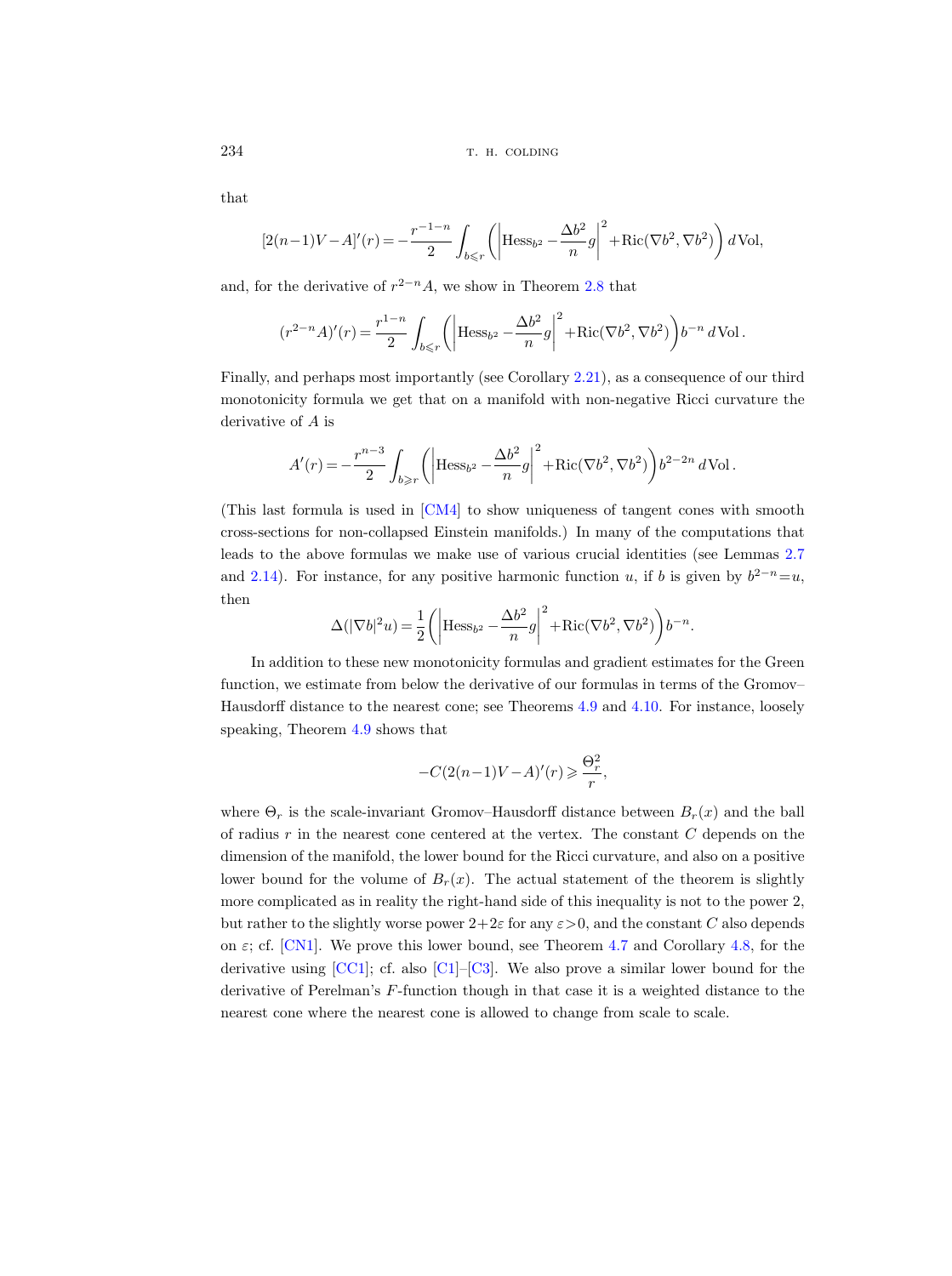<span id="page-6-0"></span>In [\[CM4\]](#page-33-0) we use the monotonicity formulas we prove here to show uniqueness of certain tangent cones of Einstein manifolds. In the expository paper [\[CM3\]](#page-33-0) we discuss some of the results described here and some of their applications.

Finally, we note that one may think of our new monotonicity formulas as enhanced versions of the classical Bishop–Gromov volume comparison theorem.

# 2. Monotonicity formulas

In this section  $M^n$  will be a smooth complete *n*-dimensional manifold where  $n \geq 3$ . We will later be particularly interested in the case where  $M$  has non-negative Ricci curvature, however the computations that follows hold on any smooth manifold.

Suppose that G is the Green function<sup>(4</sup>) on a manifold M; fix  $x \in M$  and set  $G = G_x$  $G(x, \cdot)$ . One sometimes says that  $G = G_x$  is the Green function with pole at x. Following [\[CM1\]](#page-33-0) and [\[CM2\]](#page-33-0), we set( $5$ )

$$
b = G^{1/(2-n)};
$$

then

$$
\Delta b^2 = 2n|\nabla b|^2.
$$

We will use a number of times below that if, as in  $\text{[CMI]}$  and  $\text{[CMI]}$  (see for instance  $[CM1, §2]$  $[CM1, §2]$ , we set

$$
I_v(r) = r^{1-n} \int_{b=r} v|\nabla b| d\text{Area} = \frac{1}{n-2} \int_{b=r} v|\nabla G| d\text{Area},
$$

 $then<sup>(6)</sup>$ 

$$
I'_v = r^{1-n} \int_{b=r} v_n d\text{Area} = r^{1-n} \int_{b \leq r} \Delta v d\text{Vol}.
$$

Here  $v_n$  is the (outward) normal derivative of the function v; normal to the boundary of  ${x:b(x)}\leq r$ . In particular, the function

$$
I_1(r) = r^{1-n} \int_{b=r} |\nabla b| d\text{Area},
$$

is constant in r.

<sup>(&</sup>lt;sup>4</sup>) Our Green functions will be normalized so that on Euclidean space of dimension  $n\geqslant 3$  the Green function is  $r^{2-n}$ .

 $(5)$  The normalization of b that we use here differs from that used in [\[CM1\]](#page-33-0) and [\[CM2\]](#page-33-0) by a constant.

 $(6)$  This property of I was also used later by Ni in [\[N3,](#page-34-0) Corollary 2.6].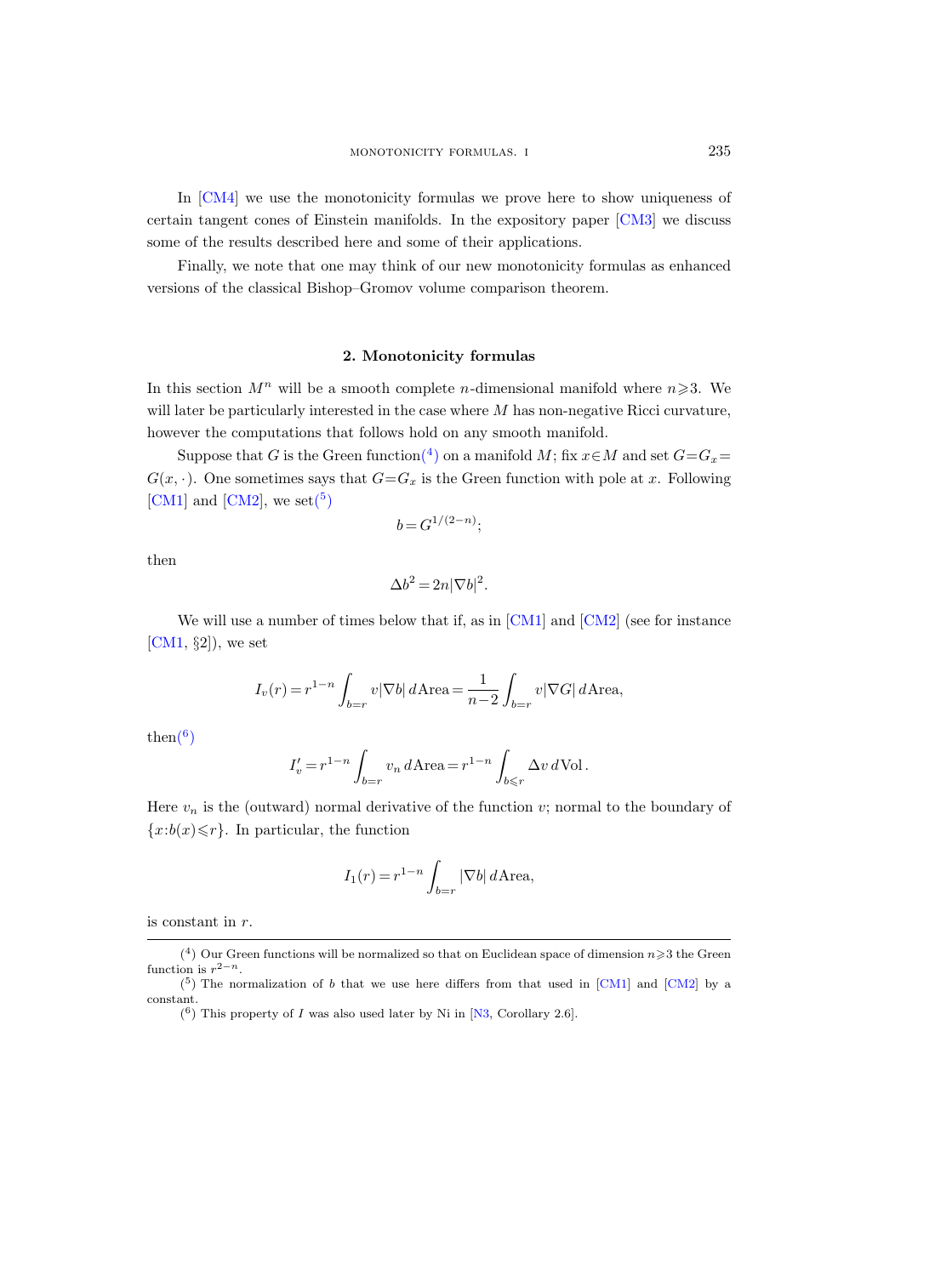# 2.1. The 'area' and the 'volume'

Define non-negative functions  $A(r)$  and  $V(r)$  by

$$
A(r) = r^{1-n} \int_{b=r} |\nabla b|^3 d\mathbf{Area} \quad \text{and} \quad V(r) = r^{-n} \int_{b \le r} |\nabla b|^4 d\mathbf{Vol}.
$$

Note that these quantities differ from the ones we defined in the introduction by constants since here, unlike in the introduction, we have not subtracted their Euclidean values.

The next simple lemma will be used in three places: First to compute the limit of  $A(r)$  and  $I_1$  as  $r \rightarrow 0$ ; second in the proof of the second monotonicity theorem where the lemma also enters via the same limit of A; and third in the sharp gradient estimate for the Green function.

LEMMA 2.1. Let M be a smooth manifold with  $n \geqslant 3$ . Then

$$
\lim_{r \to 0} \sup_{\partial B_r(x)} \left| \frac{b}{r} - 1 \right| = 0,\tag{2.1}
$$

$$
\lim_{r \to 0} \sup_{\partial B_r(x)} ||\nabla b|^2 - 1 = 0,\tag{2.2}
$$

$$
\lim_{r \to 0} A(r) = \lim_{r \to 0} I_1(r) = Vol(\partial B_1(0)),
$$
\n(2.3)

$$
\lim_{r \to 0} V(r) = \text{Vol}(B_1(0)).\tag{2.4}
$$

*Proof.* In  $[GS]$  it was shown that for the Green function with pole at x,

$$
G(y) = d^{2-n}(x, y)(1+o(1))
$$
 and  $|\nabla G(y)| = (n-2)d^{1-n}(x, y)(1+o(1)),$ 

where  $o(1)$  is a function with  $o(y) \rightarrow 0$  as  $y \rightarrow x$ . From this the first two claims easily follow.

To see  $(2.3)$  observe first that it follows from  $(2.2)$  that I and A have the same limit. It is therefore enough to show that the limit of I is  $Vol(\partial B_1(0))$ . To see this use that I is constant in  $r$  together with the coarea formula, to rewrite  $I$  as

$$
\int_{b \le r} |\nabla b|^2 d\text{Vol} = \int_0^r \int_{b=s} r^{n-1} I_1(s) d\text{Area} \, ds = \frac{r^n I_1(1)}{n},
$$

and thus

$$
\lim_{r \to 0} I_1(r) = I_1(1) = n \lim_{r \to 0} r^{-n} \int_{b \le r} |\nabla b|^2 d\text{Vol} = \text{Vol}(\partial B_1(0)).
$$

Here the last equality followed from  $(2.1)$  and  $(2.2)$ .

Finally,  $(2.4)$  follows easily from  $(2.1)$  and  $(2.2)$ .

<span id="page-7-0"></span>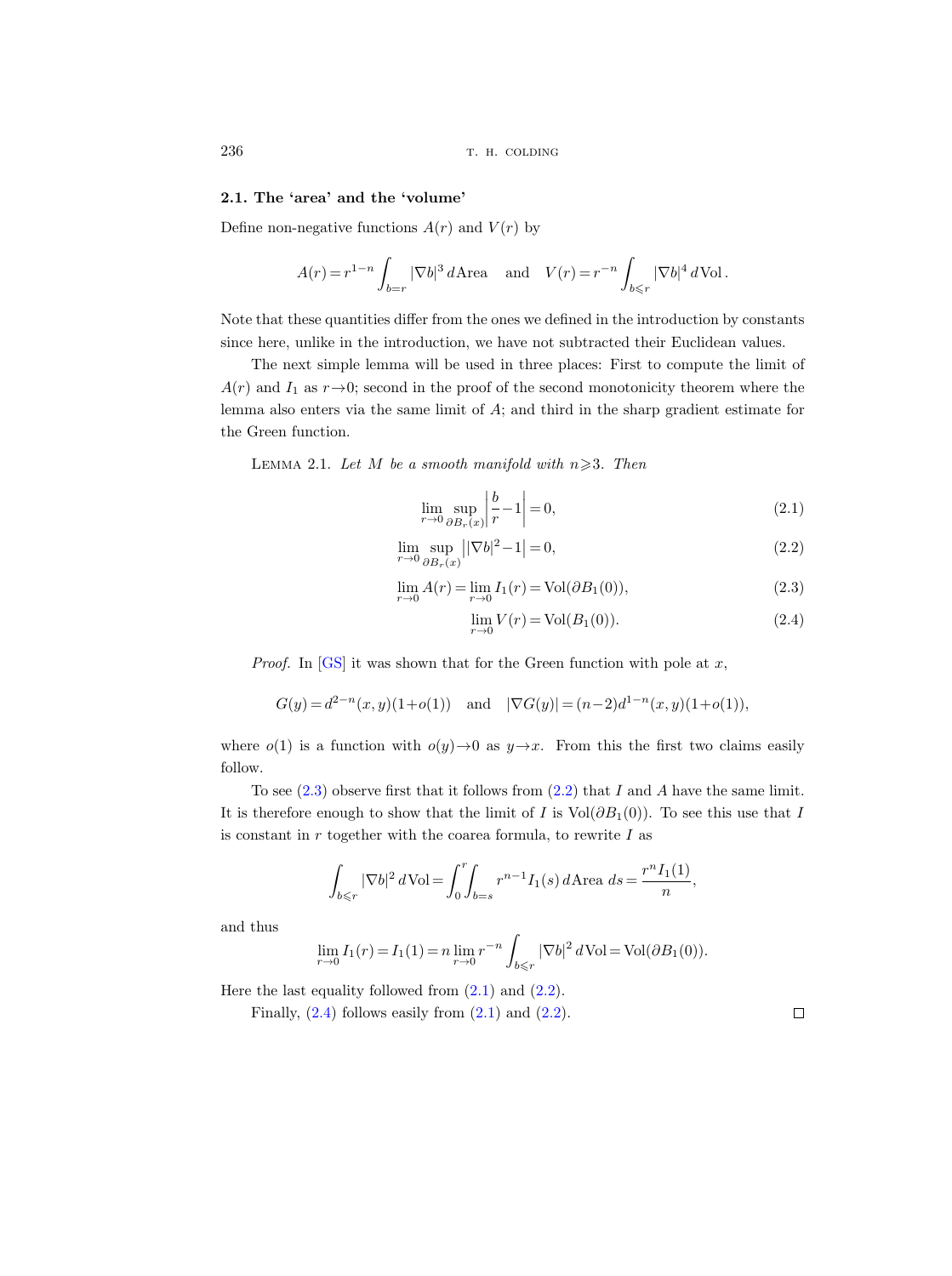<span id="page-8-0"></span>Moreover, we have the following result.

Lemma 2.2.

$$
V'(r) = \frac{1}{r}(A(r) - nV(r)).
$$

*Proof.* By the coarea formula, we can rewrite  $V(r)$  as

$$
V(r) = r^{-n} \int_{-\infty}^{r} \int_{b=s} |\nabla b|^3 d\mathbf{Area} \, ds.
$$

From this the lemma easily follows.

We will later see that on any manifold with non-negative Ricci curvature the gradient of b is bounded by some universal constant depending only on the dimension; see Lemma [2.15](#page-15-0) for a gradient bound and Theorem [3.1](#page-18-0) for the eventual sharp bound. Together with the next lemma this implies that both  $A$  and  $V$  are bounded. We will then come back later and use our main monotonicity theorem to show that both A and V are non-increasing on a manifold with non-negative Ricci curvature and hence, in particular, they are bounded by their values as  $r \rightarrow 0$ .

LEMMA 2.3. If  $|\nabla b| \leq C$ , then

$$
A \leq C^2 \operatorname{Vol}(\partial B_1(0)) \quad \text{and} \quad V \leq C^2 \operatorname{Vol}(\partial B_1(0)) = C^2 \operatorname{Vol}(B_1(0)).
$$

*Proof.* The first claim follows from the fact that  $I_1$  is constant as a function of  $r$ and that we found in Lemma [2.1](#page-7-0) what that constant is. The second claim follows from the first together with the fact that

$$
V(r) = r^{-n} \int_0^r s^{n-1} A(s) ds.
$$
 (2.5)

#### 2.2. The first monotonicity formula

Our first monotonicity result is the following theorem.

THEOREM 2.4.

$$
(A-2(n-1)V)' = \frac{r^{-1-n}}{2} \int_{b\leq r} \left( \left| \text{Hess}_{b^2} - \frac{\Delta b^2}{n} g \right|^2 + \text{Ric}(\nabla b^2, \nabla b^2) \right) d\text{Vol}.
$$

*Proof.* Observe first that we can trivially rewrite  $A(r)$  as

$$
A(r) = r^{1-n} \int_{b=r} |\nabla b|^3 d\text{Area} = \frac{r^{-1-n}}{4} \int_{b=r} |\nabla b^2|^2 |\nabla b| d\text{Area}.
$$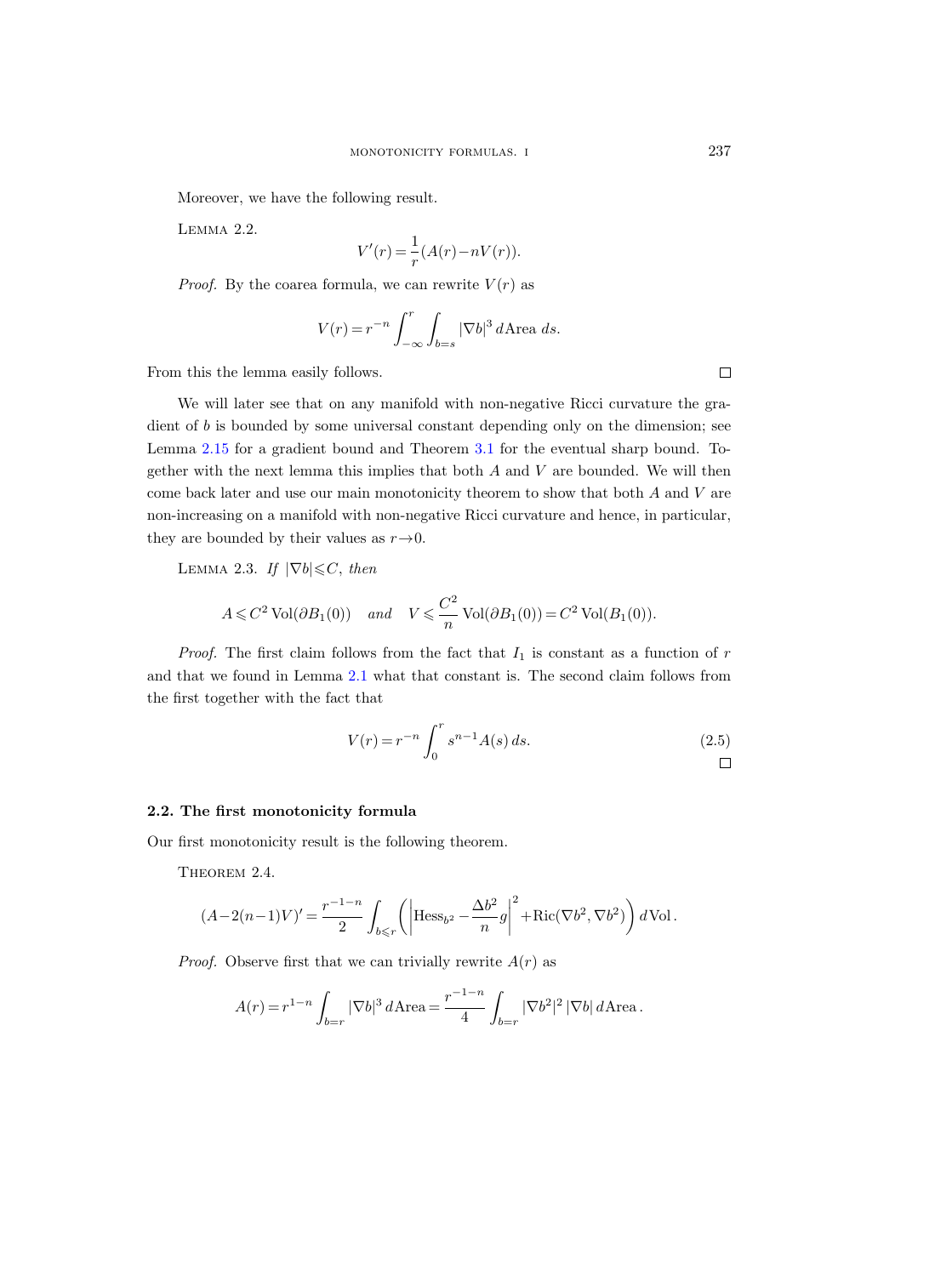Computing gives

$$
r^{-2}(r^{2}A)'(r) = \frac{r^{-1-n}}{4} \int_{b=r} \frac{d}{dn} |\nabla b^{2}|^{2} d\mathbf{A} \text{rea}
$$
  
\n
$$
= \frac{r^{-1-n}}{4} \int_{b\leq r} \Delta |\nabla b^{2}|^{2} d\mathbf{Vol}
$$
  
\n
$$
= \frac{r^{-1-n}}{2} \int_{b\leq r} (|\text{Hess}_{b^{2}}|^{2} + \langle \nabla \Delta b^{2}, \nabla b^{2} \rangle + \text{Ric}(\nabla b^{2}, \nabla b^{2})) d\mathbf{Vol}
$$
  
\n
$$
= \frac{r^{-1-n}}{2} \int_{b\leq r} (|\text{Hess}_{b^{2}}|^{2} - |\Delta b^{2}|^{2} + \text{Ric}(\nabla b^{2}, \nabla b^{2})) d\mathbf{Vol}
$$
  
\n
$$
+ \frac{r^{-1-n}}{2} \int_{b=r} (\Delta b^{2}) \frac{d}{dn} b^{2} d\mathbf{A} \text{rea}
$$
  
\n
$$
= \frac{r^{-1-n}}{2} \int_{b\leq r} (|\text{Hess}_{b^{2}}|^{2} - |\Delta b^{2}|^{2} + \text{Ric}(\nabla b^{2}, \nabla b^{2})) d\mathbf{Vol}
$$
  
\n
$$
+ 2nr^{-n} \int_{b=r} |\nabla b|^{3} d\mathbf{A} \text{rea}
$$
  
\n
$$
= \frac{r^{-1-n}}{2} \int_{b\leq r} (|\text{Hess}_{b^{2}}|^{2} - |\Delta b^{2}|^{2} + \text{Ric}(\nabla b^{2}, \nabla b^{2})) d\mathbf{Vol} + \frac{2n}{r} A(r).
$$

Moreover,

$$
\left|\text{Hess}_{b^2} - \frac{\Delta b^2}{n}g\right|^2 = |\text{Hess}_{b^2}|^2 + \frac{|\Delta b^2|^2}{n} - \frac{2|\Delta b^2|^2}{n} = |\text{Hess}_{b^2}|^2 - \frac{|\Delta b^2|^2}{n}.
$$

Hence,

$$
|\text{Hess}_{b^2}|^2 - |\Delta b^2|^2 = \left| \text{Hess}_{b^2} - \frac{\Delta b^2}{n} g \right|^2 - \left( 1 - \frac{1}{n} \right) |\Delta b^2|^2
$$

$$
= \left| \text{Hess}_{b^2} - \frac{\Delta b^2}{n} g \right|^2 - 4n^2 \left( 1 - \frac{1}{n} \right) |\nabla b|^4.
$$

Inserting this in the above gives

$$
r^{-2}(r^{2}A)'(r) = \frac{r^{-1-n}}{2} \int_{b\leq r} \left( \left| \text{Hess}_{b^{2}} - \frac{\Delta b^{2}}{n} g \right|^{2} + \text{Ric}(\nabla b^{2}, \nabla b^{2}) \right) d\text{Vol} - 2\left(1 - \frac{1}{n}\right) n^{2} r^{-1-n} \int_{b\leq r} |\nabla b|^{4} d\text{Vol} + \frac{2n}{r} A(r).
$$

Using Lemma [2.2,](#page-8-0) we can now rewrite the above as

$$
r^{-2}(r^{2}A)'(r)
$$
  
=  $\frac{r^{-1-n}}{2} \int_{b \le r} \left( \left| \text{Hess}_{b^{2}} - \frac{\Delta b^{2}}{n} g \right|^{2} + \text{Ric}(\nabla b^{2}, \nabla b^{2}) \right) d\text{Vol} - \frac{2(1 - 1/n)n^{2}}{r} V(r) + \frac{2n}{r} A(r)$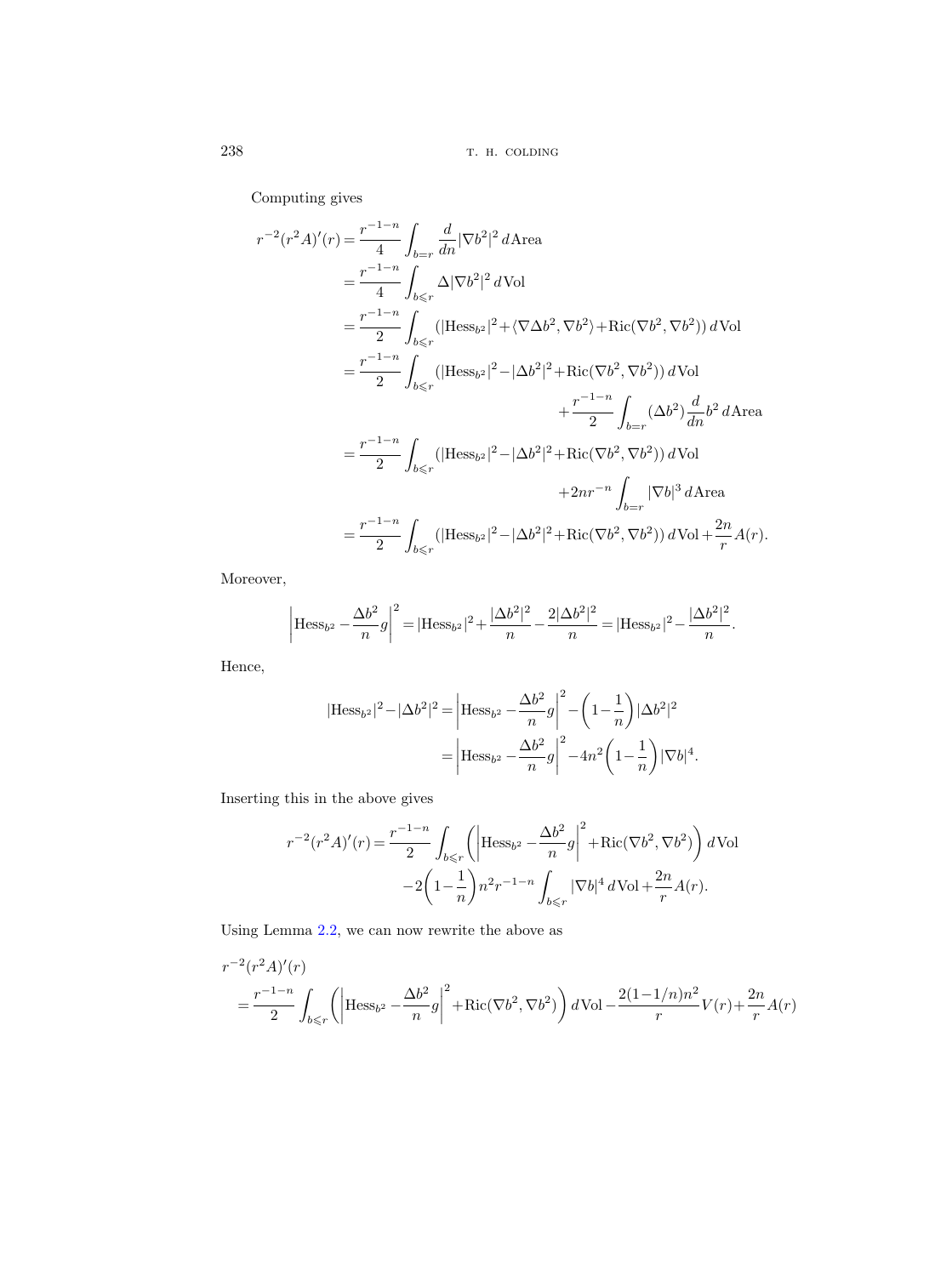$$
=\frac{r^{-1-n}}{2}\int_{b\leqslant r}\left(\left|\mathrm{Hess}_{b^{2}}-\frac{\Delta b^{2}}{n}g\right|^{2}+\mathrm{Ric}(\nabla b^{2},\nabla b^{2})\right)d\mathrm{Vol}+\frac{2n}{r}(A(r)-nV(r))+\frac{2n}{r}V(r).
$$

Or, equivalently, since  $r^{-2}(r^2A)' = A' + 2A/r$ ,

$$
A' = \frac{r^{-1-n}}{2} \int_{b \le r} \left( \left| \text{Hess}_{b^2} - \frac{\Delta b^2}{n} g \right|^2 + \text{Ric}(\nabla b^2, \nabla b^2) \right) d\text{Vol} + \frac{2(n-1)}{r} (A - nV).
$$

Therefore

$$
(A-2(n-1)V)' = \frac{r^{-1-n}}{2} \int_{b \le r} \left( \left| \text{Hess}_{b^2} - \frac{\Delta b^2}{n} g \right|^2 + \text{Ric}(\nabla b^2, \nabla b^2) \right) d\text{Vol}. \qquad \Box
$$

In particular, on a manifold with non-negative Ricci curvature, we get the following result.

COROLLARY 2.5. If  $M$  is an n-dimensional manifold with non-negative Ricci curvature, then, for all  $r>0$ ,

$$
A(r)-\operatorname{Vol}(\partial B_1(0))\geqslant 2(n-1)(V(r)-\operatorname{Vol}(B_1(0))).
$$

Moreover, if for some  $r>0$  we have equality, then the set  $\{x:b(x)\leq r\}$  is isometric to a ball of radius r in  $\mathbf{R}^n$ .

Proof. The inequality follows trivially from Theorem [2.4.](#page-8-0) Suppose therefore that for some  $r>0$  we have equality. Since M has non-negative Ricci curvature, then, by Theorem [2.4,](#page-8-0)

$$
\text{Hess}_{b^2} = \frac{\Delta b^2}{n}g \quad \text{and} \quad \text{Ric}(\nabla b^2, \nabla b^2) = 0.
$$

From this it now follows from [\[CC1,](#page-33-0) §1] that  $\{x:b(x)\leq r\}$  is a metric cone and that b is the distance to the vertex. Since Euclidean space is the only smooth cone, the corollary follows.  $\Box$ 

Note that the inequality in the above corollary goes in the opposite direction of the usual Bishop–Gromov volume comparison theorem for manifolds with non-negative Ricci curvature where the scale-invariant volume of the boundary of a ball is bounded by the inside. This is closely connected with the fact that the above inequality deals with the excess relative to the Euclidean quantities.

Likewise, we get the following consequence.

COROLLARY 2.6. If  $M$  is an n-dimensional manifold with non-negative Ricci curvature and  $r_2>r_1>0$ , then

$$
A(r_2) - 2(n-1)V(r_2) \geqslant A(r_1) - 2(n-1)V(r_1),
$$

and the equality holds if and only if the set  $\{x:b(x) \le r_2\}$  is isometric to a ball of radius r<sup>2</sup> in Euclidean space.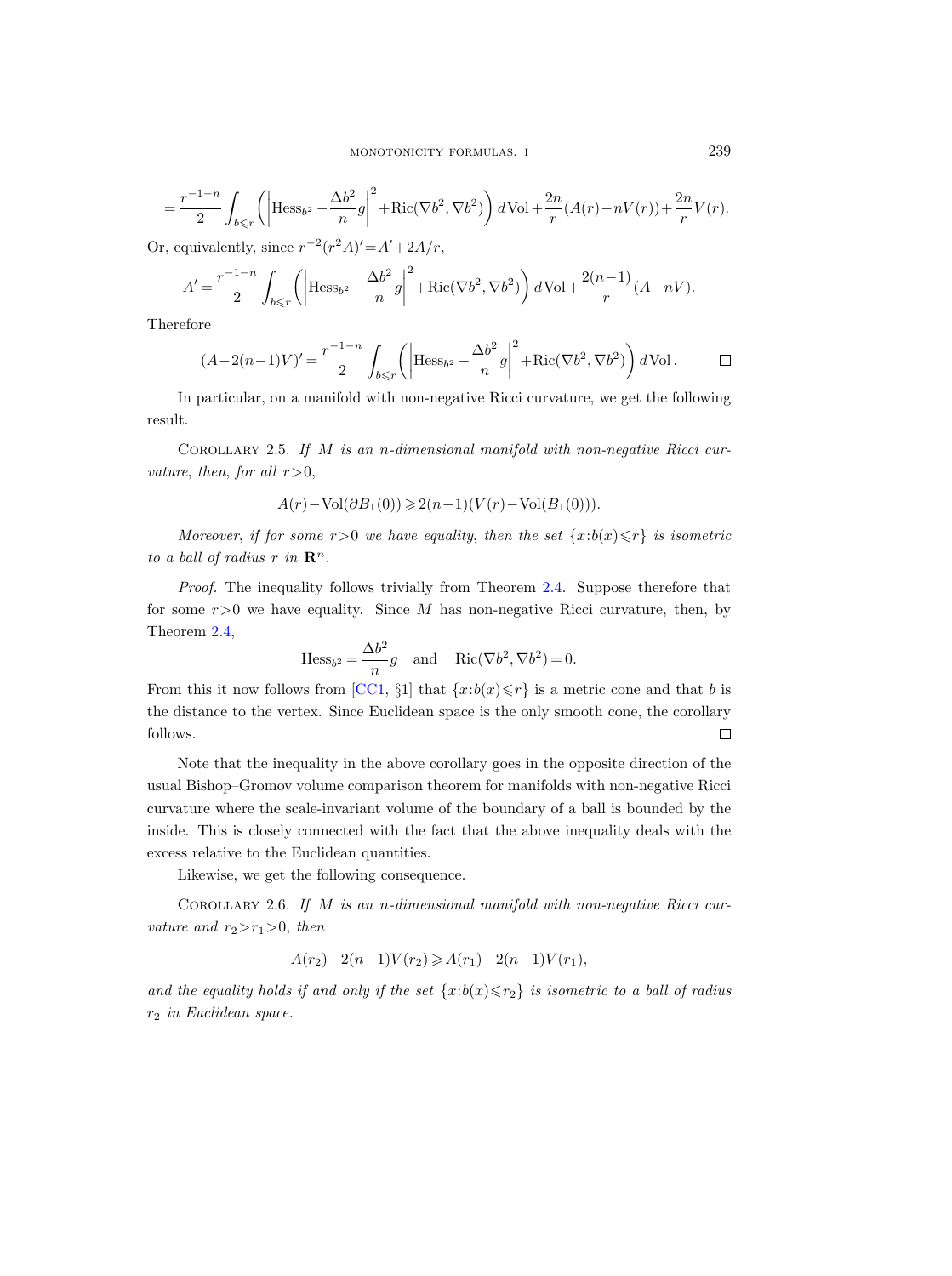Note also that all of the above computations work for any positive harmonic function  $G$  with  $1/G$  proper and not necessarily the Green function.

# 2.3. The second monotonicity formula

The next lemma holds for any positive harmonic function  $G$ , where, as before,  $b$  is given by  $b^{2-n} = G$ .

Lemma 2.7.

$$
b^2 \Delta |\nabla b|^2 + (2 - n)\langle \nabla b^2, \nabla |\nabla b|^2 \rangle = \frac{1}{2} \left( \left| \text{Hess}_{b^2} - \frac{\Delta b^2}{n} g \right|^2 + \text{Ric}(\nabla b^2, \nabla b^2) \right),\tag{2.6}
$$

$$
\Delta(|\nabla b|^2 G) = \frac{1}{2} \left( \left| \text{Hess}_{b^2} - \frac{\Delta b^2}{n} g \right|^2 + \text{Ric}(\nabla b^2, \nabla b^2) \right) b^{-n}.
$$
 (2.7)

Proof. By the Bochner formula, as in the proof of Theorem [2.4,](#page-8-0)

$$
\frac{1}{2}\Delta|\nabla b^2|^2 = |\text{Hess}_{b^2}|^2 + \langle \nabla \Delta b^2, \nabla b^2 \rangle + \text{Ric}(\nabla b^2, \nabla b^2)
$$
\n
$$
= \left| \text{Hess}_{b^2} - \frac{\Delta b^2}{n} g \right|^2 + \frac{|\Delta b^2|^2}{n} + \langle \nabla \Delta b^2, \nabla b^2 \rangle + \text{Ric}(\nabla b^2, \nabla b^2)
$$
\n
$$
= \left| \text{Hess}_{b^2} - \frac{\Delta b^2}{n} g \right|^2 + 4n|\nabla b|^4 + 2n\langle \nabla |\nabla b|^2, \nabla b^2 \rangle + \text{Ric}(\nabla b^2, \nabla b^2).
$$
\n(2.8)

Moreover, since

$$
|\nabla b^2|^2 = 4b^2|\nabla b|^2,
$$

we have

$$
\Delta |\nabla b^2|^2 = 4b^2 \Delta |\nabla b|^2 + 4(\Delta b^2) |\nabla b|^2 + 8\langle \nabla b^2, \nabla |\nabla b|^2 \rangle
$$
  
= 
$$
4b^2 \Delta |\nabla b|^2 + 8n |\nabla b|^4 + 8\langle \nabla b^2, \nabla |\nabla b|^2 \rangle.
$$
 (2.9)

Combining  $(2.8)$  with  $(2.9)$  gives  $(2.6)$ .

To see the second claim, use Leibniz' rule and (2.6) to get

$$
2\Delta(|\nabla b|^2 G) = 2b^2 G \Delta |\nabla b|^2 + (4 - 2n)\langle \nabla b^2, \nabla |\nabla b|^2 \rangle b^{1-n}
$$
  
=  $b^{-n} (2b^2 \Delta |\nabla b|^2 + (4 - 2n)\langle \nabla b^2, \nabla |\nabla b|^2 \rangle)$   
=  $\left( \left| \text{Hess}_{b^2} - \frac{\Delta b^2}{n} g \right|^2 + \text{Ric}(\nabla b^2, \nabla b^2) \right) b^{-n}.$ 

Lemma 2.7 also lead us directly to our second monotonicity formula.

<span id="page-11-0"></span>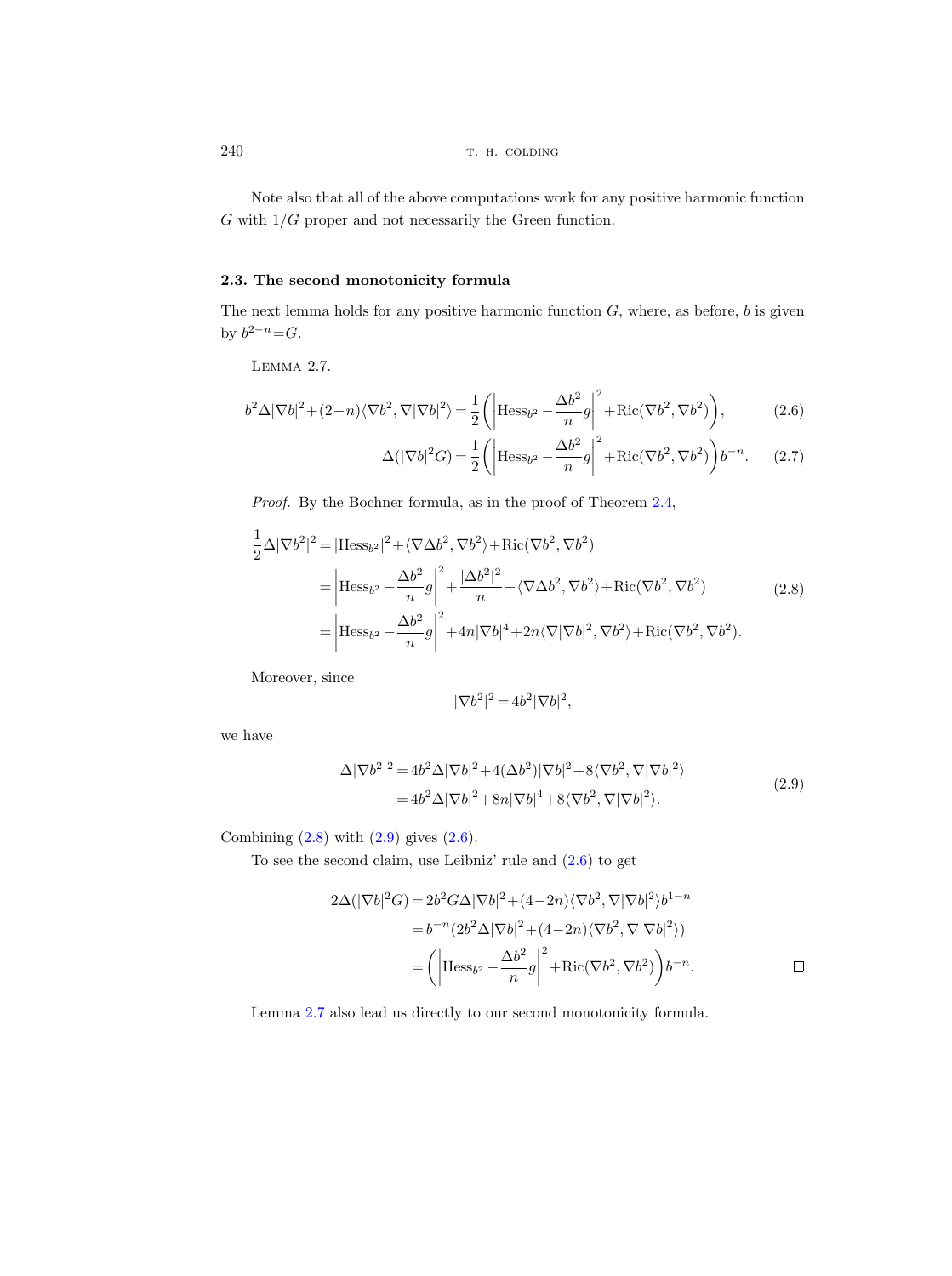<span id="page-12-0"></span>THEOREM 2.8.

$$
(2-n)(A-\text{Vol}(\partial B_1(0))) + rA' = \frac{1}{2} \int_{b \le r} \left( \left| \text{Hess}_{b^2} - \frac{\Delta b^2}{n} g \right|^2 + \text{Ric}(\nabla b^2, \nabla b^2) \right) b^{-n} d\text{Vol}.
$$
\n(2.10)

Equivalently,

$$
(r^{2-n}[A-\text{Vol}(\partial B_1(0))])' = \frac{r^{1-n}}{2} \int_{b \le r} \left( \left| \text{Hess}_{b^2} - \frac{\Delta b^2}{n} g \right|^2 + \text{Ric}(\nabla b^2, \nabla b^2) \right) b^{-n} d\text{Vol}.
$$
\n(2.11)

*Proof.* For  $r_2 > r_1 > 0$ , by Stokes' theorem and Lemma [2.7,](#page-11-0)

$$
r_2^{n-1}(r^{2-n}A)'(r_2) - r_1^{n-1}(r^{2-n}A)'(r_1)
$$
  
\n
$$
= r_2^{n-1}I'_{|\nabla b|^2G}(r_2) - r_1^{n-1}I'_{|\nabla b|^2G}(r_1)
$$
  
\n
$$
= \int_{b=r_2} (|\nabla b|^2 G)_n d\text{Area} - \int_{b=r_1} (|\nabla b|^2 G)_n d\text{Area}
$$
  
\n
$$
= \frac{1}{2} \int_{r_1 \leqslant b \leqslant r_2} \left( \left| \text{Hess}_{b^2} - \frac{\Delta b^2}{n} g \right|^2 + \text{Ric}(\nabla b^2, \nabla b^2) \right) b^{-n} d\text{Vol}.
$$

Since

$$
r^{n-1}(r^{2-n}A)' = (2-n)A + rA',
$$

and, as we will see shortly, there exists a sequence  $r_i \rightarrow 0$  such that

$$
(2-n)A(r_i) + r_iA'(r_i) \rightarrow (2-n)\text{Vol}(\partial B_1(0)) \quad \text{as } r_i \rightarrow 0,
$$
\n
$$
(2.12)
$$

we get that

$$
(2-n)(A-\text{Vol}(\partial B_1(0))) + rA' = \frac{1}{2} \int_{b \le r} \left( \left| \text{Hess}_{b^2} - \frac{\Delta b^2}{n} g \right|^2 + \text{Ric}(\nabla b^2, \nabla b^2) \right) b^{-n} d\text{Vol}.
$$
\n(2.13)

To see (2.12) we need Lemma [2.1.](#page-7-0) Namely, by [\(2.3\)](#page-7-0),  $A(r) \rightarrow Vol(\partial B_1(0))$  as  $r \rightarrow 0$ . Moreover, it follows from this that  $A$  is uniformly bounded for  $r$  sufficiently small and hence there exists a sequence  $r_i \rightarrow 0$  such that  $r_i A'(r_i) \rightarrow 0$ .  $\Box$ 

We can also reformulate this second monotonicity theorem by defining a second 'volume of balls'. We do that by setting

$$
V_{\infty} = \int_{1 \leqslant b \leqslant r} (|\nabla b|^2 - 1)|\nabla b|^2 b^{-n} d\text{Vol}.
$$
 (2.14)

So that, by the coarea formula

$$
V_{\infty} = \int_{1}^{r} s^{-n} \int_{b=s} (|\nabla b|^{3} - |\nabla b|) d\text{Area } ds,
$$
\n(2.15)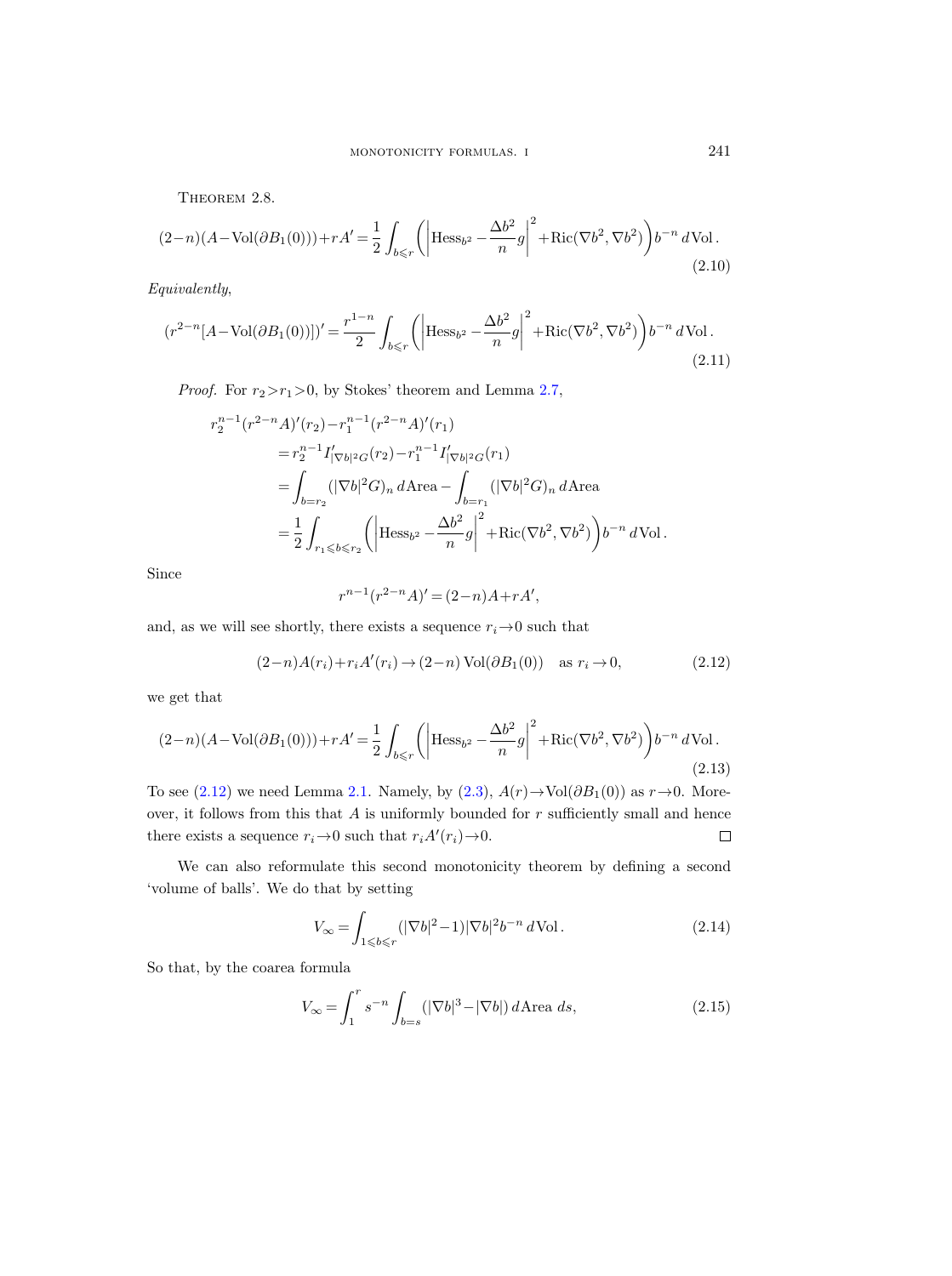and hence

$$
V'_{\infty} = r^{-n} \int_{b=r} (|\nabla b|^3 - |\nabla b|) d\text{Area} = \frac{A - \text{Vol}(\partial B_1(0))}{r}.
$$
 (2.16)

Note that, when  $r<1$ , the integral  $(2.14)$  is interpreted as  $(2.15)$ . It is not clear that this new  $V_{\infty}$  is bounded even for manifolds with non-negative Ricci curvature, and indeed we will show that in general it is not.

We can now reformulate our second monotonicity theorem in terms of this second 'volume of balls' as follows.

THEOREM 2.9.

$$
(A - (n-2)V_{\infty})' = \frac{1}{2r} \int_{b \le r} \left( \left| \text{Hess}_{b^2} - \frac{\Delta b^2}{n} g \right|^2 + \text{Ric}(\nabla b^2, \nabla b^2) \right) b^{-n} d\text{Vol}.
$$
  
*Proof.* This follows from (2.10).

Similar to the situation after the first monotonicity formula, we get the following immediate corollary from this second monotonicity for manifolds with non-negative Ricci curvature (the proof is, with obvious changes, the same as in the earlier corollaries of the first monotonicity formula).

COROLLARY 2.10. If  $M$  is an n-dimensional manifold with non-negative Ricci curvature and  $r_2>r_1>0$ , then

$$
A(r_2) - (n-2)V_{\infty}(r_2) \ge A(r_1) - (n-2)V_{\infty}(r_1),
$$

and the equality holds if and only is the set  $\{x:b(x) \leq r_2\}$  is isometric to a ball of radius r<sup>2</sup> in Euclidean space.

THEOREM 2.11. Set  $J(s) = -(n-2)sV_{\infty}(s^{1/(2-n)})$ . Then

$$
\begin{split} J' & = A - \text{Vol}(\partial B_1(0)) - (n-2) V_\infty, \\ J''(s) & = - \frac{1}{2(n-2)s} \int_{b \leqslant s^{1/(2-n)}} \left( \left| \text{Hess}_{b^2} - \frac{\Delta b^2}{n} g \right|^2 + \text{Ric}(\nabla b^2, \nabla b^2) \right) b^{-n} \, d\text{Vol} \,. \end{split}
$$

Proof. The claim follows from a straightforward computation combined with Theorem 2.9.  $\Box$ 

We next use  $\lfloor \text{CM2} \rfloor$  to calculate the asymptotic description of  $A$  and  $V$  for manifolds with non-negative Ricci curvature.

THEOREM 2.12. If  $M^n$  has non-negative Ricci curvature, then

$$
\lim_{r \to \infty} \frac{A(r)}{\text{Vol}(\partial B_1(0))} = \left(\frac{V_M}{\text{Vol}(B_1(0))}\right)^{2/(n-2)},\tag{2.17}
$$

$$
\lim_{r \to \infty} \frac{V(r)}{\text{Vol}(B_1(0))} = \left(\frac{V_M}{\text{Vol}(B_1(0))}\right)^{2/(n-2)}.\tag{2.18}
$$

<span id="page-13-0"></span>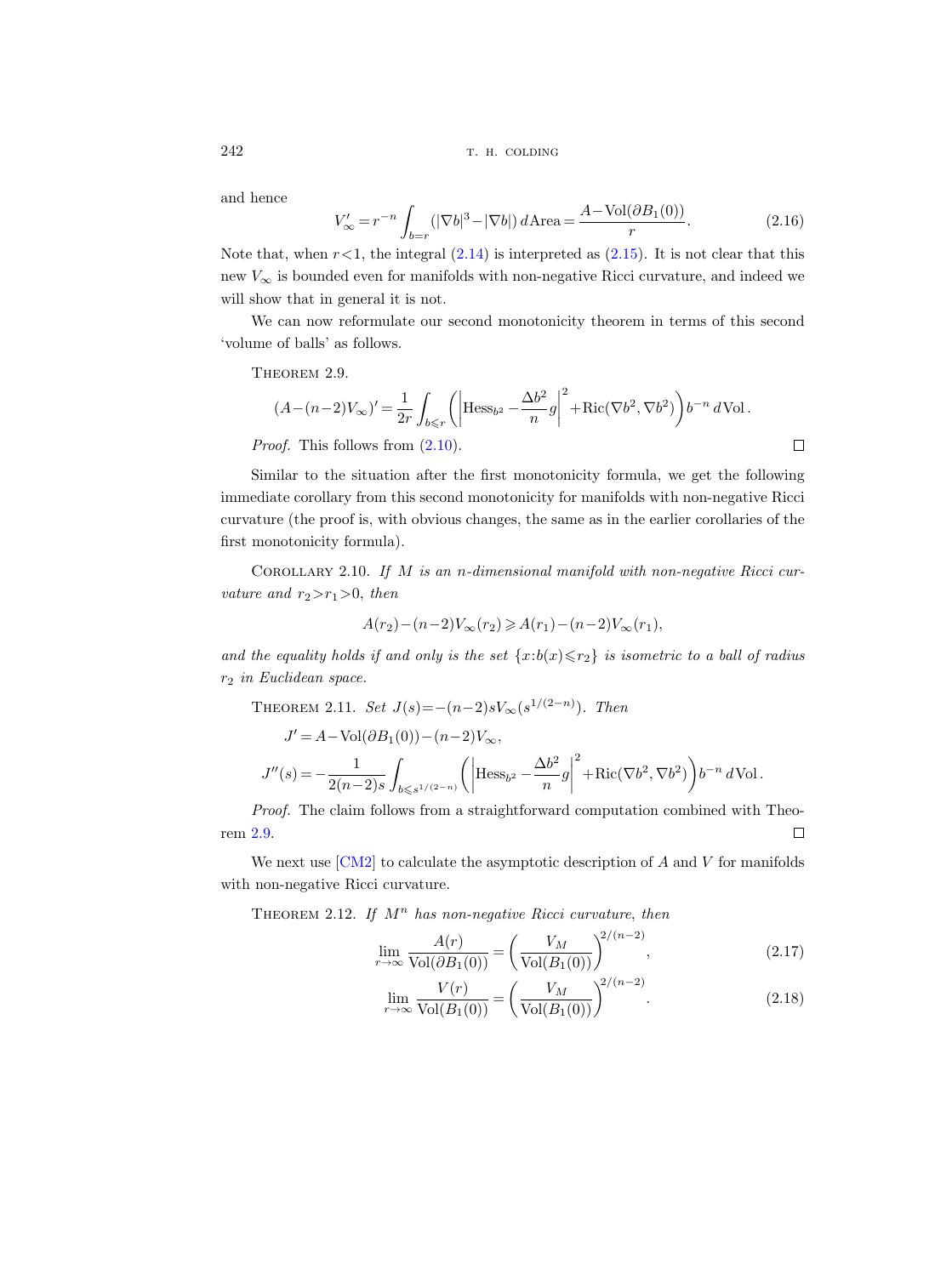<span id="page-14-0"></span>*Proof.* By the Bishop–Gromov volume comparison theorem, if  $r \ge r_0 > 0$ , then

$$
r^{-n}\operatorname{Vol}(B_r(x)) \leqslant r_0^{-n}\operatorname{Vol}(B_{r_0}(x)).
$$

Hence, by the Li–Yau [\[LY\]](#page-33-0) lower bound for the Green function,

$$
C\int_{d(x,y)}^{\infty}\frac{s}{\text{Vol}(B_s(x))}\,ds\leqslant G(x,y).
$$

It follows that, if  $d(x, y) \ge r_0$ , then

$$
G(x, y) \ge \frac{C}{r_0^{-n} \operatorname{Vol}(B_{r_0}(x))} d^{2-n}(x, y),
$$

and thus, by the Cheng–Yau  $\left[ CY\right]$  gradient estimate at such a y,

$$
|\nabla b| = b|\nabla \log b| \leq C \frac{G^{1/(2-n)}}{r} \leq C[r_0^{-n} \text{ Vol}(B_{r_0}(x))]^{1/(n-2)}.
$$

From this the claim follows if M has sub-Euclidean volume growth, i.e. if  $V_M = 0$ .

Suppose therefore that  $M$  has Euclidean volume growth. In this case  $(2.18)$  follows from the Bishop–Gromov volume comparison theorem together with (3.38) in [\[CM2,](#page-33-0) p. 1374]; cf. also with the proof of Theorem [3.5](#page-21-0) and [\[CC1\]](#page-33-0). To get [\(2.17\)](#page-13-0) we argue as follows: From Theorem [2.4](#page-8-0) and since V is almost constant for large  $r$ , we have by  $(2.18)$ and  $\text{[CM2]}$  $\text{[CM2]}$  $\text{[CM2]}$  that A is almost constant for large r. Equation [\(2.5\)](#page-8-0) gives that this constant is the desired one.  $\Box$ 

It follows easily from Theorem [2.12](#page-13-0) and [\(2.16\)](#page-13-0) that we have the following characterization of Euclidean space as the only manifold with non-negative Ricci curvature where  $V_{\infty}$  is bounded.

COROLLARY 2.13. Let  $M^n$  be a manifold with non-negative Ricci curvature. Then

$$
\inf V_{\infty} > -\infty
$$

if and only if M is Euclidean space.

#### 2.4. The  $\mathcal L$  operator and estimates for  $b$

Define a drift Laplacian on the manifold  $M$  by

$$
\mathcal{L}u = G^{-2} \operatorname{div} (G^2 \nabla u) = \Delta u + 2 \langle \nabla \log G, \nabla u \rangle.
$$

From Lemma [2.7,](#page-11-0) we get the following useful result.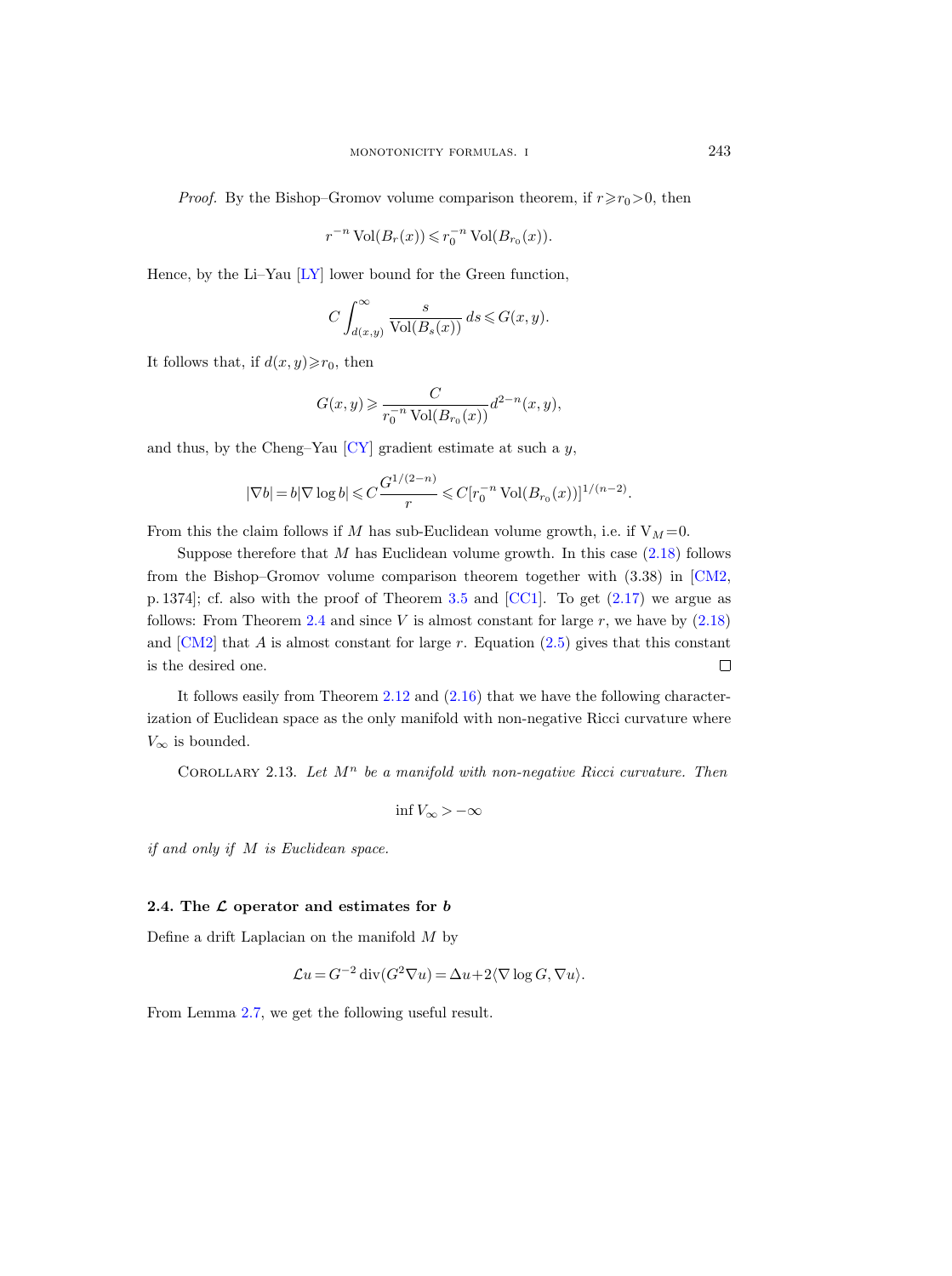Lemma 2.14.

$$
\mathcal{L}|\nabla b|^2 = \frac{1}{2b^2} \left( \left| \text{Hess}_{b^2} - \frac{\Delta b^2}{n} g \right|^2 + \text{Ric}(\nabla b^2, \nabla b^2) \right),
$$
\n
$$
\mathcal{L}b^2 = 2(4-n)|\nabla b|^2,
$$
\n
$$
\mathcal{L}b^{n-2} = 0.
$$
\n(2.19)

Proof. The first equality follows directly from  $(2.6)$ . The second claim follows from an easy computation using the fact that  $\Delta b^2 = 2n|\nabla b|^2$ , and the last claim follows easily from  $\nabla b^{n-2} = \nabla G^{-1} = -G^{-2} \nabla G$  and the fact that G is harmonic.  $\Box$ 

It follows from this lemma that on a manifold with non-negative Ricci curvature at a maximum (or minimum) for  $|\nabla b|^2$  the hessian of  $b^2$  is a multiple of the identity. Since  $\Delta b^2 = 2n|\nabla b|^2$  we get that at a maximum

$$
\mathrm{Hess}_{b^2} = 2|\nabla b|^2 g.
$$

The first two inequalities of the next lemma are proven assuming that  $G$  is the Green function, whereas the third inequality holds for any positive harmonic function  $G$  with  $1/G$  proper.

LEMMA 2.15. On a manifold with non-negative Ricci curvature, if  $x$  is a fixed point and  $r$  is the distance to  $x$ , then

$$
b \le r
$$
,  $|\nabla b| \le C = C(n)$  and  $0 \le \mathcal{L}|\nabla b|^2$ .

Proof. The last claim is a direct consequence of the previous lemma.

To see the first and second claims, observe first that it follows from the maximum principle together with the Laplace comparison theorem that

$$
r^{2-n} \leqslant G.
$$

Therefore, on such a manifold, one has

 $b \leqslant r$ .

To see the second claim, observe first that

$$
\nabla \log G = (2 - n) \nabla \log b.
$$

Combining this with the Cheng–Yau gradient estimate [\[CY\]](#page-33-0), applied to the harmonic function G gives that for some constant  $C=C(n)$ ,

$$
|\nabla b|\leqslant \frac{Cb}{r}\leqslant C.
$$

The last inequality is an immediate consequence of Lemma [2.14.](#page-14-0)

<span id="page-15-0"></span>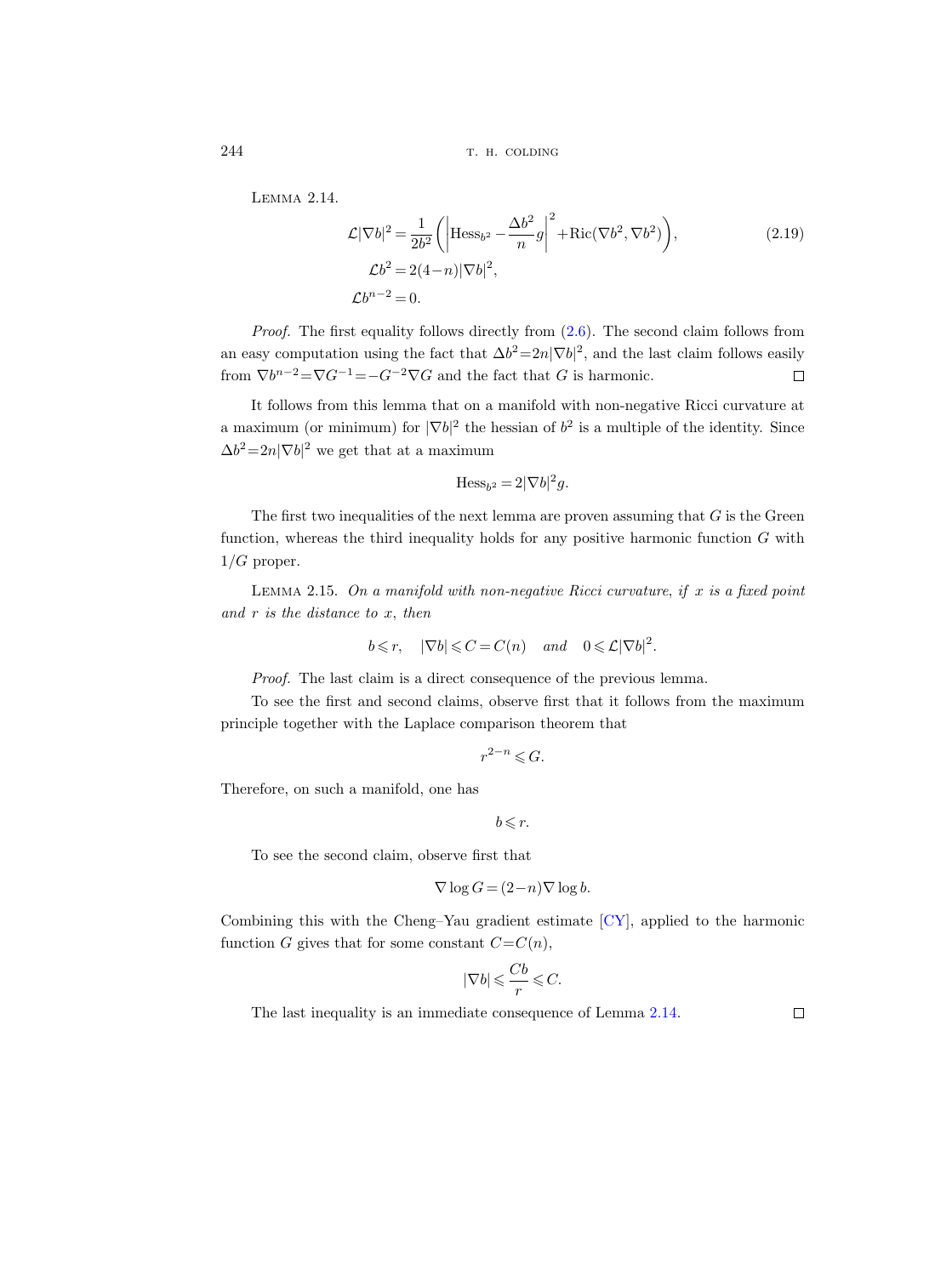<span id="page-16-0"></span>Recall that, for a smooth function  $u: M \setminus \{x\} \to \mathbf{R}$ , we set

$$
I_u(r) = r^{1-n} \int_{b=r} u |\nabla b| d\mathbf{Area}.
$$

LEMMA 2.16. Let  $M^n$  be a manifold and suppose that  $u: M \setminus \{x\} \to \mathbf{R}$  is a smooth function, then, for  $r_2>r_1>0$ ,

$$
I'_u(r_2) = r_2^{n-3} r_1^{3-n} I'_u(r_1) + r_2^{n-3} \int_{r_1 \leqslant b \leqslant r_2} G^2 \mathcal{L} u \, d\text{Vol}.
$$

*Proof.* Since, for  $r_2 > r_1 > 0$ ,

$$
\int_{r_1 \leqslant b \leqslant r_2} G^2 \mathcal{L} u \, d\text{Vol} = \int_{r_1 \leqslant b \leqslant r_2} \text{div}(G^2 \nabla u) \, d\text{Vol} \\
= r_2^{4-2n} \int_{b=r_2} u_n \, d\text{Area} - r_1^{4-2n} \int_{b=r_1} u_n \, d\text{Area} \, .
$$

It follows that

$$
\int_{b=r_2} u_n d\text{Area} = r_2^{2n-4} r_1^{4-2n} \int_{b=r_1} u_n d\text{Area} + r_2^{2n-4} \int_{r_1 \leqslant b \leqslant r_2} G^2 \mathcal{L} u d\text{Vol},
$$

and therefore

$$
I'_u(r_2) = r_2^{n-3} r_1^{3-n} I'_u(r_1) + r_2^{n-3} \int_{r_1 \leqslant b \leqslant r_2} G^2 \mathcal{L} u \, d\text{Vol} \,. \Box
$$

COROLLARY 2.17. Let  $M^n$  be a manifold with  $n \geq 3$  and suppose that  $u: M \setminus \{x\} \rightarrow \mathbf{R}$ is an L-subharmonic function that is bounded from above. Then

$$
I_u(r) = r^{1-n} \int_{b=r} u |\nabla b| d\text{Area}.
$$

is non-increasing.

*Proof.* Since  $\mathcal{L}u\geq0$ , it follows from Lemma 2.16 that, for  $r_2>r_1>0$ ,

$$
I_u'(r_2) \geqslant r_2^{n-3} r_1^{3-n} I_u'(r_1).
$$

As  $u$  is bounded from above,  $I_u$  is bounded from above and we conclude that

$$
I_u' \leqslant 0. \qquad \qquad \Box
$$

Note that, if  $u: M \to \mathbf{R}$  is a smooth function, then

$$
\lim_{r \to 0} I'_u(r) = 0
$$
 and  $\lim_{r \to 0} \frac{I'_u(r)}{r} = Vol(B_1(0)) \Delta u(x)$ .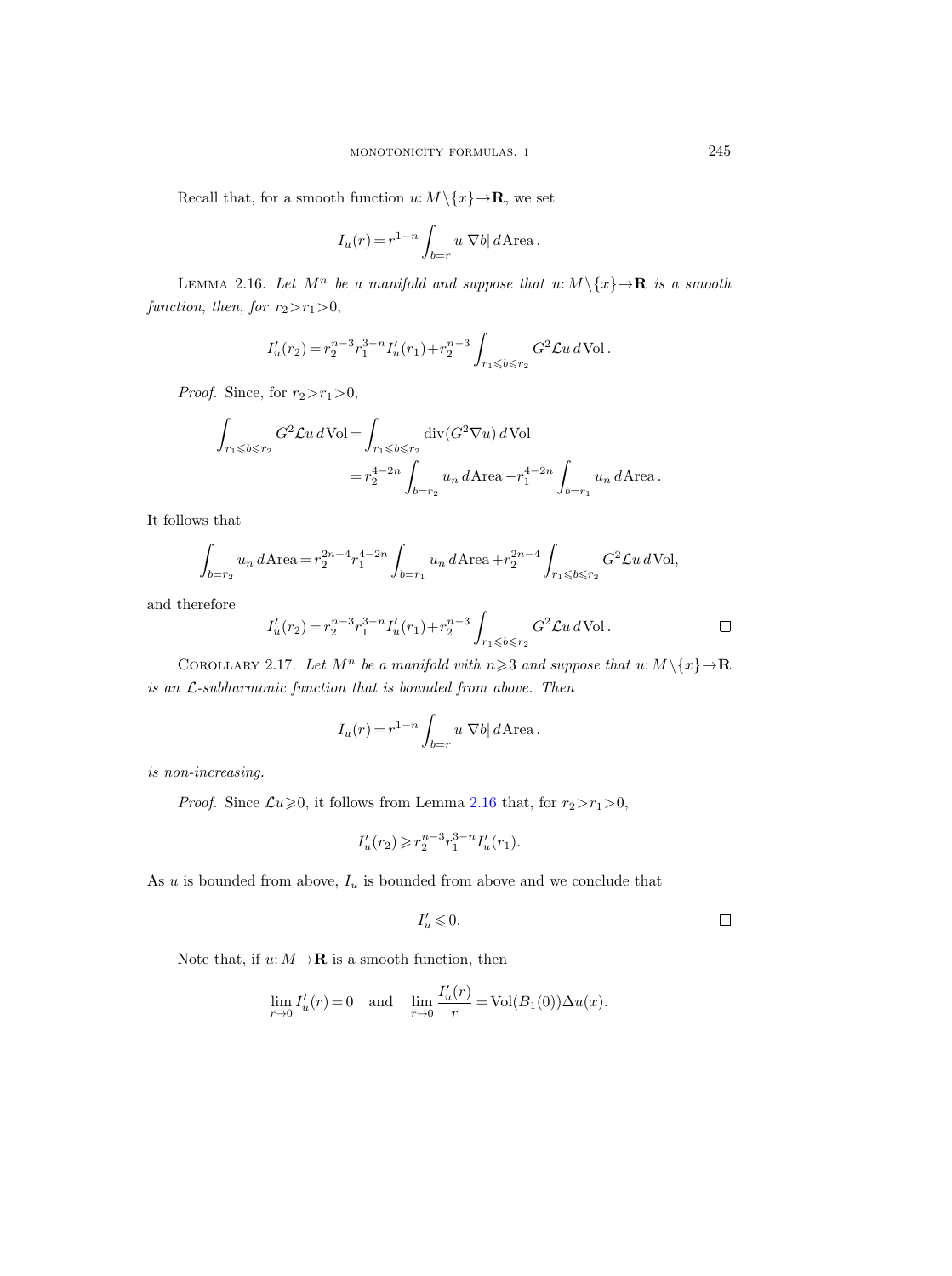COROLLARY 2.18. Let  $M^n$  be an n-dimensional manifold and suppose that  $u: M \to \mathbf{R}$ is a smooth function. If  $n=3$ , then

$$
I'_u(r) = \int_{b \leqslant r} G^2 \mathcal{L} u \, d\text{Vol},
$$

and if  $n=4$ , then

$$
I'_u(r) = r \operatorname{Vol}(\partial B_1(0)) \Delta u(x) + r \int_{b \le r} G^2 \mathcal{L} u \, d\operatorname{Vol}.
$$

# 2.5. Properties of A and V

COROLLARY 2.19. On any manifold  $M^n$  with non-negative Ricci curvature and  $n\geqslant 3$ , A, V and  $V_{\infty}$  are non-increasing and bounded from above by the same bounds as on  $\mathbf{R}^n$ . Moreover,  $A \leq nV$ .

*Proof.* By Lemma [2.15,](#page-15-0) it follows that  $|\nabla b|^2$  is bounded and *L*-subharmonic. Hence, by Corollary [2.17,](#page-16-0)

$$
A = I_{|\nabla b|^2}
$$

is non-increasing (this is also an immediate consequence of Corollary 2.21 below that follow without appealing to Corollary [2.17\)](#page-16-0). Since A starts off at what it is in Euclidean space by Lemma [2.1,](#page-7-0) we get the claim for A. Using Theorem [2.4,](#page-8-0) we have that

$$
0 \geqslant A' \geqslant 2(n-1)V'.
$$

This gives the claim for  $V$ , as  $V$  also starts off being equal to what it is in Euclidean space by Lemma [2.1.](#page-7-0) Finally, Theorem [2.9](#page-13-0) now gives that  $V_{\infty}$  is non-increasing.

The last claim follows as  $V' \le 0$  and  $V' = (A - nV)/r$  by Lemma [2.2.](#page-8-0)  $\Box$ 

Combining Lemmas [2.14](#page-14-0) and [2.16](#page-16-0) also leads us to our third monotonicity formula.

THEOREM 2.20. For  $r_2 > r_1 > 0$ ,

$$
r_2^{3-n}A'(r_2) - r_1^{3-n}A'(r_1) = \frac{1}{2} \int_{r_1 \leqslant b \leqslant r_2} \left( \left| \text{Hess}_{b^2} - \frac{\Delta b^2}{n} g \right|^2 + \text{Ric}(\nabla b^2, \nabla b^2) \right) b^{2-2n} d\text{Vol}.
$$

By letting  $r_2 \rightarrow \infty$ , we get the following corollary for manifolds with non-negative Ricci curvature (this is used to show uniqueness of tangent cones in [\[CM4\]](#page-33-0)).

COROLLARY 2.21. If  $M^n$  has non-negative Ricci curvature, then

$$
A'(r) = -\frac{r^{n-3}}{2} \int_{b\geqslant r} \left( \left| \text{Hess}_{b^2} - \frac{\Delta b^2}{n} g \right|^2 + \text{Ric}(\nabla b^2, \nabla b^2) \right) b^{2-2n} d\text{Vol}.
$$

<span id="page-17-0"></span>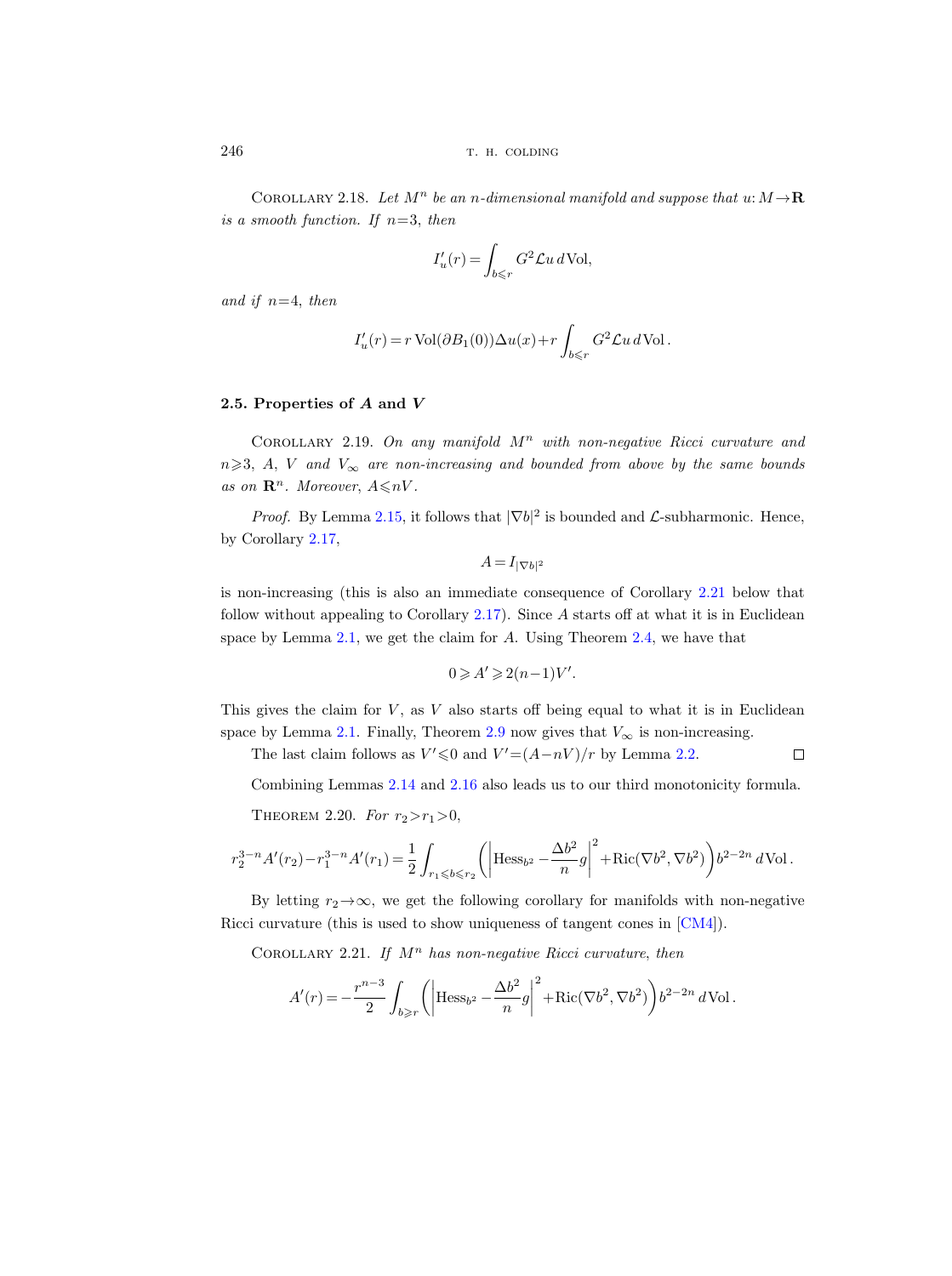<span id="page-18-0"></span>By Corollary [2.17](#page-16-0) in low dimensions we get the following two corollaries.

COROLLARY 2.22. Let  $M^3$  be a 3-dimensional manifold. If  $|\nabla b|^2$  is  $C^2$  in a neighborhood of  $x$ , then

$$
A'(r) = \frac{1}{2} \int_{b \le r} \left( \left| \text{Hess}_{b^2} - \frac{\Delta b^2}{n} g \right|^2 + \text{Ric}(\nabla b^2, \nabla b^2) \right) b^{-4} d\text{Vol}.
$$

If in addition M has non-negative Ricci curvature, then M is flat  $\mathbb{R}^3$ .

Proof. The first claim follows directly from Corollary [2.17](#page-16-0) and the second claim follows from the first together with Corollary [2.19.](#page-17-0) Namely, combining these, it follows that  $A$  is constant, and hence

$$
\text{Hess}_{b^2} = \frac{\Delta b^2}{n}g \quad \text{and} \quad \text{Ric}(\nabla b^2, \nabla b^2) = 0.
$$

From this, it now follows from [\[CC1,](#page-33-0)  $\S1$ ] that M is flat  $\mathbb{R}^3$ .

COROLLARY 2.23. Let  $M^4$  be a 4-dimensional manifold. If  $|\nabla b|^2$  is  $C^2$  in a neighborhood of  $x$ , then

$$
A'(r)=r\operatorname{Vol}(\partial B_1(0))\Delta|\nabla b|^2(x)+\frac{r}{2}\int_{b\leqslant r}\left(\left|\mathrm{Hess}_{b^2}-\frac{\Delta b^2}{n}g\right|^2+\mathrm{Ric}(\nabla b^2,\nabla b^2)\right)b^{-6}\,d\mathrm{Vol}\,.
$$

#### 3. Sharp gradient estimates for the Green function

A natural question is whether the above monotonicity formulas are related to a sharp gradient estimate for the Green function parallel to the fact that Perelman's monotonicity formula for the Ricci flow is closely related to the sharp gradient estimate of Li–Yau [\[LY\]](#page-33-0) for the heat kernel.

We will see next that the answer to this question is yes.

THEOREM 3.1. If  $M^n$  has non-negative Ricci curvature with  $n \geqslant 3$ , then

$$
|\nabla b| \leqslant 1.
$$

Moreover, if equality holds at any point on M, then M is flat Euclidean space  $\mathbb{R}^n$ .

*Proof.* Given  $\epsilon > 0$ , choosing  $r > 0$  sufficiently small we have, by  $(2.2)$  in Lemma [2.1,](#page-7-0) that

$$
\sup_{\partial B_r} |\nabla b|^2 \leq 1 + \varepsilon.
$$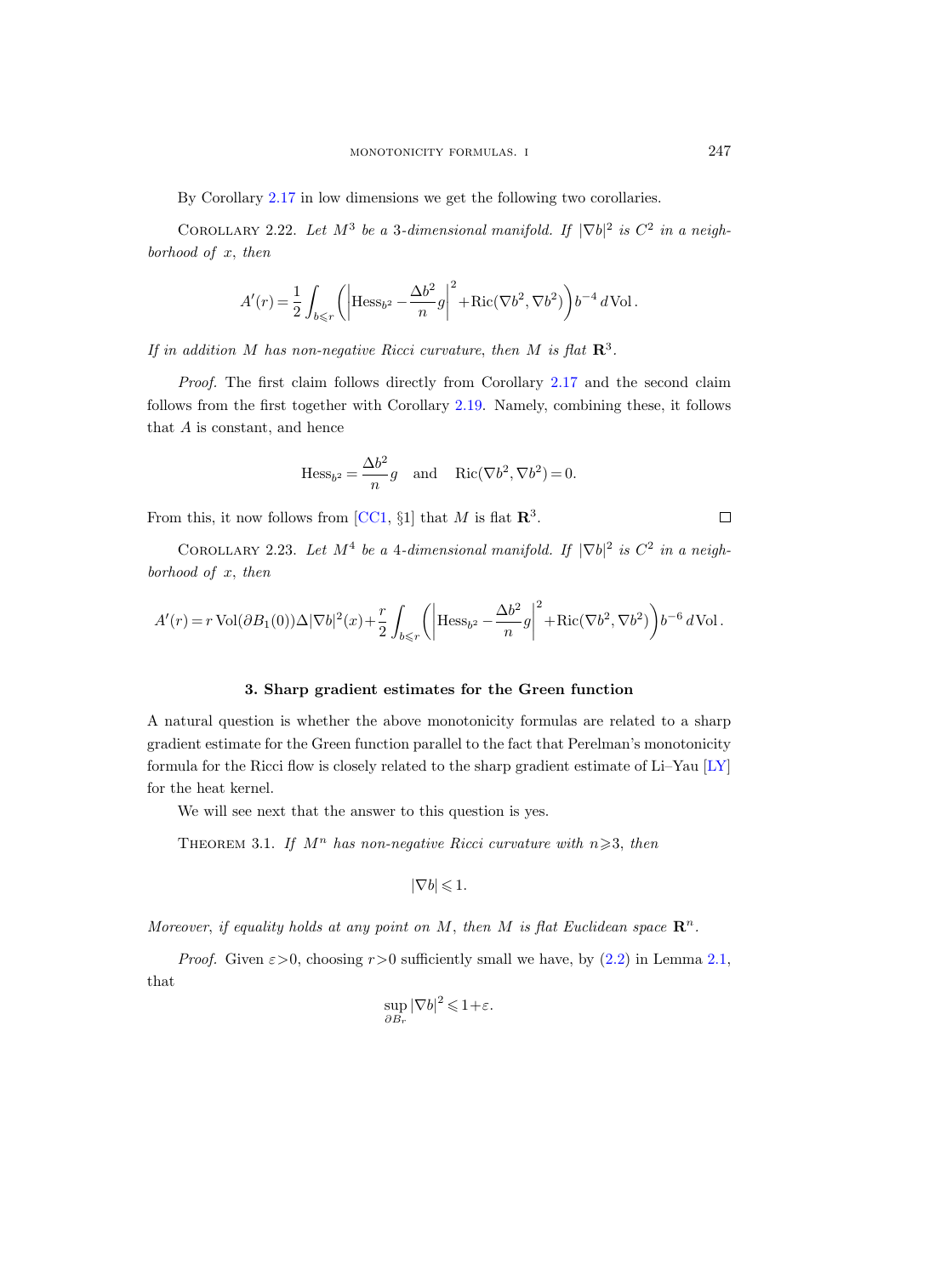Let  $C$  be the gradient bound for  $b$  given by Lemma [2.15,](#page-15-0) and set

$$
u = |\nabla b|^2 - (1+\varepsilon) - C^2 \frac{b^{n-2}}{R^{n-2}}.
$$

Then

$$
\sup_{\partial B_r \cup \{x:b(x)=R\}} u \leqslant 0.
$$

From Lemma [2.14](#page-14-0) we have that

$$
\mathcal{L} u\!\geqslant\!0.
$$

By the maximum principle for the operator  $\mathcal L$  applied to u, we have for  $y \in M \setminus \{x\}$  fixed that

$$
|\nabla b|^2(y) \le 1 + \varepsilon + C^2 \frac{b^{n-2}(y)}{R^{n-2}}.
$$

Letting  $\varepsilon \rightarrow 0$  and  $R \rightarrow \infty$  gives the inequality.

To prove that Euclidean space is characterized by that equality holds, suppose that at some point  $p \in M$  we have  $|\nabla b|^2(p)=1$ . Since  $|\nabla b|^2 \leq 1$ ,  $\mathcal{L}|\nabla b|^2 \geq 0$  and p is an interior point in  $M \setminus \{x\}$  where the maximum of  $|\nabla b|^2$  is achieved, it follows from the maximum principle that  $|\nabla b|^2 \equiv 1$  everywhere and thus, by  $(2.19)$ ,

$$
\text{Hess}_{b^2} = \frac{\Delta b^2}{n}g \quad \text{and} \quad \text{Ric}(\nabla b^2, \nabla b^2) = 0.
$$

From this it follows from  $[CC1, §1]$  $[CC1, §1]$  that M is a metric cone and that b is the distance to the vertex. Since Euclidean space is the only smooth cone, the claim follows.  $\Box$ 

We next give a slightly different proof of Theorem [3.1](#page-18-0) that instead of using the  $\mathcal L$ operator uses that  $|\nabla b|^2 G$  is subharmonic by [\(2.7\)](#page-11-0).

Alternative proof of the sharp bound in Theorem [3.1](#page-18-0). Given  $\varepsilon > 0$ , by choosing  $r > 0$ sufficiently small and R sufficiently large, we have, by  $(2.2)$  in Lemma [2.1](#page-7-0) and since  $G \rightarrow 0$ at infinity, that

$$
\sup_{\partial B_r} |\nabla b|^2 \leq 1 + \varepsilon,
$$

and

$$
\sup_{\partial B_R} G \leqslant \varepsilon.
$$

Let  $C$  be the gradient bound for  $b$  given by Lemma [2.15](#page-15-0) and set

$$
u = |\nabla b|^2 G - (1 + \varepsilon)G - C^2 \varepsilon.
$$

Then

$$
\sup_{\partial B_r \cup \{x:b(x)=R\}} u \leqslant 0.
$$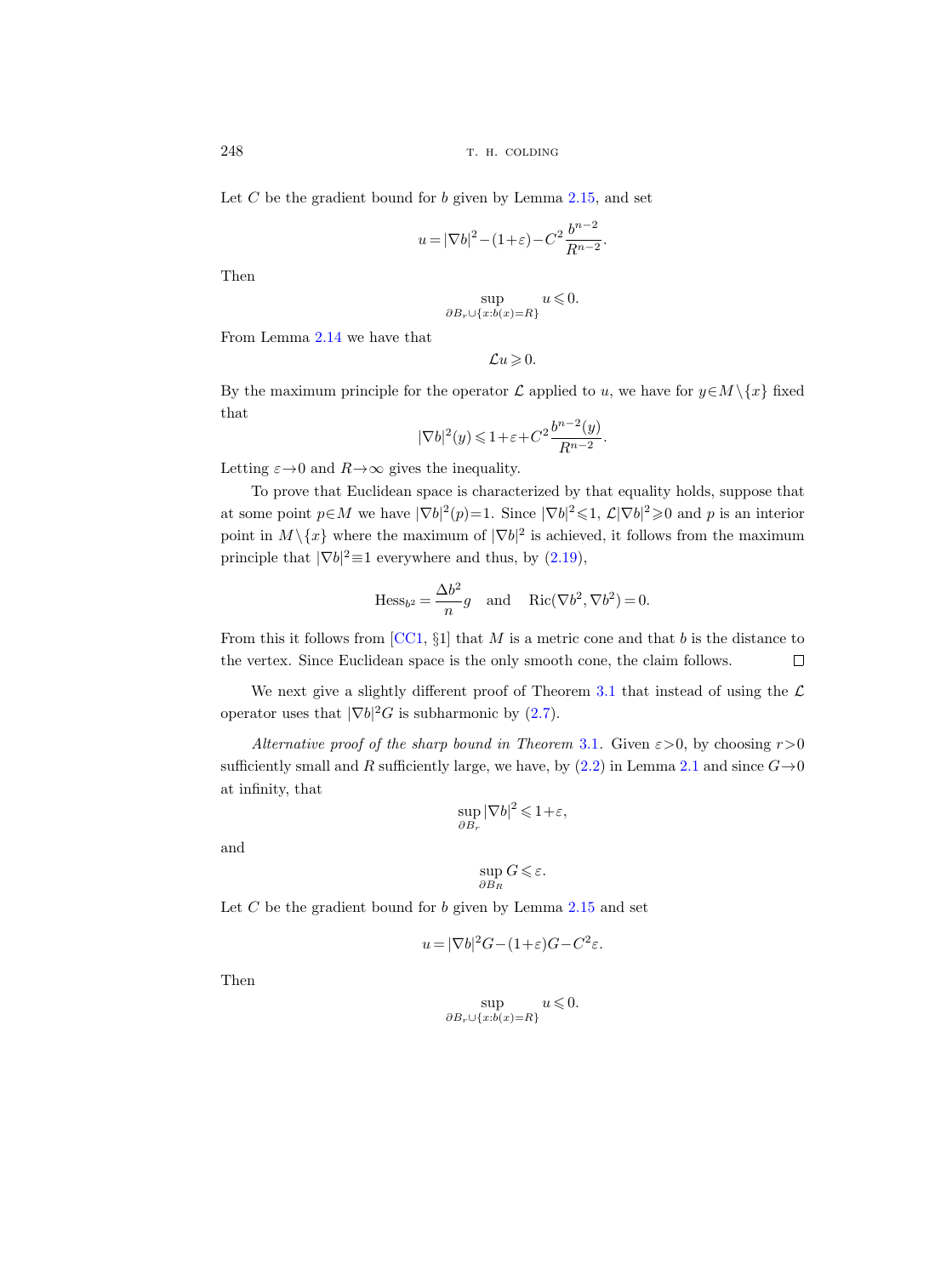<span id="page-20-0"></span>By  $(2.7)$ , we have that

$$
\Delta u \geqslant 0.
$$

By the maximum principle for the Laplacian applied to u, we have, for  $y \in M \setminus \{x\}$  fixed, that

$$
[|\nabla b|^2(y) - (1+\varepsilon)]G(y) \leqslant C^2\varepsilon.
$$

Letting  $\varepsilon \rightarrow 0$  gives the inequality.

The argument in the proof of Theorem [3.1](#page-18-0) in fact gives that  $\sup_{b=r} |\nabla b|^2$  is nonincreasing in r or slightly more general. By (2.7),<br>By the m<br>that<br>that<br>Letting  $\varepsilon$ <br>The<br>increasing<br> $\text{THE}$ <br> $y \in M \setminus \overline{\Omega}$ ,

THEOREM 3.2. Let  $\Omega$  be an open bounded subset of M containing x. Then, for all

$$
|\nabla b|^2(y)\leqslant \sup_{\partial\Omega}|\nabla b|^2.
$$

Moreover, strict inequality holds unless M is isometric to a cone outside a compact set.

Theorem 3.2 should be compared with the fact that A is non-increasing by Corollary [2.19.](#page-17-0)

In terms of G this sharp gradient estimate is the following inequality.

COROLLARY 3.3. If  $M^n$  has non-negative Ricci curvature with  $n \geq 3$ , then

$$
|\nabla G| \leqslant (n-2)G^{(n-1)/(n-2)}.
$$

Proof.

$$
|\nabla \log G| = (n-2)|\nabla \log b| \leqslant (n-2)\frac{|\nabla b|}{b} \leqslant (n-2)G^{1/(n-2)}.
$$

Another immediate corollary of the sharp gradient estimate for the Green function is the following result.

COROLLARY 3.4. If  $M^n$  has non-negative Ricci curvature with  $n \geqslant 3$ , then, for all  $r\!>\!0,$ 

$$
\label{eq:vol} \begin{aligned} &\text{Vol}(\{x:b(x)=r\})\geqslant \text{Vol}(\partial B_r(0)),\\ &\text{Vol}(\{x:b(x)\leqslant r\})\geqslant \int_0^r\text{Vol}(\{x:b(x)=s\})\,ds\geqslant \text{Vol}(B_r(0)). \end{aligned}
$$

Proof. To see the first claim note that by the sharp gradient estimate

$$
\text{Vol}(\{x:b(x)=r\}) \geqslant \int_{b\leqslant r} |\nabla b| \, d\text{Vol}=r^{n-1}\text{Vol}(B_r(0)).
$$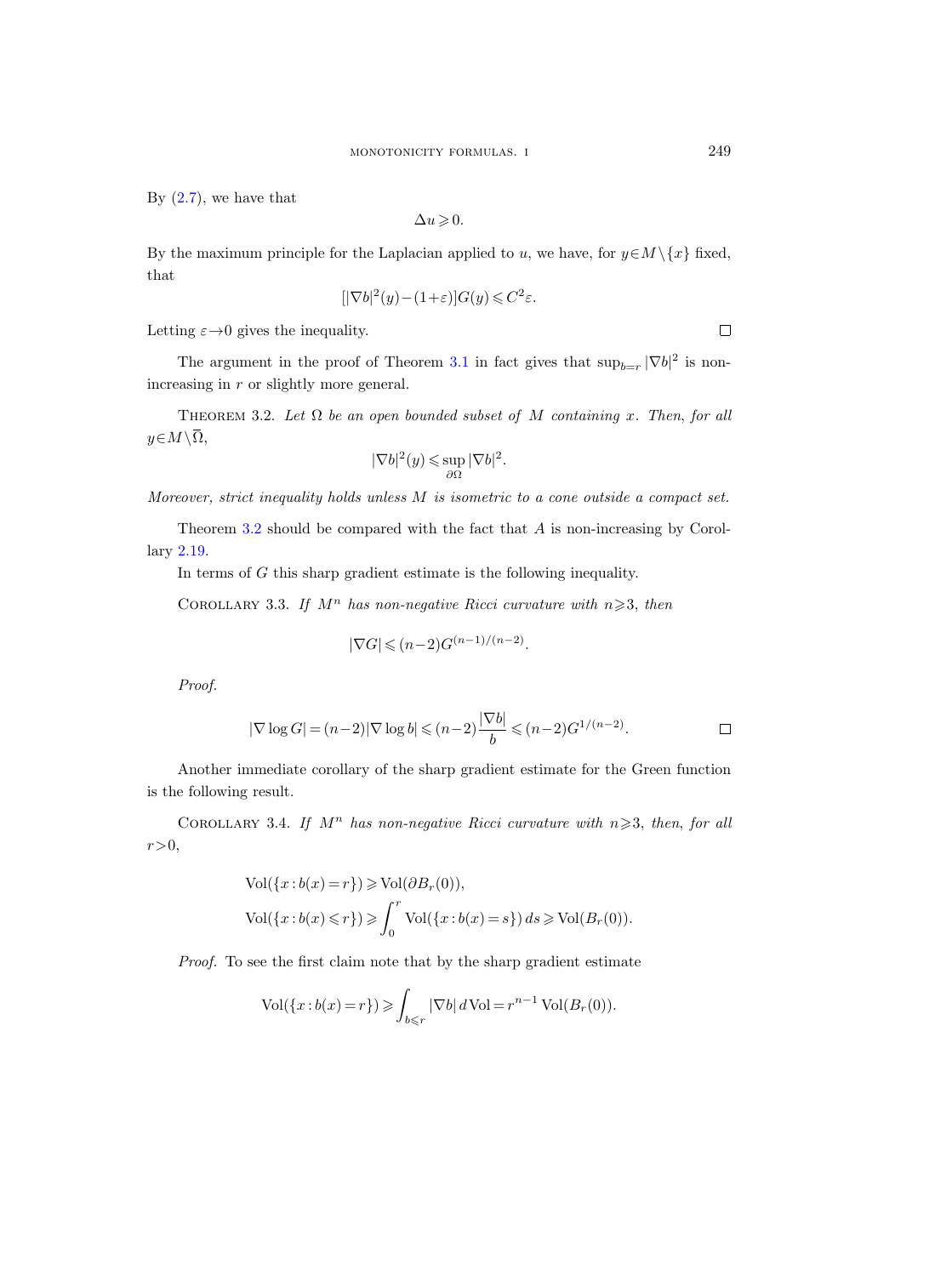The second claim follows from the coarea formula and the sharp gradient estimate. Namely, by those two we have that

$$
\text{Vol}(\{x:b(x)\leqslant r\}) = \int_{b\leqslant r} \frac{|\nabla b|}{|\nabla b|} d\text{Vol} = \int_0^r \int_{b=s} \frac{1}{|\nabla b|} d\text{Area} \, ds \geqslant \int_0^r \text{Vol}(\{x:b(x)=s\}) \, ds.
$$
\nHere the last inequality used the first claim.

Here the last inequality used the first claim.

We show next a sharp asymptotic gradient estimate for the Green function on manifolds with non-negative Ricci curvature.

THEOREM 3.5. If  $M^n$  has non-negative Ricci curvature with  $n \geq 3$ , then

$$
\lim_{r \to \infty} \sup_{M \setminus B_r(x)} |\nabla b| = \left(\frac{V_M}{\text{Vol}(B_1(0))}\right)^{1/(n-2)}
$$

.

To prove this theorem we will need the following lemma that was proven in [\[CCM\]](#page-33-0)); see the proof of  $(\#)$  in [\[CCM,](#page-33-0) p. 952]). (For completeness, and since this was not explicitly stated as a lemma there, we will include the proof.)

LEMMA 3.6.  $((\#)$  in [\[CCM,](#page-33-0) p. 952]) Let  $M^n$  be an open manifold with non-negative Ricci curvature and let u be a positive superharmonic function on  $B_r(x)$ . Then there exists a constant  $C=C(n)$  such that

$$
\frac{1}{\text{Vol}(B_r(x))} \int_{\partial B_r(x)} u \, d\text{Area} \leqslant Cu(x).
$$

*Proof.* (The proof is taken from [\[CCM\]](#page-33-0)). Let  $h_r$  be the harmonic function on  $B_r(x)$ with  $h_r|_{\partial B_r(x)}=u|_{\partial B_r(x)}$ . By the maximum principle,  $0< h_r\leqslant u$ , so  $0< h_r(x)\leqslant u(x)$ . By the Cheng–Yau Harnack inequality, for some  $C=C(n)$ ,

$$
\sup_{B_{r/2}(x)} h_r \leqslant C \inf_{B_{r/2}(x)} h_r \leqslant Cu(x).
$$

Moreover, by the Laplacian comparison theorem, and since  $h_r$  is harmonic and nonnegative,

$$
\log\bigg(s^{1-n}\int_{\partial B_s(x)}h_r\,d\mathrm{Area}\bigg)
$$

is non-increasing. Combining this gives

$$
r^{1-n} \int_{\partial B_r(x)} h_r d\mathrm{Area} \leqslant \left(\frac{r}{2}\right)^{1-n} \int_{\partial B_{r/2}(x)} h_r d\mathrm{Area} \leqslant C \left(\frac{r}{2}\right)^{1-n} \mathrm{Vol}(\partial B_{r/2}(x)) u(x).
$$

Hence,

$$
\frac{1}{\text{Vol}(\partial B_r(x))} \int_{\partial B_r(x)} u \, d\text{Area} = \frac{1}{\text{Vol}(\partial B_r(x))} \int_{\partial B_r(x)} h_r \, d\text{Area}
$$
  

$$
\leq 2^{n-1} C \frac{\text{Vol}(\partial B_{r/2}(x))}{\text{Vol}(\partial B_r(x))} u(x) \leq 2^n C n u(x). \qquad \Box
$$

<span id="page-21-0"></span>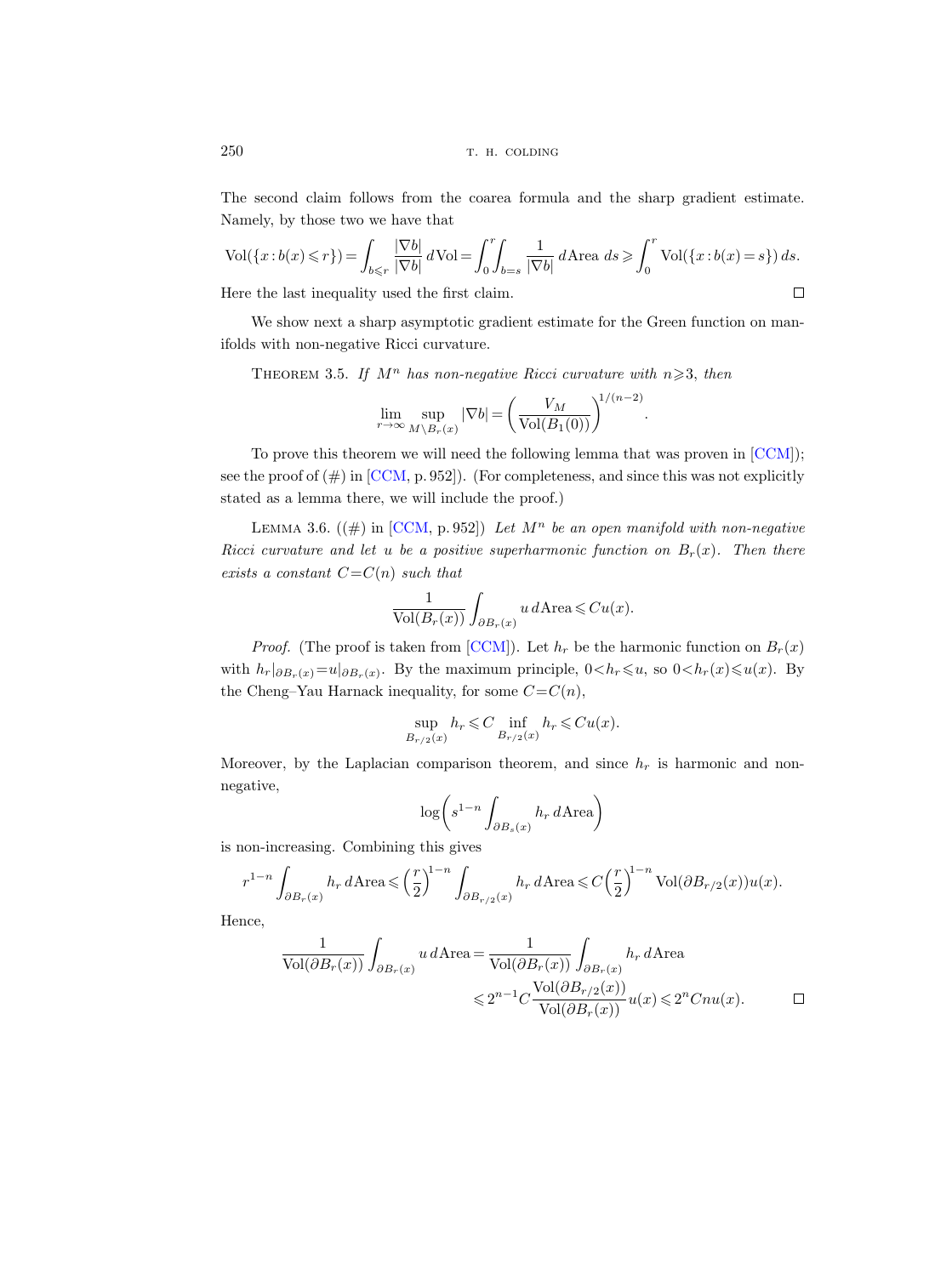Proof of Theorem [3.5](#page-21-0). It follows from the proof of Theorem [2.12](#page-13-0) that we only need to show the theorem when M has Euclidean volume growth.

Set

$$
L = \sup_{M \backslash B_r(x)} |\nabla b|^2,
$$

and let  $y \in M \backslash B_{2r}(x)$ . It follows from the Cheng–Yau Harnack inequality for G that

$$
\sup_{B_{r/2}(y)} G \leqslant C \inf_{B_{r/2}(y)} G.
$$

Combining this with Lemma [3.6](#page-21-0) applied to  $G(L-|\nabla b|^2)$ , since

$$
\Delta(G(L-|\nabla b|^2)) = -\Delta(G|\nabla b|^2) \leq 0,
$$

we get

$$
\frac{1}{C \operatorname{Vol}(\partial B_r(y))} \int_{\partial B_r(y)} (L - |\nabla b|^2) d \text{Area} \leq \frac{1}{\operatorname{Vol}(\partial B_r(y))} \int_{\partial B_r(y)} G(L - |\nabla b|^2) d \text{Area} \leq C(L - |\nabla b|^2)(y).
$$

All we need to show is therefore that the average of  $|\nabla b|^2$  on all balls of radius r centered at  $\partial B_{2r}(x)$  converges to

$$
\left(\frac{\mathrm{V}_M}{\mathrm{Vol}(B_1(0))}\right)^{2/(n-2)}
$$

as  $r \rightarrow \infty$ . This however follows from the Bishop–Gromov volume comparison theorem together with (3.38) in [\[CM2,](#page-33-0) p. 1374]; cf. also with the proof of Theorem [2.12.](#page-13-0)  $\Box$ 

For the Green function itself this sharp asymptotic gradient estimate is the following.

COROLLARY 3.7. If  $M^n$  has non-negative Ricci curvature with  $n \geq 3$ , then

$$
(n-2)\lim_{r\to\infty}\sup_{M\setminus B_r(x)}\frac{|\nabla G|}{G^{(n-1)/(n-2)}}=\left(\frac{V_M}{\text{Vol}(B_1(0))}\right)^{1/(n-2)}.
$$

Even on an open manifold with Euclidean volume growth and non-negative Ricci curvature, where by the above theorem  $\sup_{M\setminus B_r(x)} |\nabla b|$  converges to its non-zero average,  $\nabla b$  may vanish arbitrarily far out. Indeed, Menguy [\[M1\]](#page-33-0) has given examples of such manifolds with infinite topological type, and thus  $\nabla b$  in each of those examples vanish arbitrarily far out; cf. also with [\[P1\]](#page-34-0). For Ricci-flat manifolds with Euclidean volume growth the answer to the corresponding question is unknown; without the assumption of Euclidean volume growth there are examples of Anderson–Kronheimer–LeBrun [\[AKL\]](#page-33-0) of Ricci-flat manifolds with infinite topological type, so in those examples  $\nabla b$  vanishes arbitrarily far out too.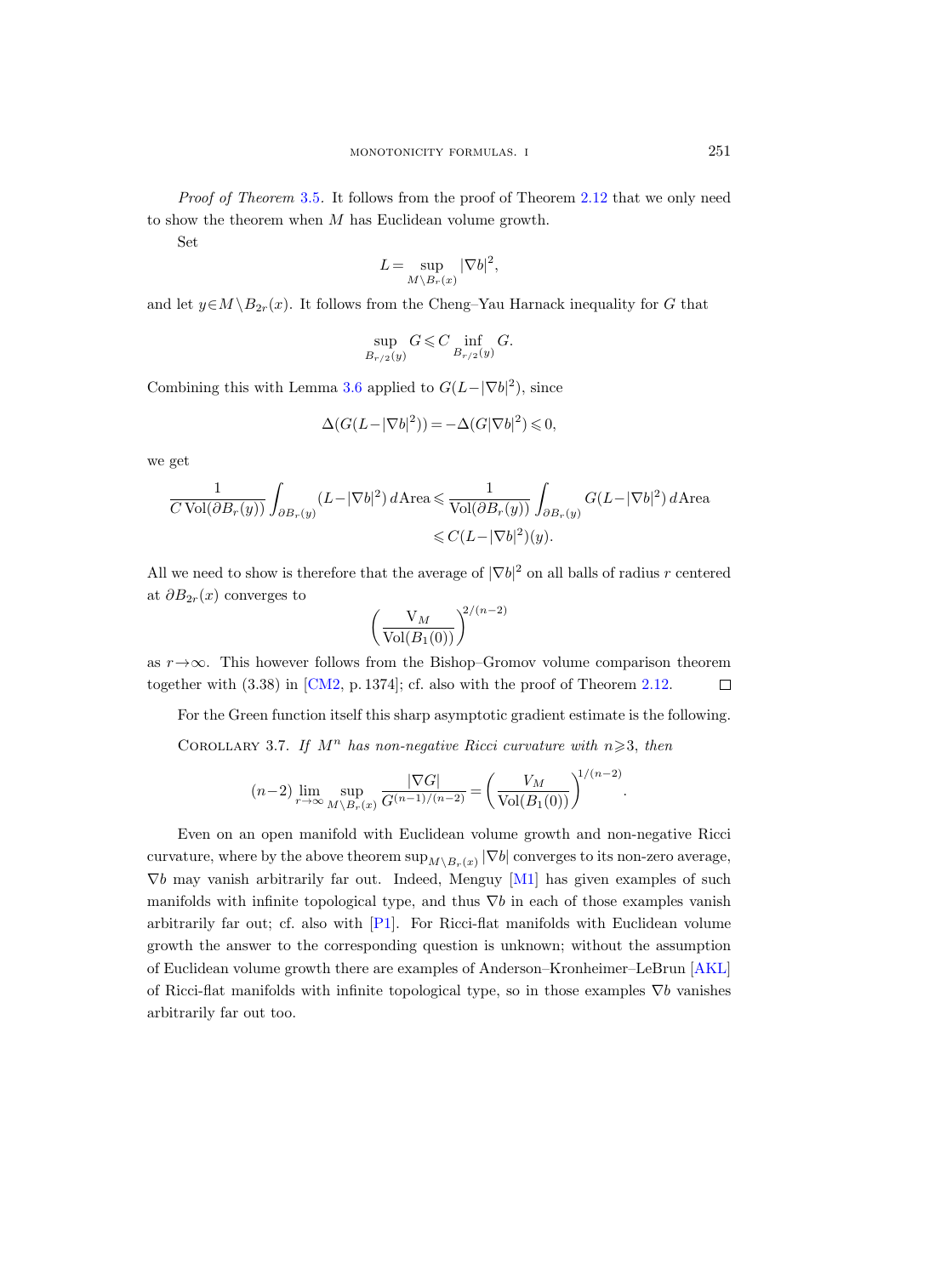## 4. Distance to the space of cones and uniqueness

In this section we will relate the derivative of the monotone quantities from the previous section to the distance to the nearest cone. Using this, we get a uniqueness criteria for tangent cones.

## 4.1. Distance to the space of cones and a uniqueness criteria

Recall that a metric cone  $C(Y)$  over a metric space  $(Y, d_Y)$  is the metric completion of the set  $(0, \infty) \times Y$  with the metric

$$
d_{C(Y)}^{2}((r_{1}, y_{1}), (r_{2}, y_{2})) = r_{1}^{2} + r_{2}^{2} - 2r_{1}r_{2} \cos d_{Y}(y_{1}, y_{2});
$$

see also  $[CC1, §1]$  $[CC1, §1]$ . When Y is itself a complete metric space taking the completion of  $(0, \infty) \times Y$  adds only one point to the space. This one point is usually referred to as the vertex of the cone. We will also sometimes write  $(0, \infty) \times_r Y$  for the metric cone.

We will next define a scale-invariant notion that measures how far the metric space on a given scale is from a cone.

Definition 4.1. (Scale-invariant distance to the space of cones) Suppose that  $(X, d_X)$ is a metric space and  $B_r(x)$  is a ball in X. Let  $\Theta_r(x) > 0$  be the infimum of all  $\Theta > 0$  such that

$$
d_{GH}(B_r(x), B_r(v)) < \Theta r,
$$

where  $B_r(v) \subset C(Y)$  and v is the vertex of the cone.

For the discussion that follows it is useful to keep the following example in mind.

Example 4.2. (von Koch curve) Let  $K_1$  be the union of two line segments of length 1 meeting at an angle of almost  $\pi$ . Replace each of the two line segments by a scaled down copy of  $K_1$  to get  $K_2$ . Repeat this process and denote the *i*th curve by  $K_i$ . The von Koch curve is the limit as  $i \rightarrow \infty$ .

The von Koch curve is an example of a set that is not bi-Lipschitz to a line yet for all  $r>0$  it satisfies

$$
\Theta_r < \varepsilon,
$$

with  $\varepsilon \rightarrow 0$  as the angle in  $K_1$  tends to  $\pi$ . Tangent cones for the von Koch curve are not unique. The von Koch curve is obviously a metric space with the metric induced from  $\mathbb{R}^2$ , however it is not a length space, as it is a curve with Hausdorff dimension  $>1$ .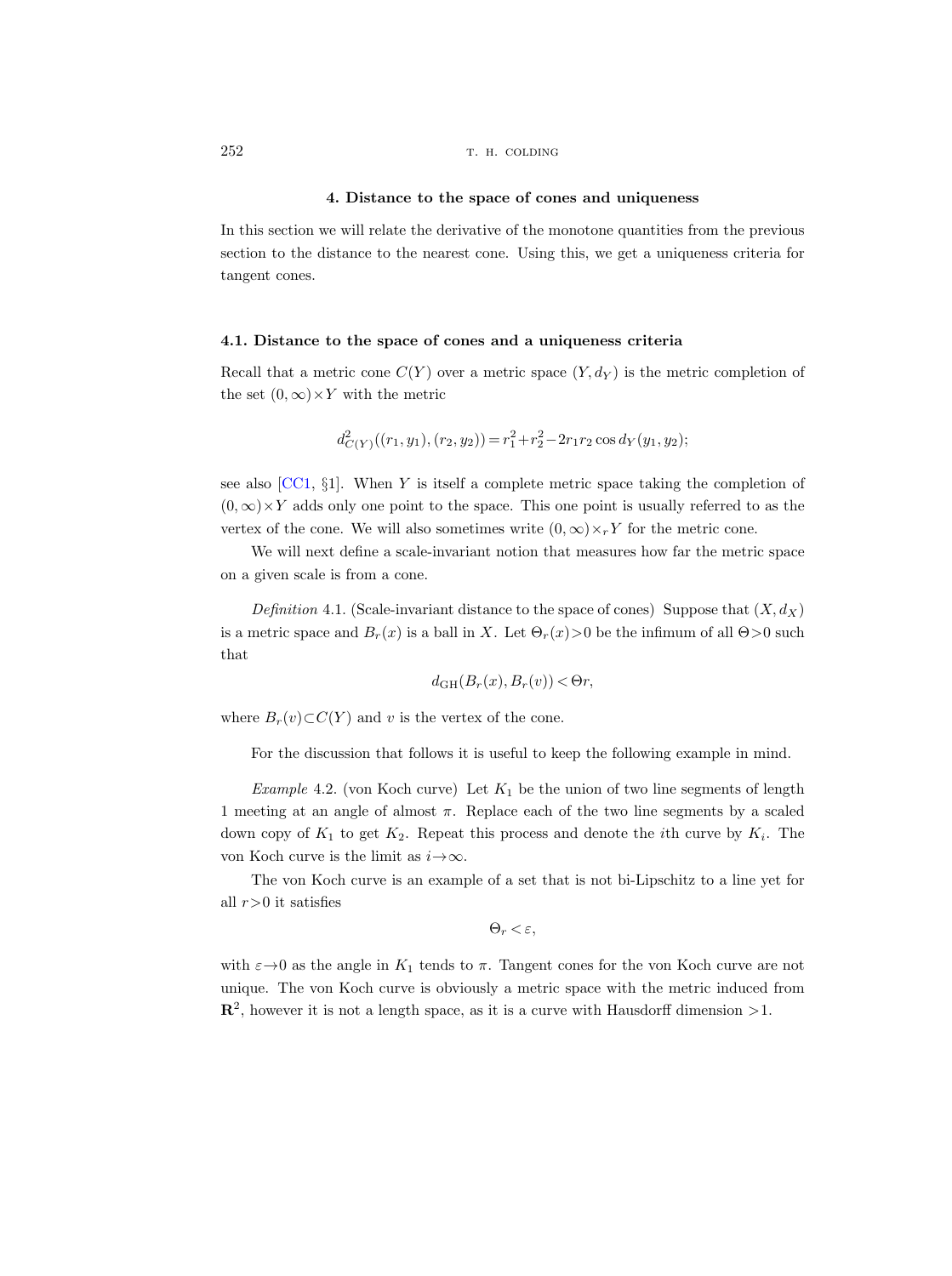### <span id="page-24-0"></span>4.2. Criteria for uniqueness

We have that the following integrability that implies uniqueness.

THEOREM 4.3. If  $\alpha > 1$  and

$$
\int_1^\infty \frac{\Theta_r^2}{r|\log r|^{-\alpha}}\,dr < \infty,
$$

then the tangent cone at infinity is unique. Likewise for tangent cones at a point.

Proof. By the Cauchy–Schwarz inequality and some elementary inequalities for sufficiently large  $R$ ,

$$
\bigg(\sum_{k=1}^{\infty} \Theta_{e^k}\bigg)^2 \leqslant \bigg(\sum_{k=1}^{\infty} \Theta_{e^k}^2 k^{\alpha}\bigg) \bigg(\sum_{k=1}^{\infty} k^{-\alpha}\bigg) \leqslant \int_R^{\infty} \frac{\Theta_r^2}{r |\log r|^{-\alpha}} \, dr \sum_{k=1}^{\infty} k^{-\alpha} < C^2 \varepsilon^2.
$$

Hence, by the triangle inequality,

$$
d_{GH}\left(\frac{1}{r}B_r(x), \frac{1}{er}B_{er}(x)\right) \leq \frac{1}{r}d_{GH}(B_r(x), B_r(v_{er})) + \frac{1}{er}d_{GH}(B_{er}(x), B_{er}(v_{er}))
$$
  

$$
\leq e\Theta_{er} + \Theta_{er} = (e+1)\Theta_{er}.
$$

Therefore if we set  $r_k = e^k$ , then

$$
d_{\mathrm{GH}}\left(\frac{1}{r_m}B_{r_m}(x),\frac{1}{r_1}B_{r_1}(x)\right) \leqslant \sum_{k=1}^{m-1} d_{\mathrm{GH}}\left(\frac{1}{r_k}B_{r_k}(x),\frac{1}{r_{k+1}}B_{r_{k+1}}(x)\right)
$$
  

$$
\leqslant (1+e) \sum_{k=1}^{\infty} \Theta_{r_{k+1}} \leqslant (1+e)C\varepsilon.
$$

Another closely related criterium for uniqueness is the following result.

THEOREM 4.4. If F is a non-negative function on  $[1,\infty)$  with  $-F'\geq F^{1+\alpha}$  for some  $\alpha$ >0 and  $-CF'(s) \geq \Theta_{e^s}^{2+2\varepsilon}$  for some constant C, where  $1/\alpha-1>2\varepsilon \geqslant 0$ , then the tangent cone at infinity is unique. Likewise for tangent cones at a point.

This theorem will be an immediate consequence of the next lemma, its corollary, and the triangle inequality; where the triangle inequality is applied as in the proof of Theorem 4.3.

LEMMA 4.5. If F is a non-negative function on  $[1,\infty)$  with  $-F'\geq F^{1+\alpha}$  for some  $\alpha$ >0, then, for  $1/\alpha - 1 > \beta \geq 0$ ,

$$
\int_0^\infty F'r^{1+\beta}\,dr > -\infty.
$$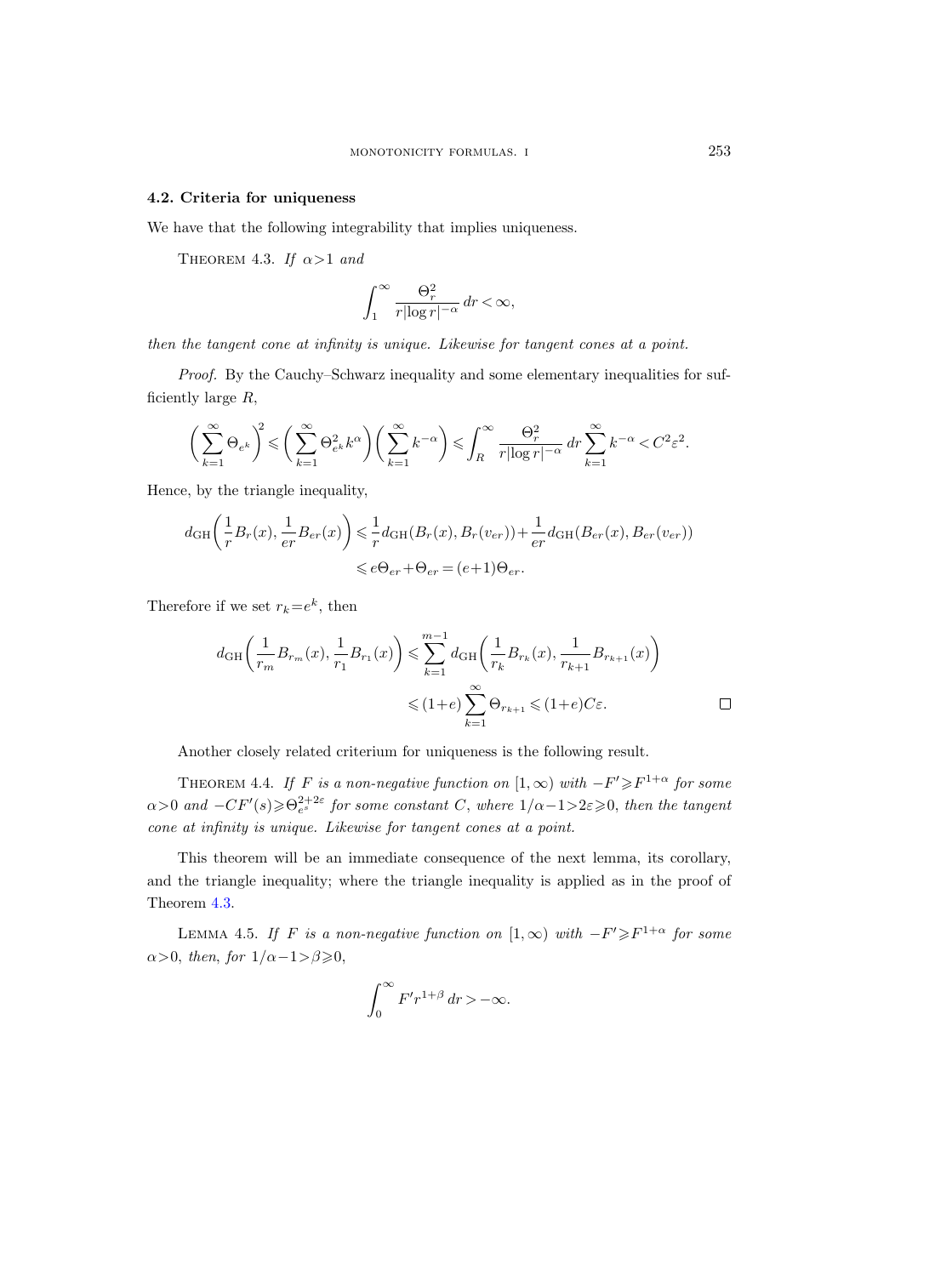Proof. From the assumption it follows that

$$
(F^{-\alpha})'\geqslant \alpha.
$$

Hence, for  $0 \le s \le t$ ,

$$
F^{-\alpha}(t) - F^{-\alpha}(s) \geqslant \alpha(t-s).
$$

Therefore,

$$
F(t) \leq (\alpha(t-s) + F^{-\alpha}(s))^{-1/\alpha} \leq (\alpha(t-s))^{-1/\alpha}.
$$

We can now bound the integral as

$$
-\int_{1}^{\infty} F'r^{1+\beta} dr = -\sum_{j=0}^{\infty} \int_{2^{j}}^{2^{j+1}} F'r^{1+\beta} dr
$$
  
\n
$$
\leq -\sum_{j=0}^{\infty} 2^{(j+1)(1+\beta)} \int_{2^{j}}^{2^{j+1}} F' dr
$$
  
\n
$$
\leq \sum_{j=0}^{\infty} 2^{(j+1)(1+\beta)} (F(2^{j}) - F(2^{j+1}))
$$
  
\n
$$
\leq \sum_{j=0}^{\infty} 2^{(j+1)(1+\beta)} F(2^{j})
$$
  
\n
$$
\leq \sum_{j=0}^{\infty} 2^{(j+1)(1+\beta)} (\alpha 2^{j})^{-1/\alpha}
$$
  
\n
$$
\leq \alpha^{-1/\alpha} 2^{1+\beta} \sum_{j=0}^{\infty} 2^{j(1+\beta-1/\alpha)}.
$$

The claim follows since this sum is finite when  $1/\alpha - 1 > \beta$ .

COROLLARY 4.6. If F and  $\beta$  are as in Lemma [4.5](#page-24-0) and  $\Theta$  is a non-negative function on  $[1,\infty)$  with  $-CF'(s) \geq \Theta_e^{2+2\varepsilon}$  for some constant C, where  $\beta \geq 2\varepsilon \geq 0$ , then

 $\Box$ 

$$
\int_{e}^{\infty} \frac{\Theta_r}{r} dr = \int_{1}^{\infty} \Theta_{e^s} ds < \infty.
$$

Proof. By the assumption and Lemma  $4.5$ ,

$$
\int_1^\infty \Theta_{e^s}^{2+2\varepsilon} s^{1+2\varepsilon} ds \leqslant -C \int_1^\infty F'(s) s^{1+\beta} ds < \infty.
$$

Combining this with the Cauchy–Schwarz inequality gives that

$$
\int_1^\infty \Theta_{e^s} ds \leqslant \left(\int_1^\infty \Theta_{e^s}^{2+2\varepsilon} s^{1+2\varepsilon} ds\right)^{1/2} \left(\int_1^\infty s^{-1-2\varepsilon} ds\right)^{1/2} < \infty. \qquad \qquad \Box
$$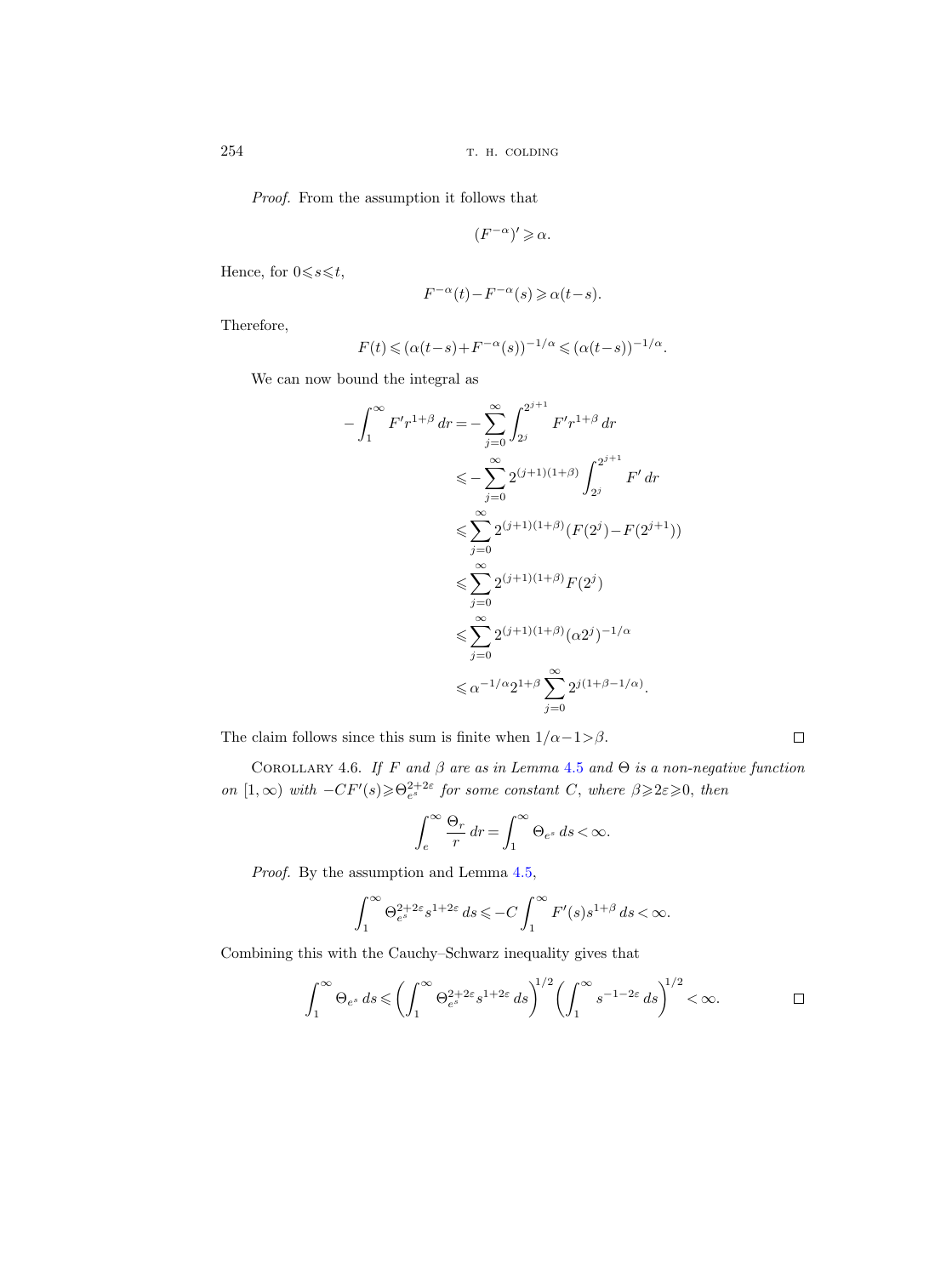#### <span id="page-26-0"></span>4.3. Bounding the distance to cones

The following way of bounding the distance to the space of cones will be crucial later on.

THEOREM 4.7. Given  $\varepsilon$  and  $V_m>0$ , there exist  $C(\varepsilon,n, V_m)>0$  and  $c=c(n, V_m)>1$ such that the following holds: Let M be an n-dimensional manifold with non-negative Ricci curvature and Euclidean volume growth. If  $V_M \geq V_m$  and  $b = G^{1/(2-n)}$ , where  $G =$  $G(x, \cdot)$  is the Green function and  $x \in M$  is fixed, then, for r sufficiently large,

$$
\Theta_{r/c}^{1+\varepsilon} \leqslant Cr^{-n} \int_{b\leqslant r} \left| \text{Hess}_{b^2} - \frac{\Delta b^2}{n} g \right| d\text{Vol}.
$$

The proof of this theorem uses [\[CC1\]](#page-33-0) and will be given in [\[CM4\]](#page-33-0).

COROLLARY 4.8. Given  $\varepsilon$  and  $V_m>0$ , there exist  $C(\varepsilon, n, V_m)>0$  and  $c=c(n, V_m)>0$ 1 such that the following holds: Let M be an n-dimensional manifold with non-negative Ricci curvature and Euclidean volume growth. If  $V_M \geq V_m$  and  $b = G^{1/(2-n)}$ , where  $G =$  $G(x, \cdot)$  is the Green function and  $x \in M$  is fixed, then, for r sufficiently large,

$$
\Theta_{r/c}^{2+2\varepsilon} \leqslant Cr^{-n} \int_{b\leqslant r} \left| \text{Hess}_{b^2} - \frac{\Delta b^2}{n} g \right|^2 d\text{Vol}.
$$

Proof. This follows from Theorem 4.7 by the Cauchy–Schwarz inequality.

Combining Theorem [2.4](#page-8-0) with Corollary 4.8 we get the following inequality (see [\[CM4\]](#page-33-0) for more details).

THEOREM 4.9. Given  $\varepsilon > 0$ , there are  $C = C(\varepsilon, n, V_M) > 0$  and  $c = c(n, V_m) > 1$  such that, for r sufficiently large,

$$
C(A-2(n-1)V)' \geq \frac{\Theta_{r/c}^{2+2\varepsilon}}{r}.
$$

Likewise from Theorem [2.8](#page-11-0) and Corollary 4.8, we get the following inequality (see [\[CM4\]](#page-33-0) for more details).

THEOREM 4.10. Given  $\varepsilon > 0$ , there are  $C = C(\varepsilon, n, V_M) > 0$  and  $c = c(n, V_m) > 1$  such that, for r sufficiently large,

$$
-C(r^{2-n}[A-\text{Vol}(\partial B_1(0))])' \ge r^{1-n} \int_0^r \frac{\Theta_{s/c}^{2+2\varepsilon}}{s} ds.
$$

#### 4.4. Uniqueness criteria revisited

By combining a number of the results above, we can now show the following uniqueness criteria for manifolds with non-negative Ricci curvature and Euclidean volume growth.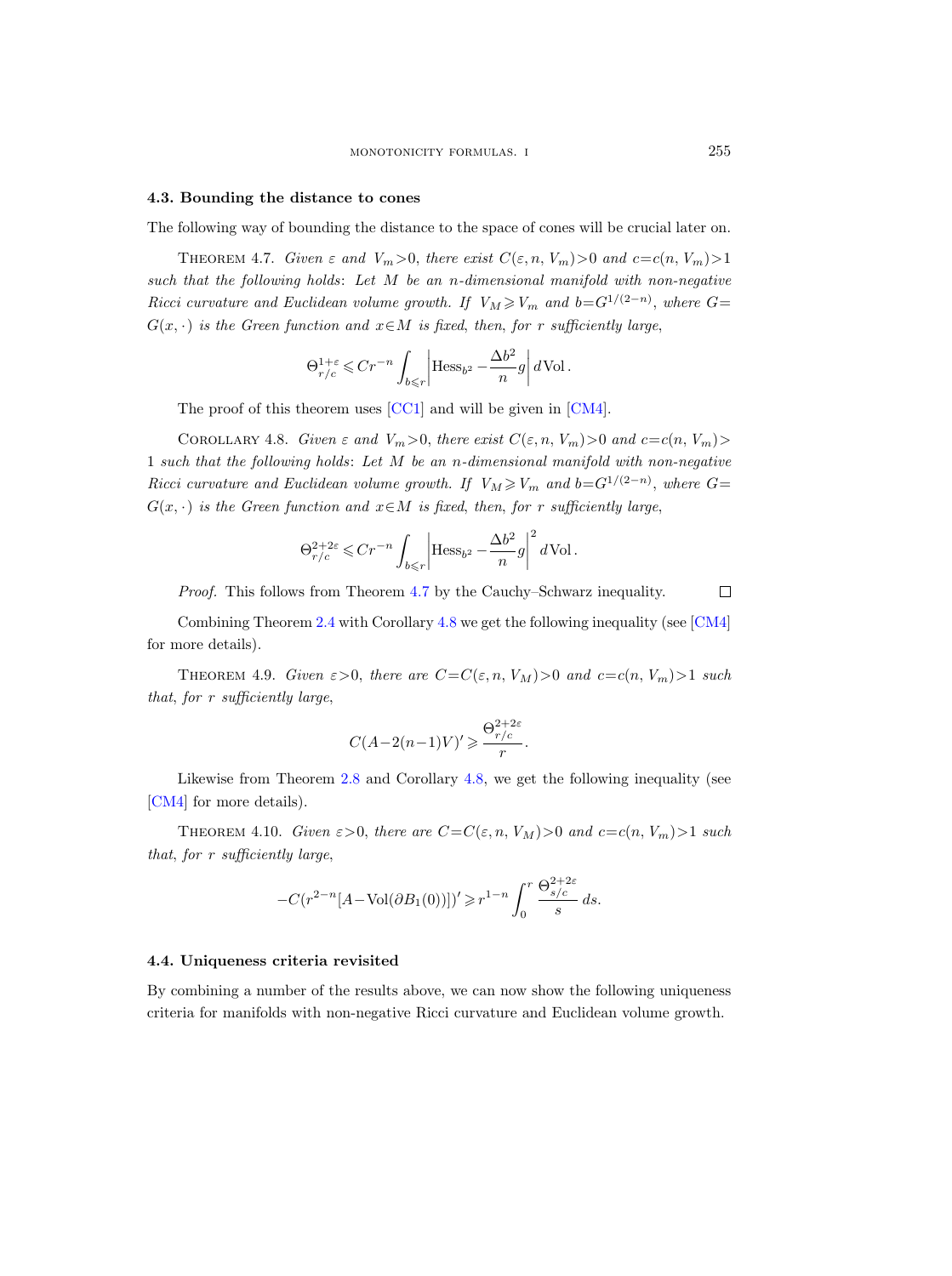Theorem 4.11. Let M be an n-dimensional manifold with non-negative Ricci curvature and Euclidean volume growth. If for constants  $\alpha > 0$ , K and all r sufficiently large

$$
2(n-1)V - A \ge K
$$
 and  $-r(2(n-1)V - A)' \ge (2(n-1)V - A - K)^{1+\alpha}$ ,

then the tangent cone at infinity of M is unique.

Proof. Set

$$
F_0(r) = 2(n-1)V(cr) - A(cr) - K
$$

and

$$
F(s) = F_0(e^s).
$$

Then  $F$  is non-negative,

$$
-F'(s) = -e^{s} F'_{0}(e^{s}) = ce^{s}(A - 2(n-1)V)'(e^{s}) \ge F^{1+\alpha}(s)
$$

and, by Theorem [4.9,](#page-26-0) for s sufficiently large,

$$
-CF'(s) = -Ce^{s}F'_{0}(e^{s}) = cCe^{s}(A - 2(n-1)V)'(ce^{s}) \geq \Theta_{e^{s}}^{2+2\varepsilon}.
$$

Uniqueness now follows from Theorem [4.4.](#page-24-0)

## 4.5. Dini conditions

The notion of a set being scale-invariantly close to a cone is parallel to the classical Reifenberg condition for n-dimensional subsets of some big Euclidean space. Here being close to a cone is replaced by the stronger condition of being close to an n-dimensional affine linear subset and Gromov–Hausdorff distance is replaced by Hausdorff distance; see  $[R]$  and  $[T]$ , and compare with  $[CC1,$  Appendix 1] where this is generalized to metric spaces. For locally compact Reifenberg sets that satisfies an additional Dini condition, which is very much in the spirit of the earlier discussion of this section, Toro has proven that they can be parameterized by maps with bi-Lipschitz constants close to 1.

The Dini condition of Toro  $[T]$  is the condition that, for all x,

$$
\int_0^1 \frac{\Theta_r^2}{r} \, dr \leqslant \varepsilon^2
$$

for some sufficiently small  $\varepsilon > 0$ . This can also be expressed as a condition of a sum of  $\Theta_r^2$  over dyadic small scales. Namely, as

$$
\sum \Theta_r^2 \leqslant \varepsilon^2
$$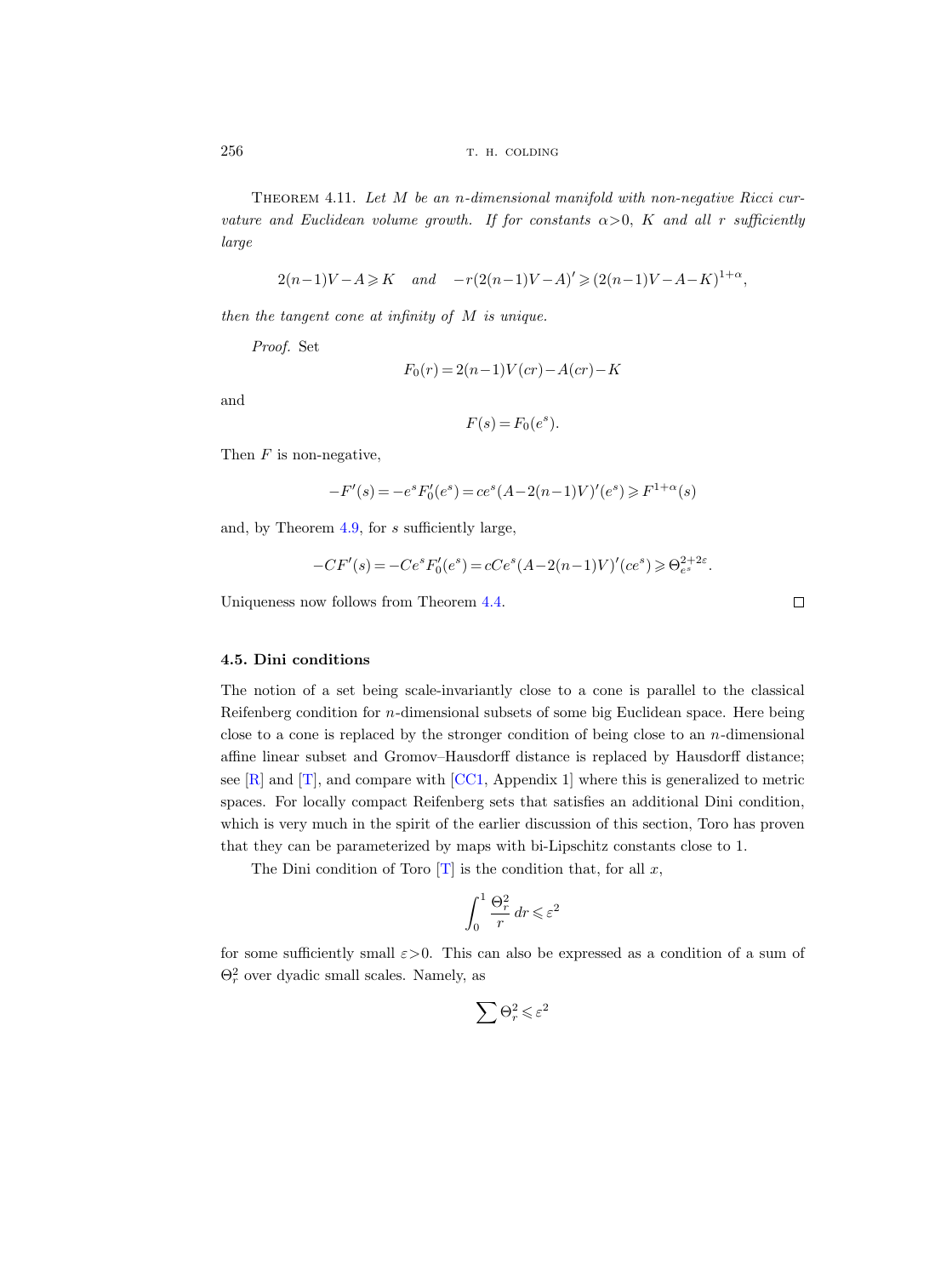<span id="page-28-0"></span>for a possibly different  $\varepsilon > 0$ .

Note that it follows from our results above that in our setting we have Dini conditions like those of Toro with a power slightly bigger than 2 and with our  $\Theta_r$ . However, without an additional rate of convergence, like that in Theorem [4.3,](#page-24-0) uniqueness of tangent cones does not hold; se [\[P2\]](#page-34-0), [\[CC1\]](#page-33-0) and [\[CN2\]](#page-33-0).

#### 5. Monotone quantities for heat flow

For completeness, and for the reader's convenience, we discuss in this section Perelman's  $\mathcal{F}_1$  and W-functionals in the present setting of manifolds with non-negative Ricci curvature. There are very few new things in this section and most of the results can be found in  $[P3]$ , or  $[N1]$ ,  $[N2]$ ,  $[N4]$  and  $[BL]$ ; however, the presentation we give emphasizes the parallels to the previous sections which is also the rational for including it.

# 5.1. The quantities

Let  $H(x, y, t)$  be the heat kernel on M. For x fixed set  $H_x(y, t) = H(x, y, t)$ .

We define a function  $S$  (the *Shannon entropy*, cf. [\[N1\]](#page-34-0), [\[N2\]](#page-34-0), [\[N4\]](#page-34-0)) by

$$
S = S_x(t) = -\int_M (\log H_x) H_x d\text{Vol} - \frac{n}{2} \log(4\pi t) - \frac{n}{2} = \int_M h H_x d\text{Vol} - \frac{n}{2} \log(4\pi t) - \frac{n}{2},
$$

where  $h = -\log H_x$ . The constant  $\frac{1}{2}n$  comes from the fact that

$$
\frac{n}{2} = \int_{\mathbf{R}^n} \frac{|y|^2}{4} e^{-|y|^2/4} \, dy = \int_{\mathbf{R}^n} \frac{|y|^2}{4t} e^{-|y|^2/4t} \, dy.
$$

Moreover, on Euclidean space, S vanishes. Observe also that on a smooth manifold

$$
\lim_{t \to 0} S(t) = 0.
$$
\n(5.1)

Before we introduce the next quantity (which is essentially Perelman's  $\mathcal{F}\text{-}$ functional, [\[P3\]](#page-34-0)) we will need to recall the parabolic gradient estimate. Namely, Li–Yau [\[LY\]](#page-33-0) showed that for any positive solution  $u$  to the heat equation on a manifold with non-negative Ricci curvature,

$$
-\Delta \log u = \frac{|\nabla u|^2}{u^2} - \frac{u_t}{u} \leqslant \frac{n}{2t}.
$$

Note that this quantity vanishes precisely on cones. Integrating the Li–Yau inequality yields

$$
F = F_x(t) = t \int_M (\Delta h) H_x d\text{Vol} - \frac{n}{2} = -t \int_M \langle \nabla h, \nabla H_x \rangle d\text{Vol} - \frac{n}{2}
$$

$$
= t \int_M |\nabla h|^2 H_x d\text{Vol} - \frac{n}{2} \leq 0.
$$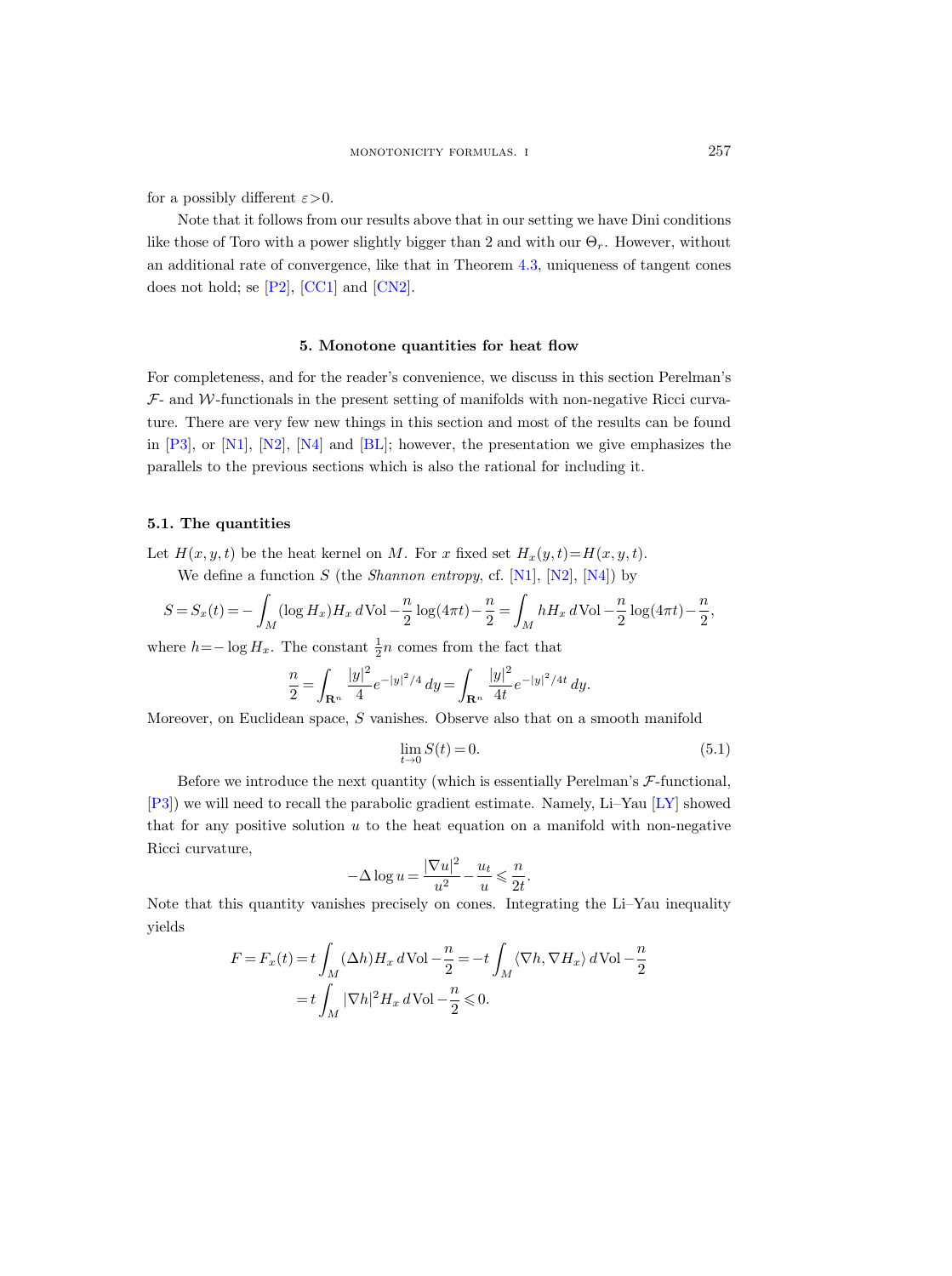We will see shortly that  $F = tS'$ . F is Perelman's F-functional adapted to the current setting; see  $[P3]$  and cf.  $[N1]$ ,  $[N2]$ ,  $[N4]$  and  $[BL]$ .

Observe that  $F$  vanishes on any cone with vertex  $x$ . This is not the case for  $S$ , instead the value of  $S$  depends on the volume growth. Note also that, when  $M$  is a smooth manifold, one has

$$
\lim_{t \to 0} F(t) = 0.
$$

Moreover, when  $M$  has non-negative Ricci curvature and Euclidean volume growth, then it follows easily from the cone structure at infinity, [\[CC1\]](#page-33-0), that

$$
\lim_{t \to \infty} F(t) = 0; \tag{5.2}
$$

cf. [\[N2\]](#page-34-0).

Perelman  $[P3]$  (see also [\[N1\]](#page-34-0), [\[N2\]](#page-34-0), [\[N4\]](#page-34-0) and [\[BL\]](#page-33-0)) defined a closely related Wfunctional by

$$
W(t) = W_x(t) = F(t) + S(t) = \int_M (t|\nabla f|^2 + f - n)H_x dVol.
$$

Here  $f = -\log H_x - \frac{1}{2}n\log(4\pi t)$ . Moreover, in [\[P3\]](#page-34-0) and [\[N1\]](#page-34-0), [\[N2\]](#page-34-0), [\[N4\]](#page-34-0), it is shown that

$$
\frac{d}{dt}W = -2t \int_M \left( \left| \text{Hess}_f - \frac{1}{2t} g \right|^2 + \text{Ric}(\nabla f, \nabla f) \right) H_x d\text{Vol}.
$$
\n(5.3)

# 5.2. Entropy calculations and monotonicity

We begin this section by showing that the derivative of  $S$  is given in terms of  $F$ . Once we have that, it follows immediately what the derivative of  $F$  is by the results of Perelman [\[P3\]](#page-34-0); cf. [\[N1\]](#page-34-0), [\[N2\]](#page-34-0), [\[N4\]](#page-34-0) and [\[BL\]](#page-33-0).

Lemma 5.1.

$$
F = tS'.
$$

Proof. A straightforward calculation yields

$$
S' = -\partial_t \int_M (\log H_x) H_x d\text{Vol} - \frac{n}{2t}
$$
  
=  $-\int_M \partial_t H_x d\text{Vol} - \int_M (\log H_x) \partial_t H_x d\text{Vol} - \frac{n}{2t}$   
=  $-\partial_t \int_M H_x d\text{Vol} - \int_M (\log H_x) \Delta H_x d\text{Vol} - \frac{n}{2t}$   
=  $\int_M \frac{|\nabla H_x|^2}{H_x} d\text{Vol} + \frac{n}{2t}$   
=  $\int_M |\nabla h|^2 H_x d\text{Vol} - \frac{n}{2t} = \frac{F}{t} \leq 0.$ 

<span id="page-29-0"></span>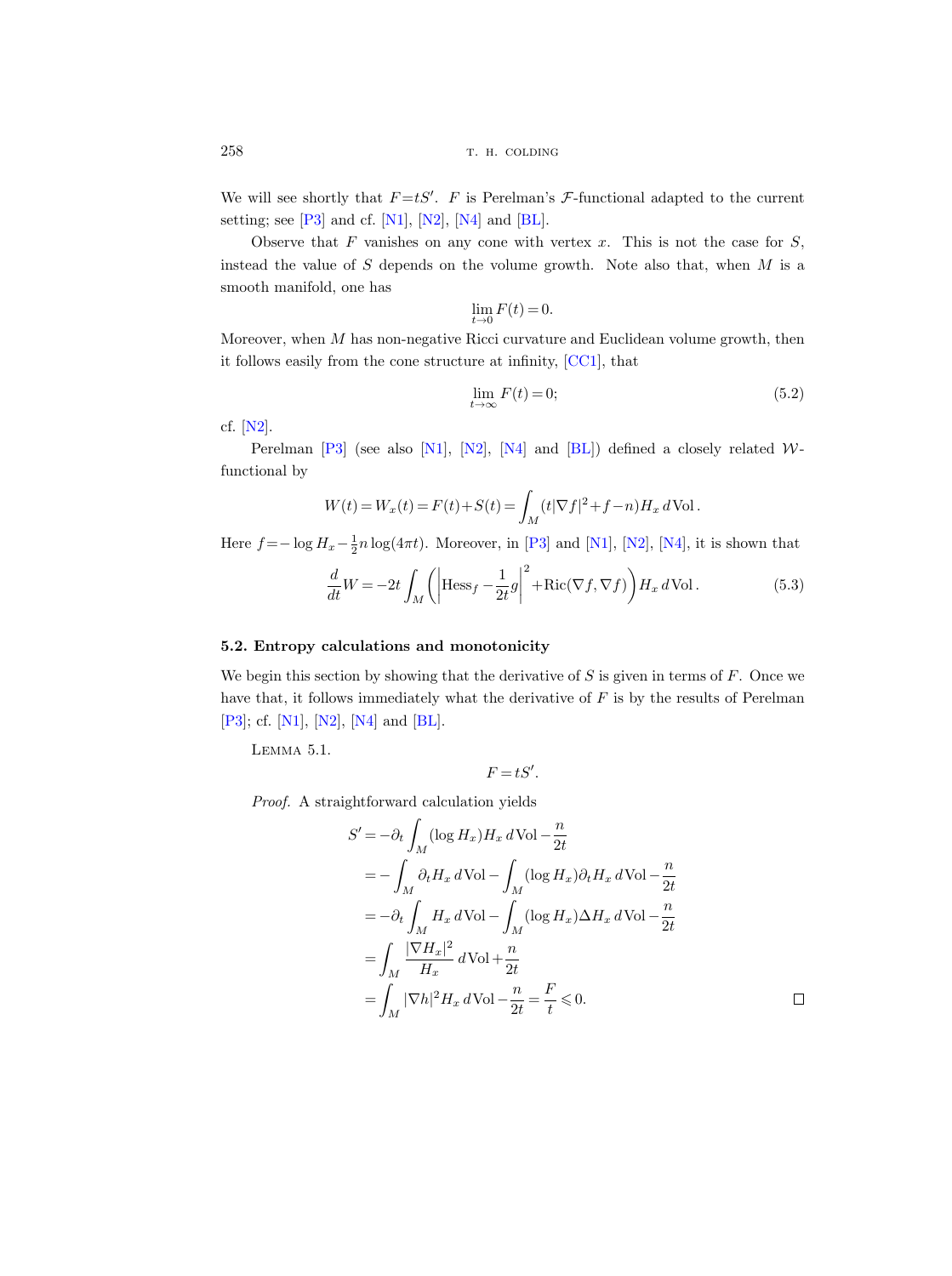Since  $W = F + S$ , we get the next lemma by combining [\(5.3\)](#page-29-0) and Lemma [5.1.](#page-29-0) Lemma 5.2.

$$
\partial_t(tF) = -2t^2 \int_M \left( \left| \text{Hess}_h - \frac{1}{2t} g \right|^2 + \text{Ric}(\nabla h, \nabla h) \right) H_x d\text{Vol}.
$$

Using the Cauchy–Schwarz inequality twice, we get the following result.

Corollary 5.3.

$$
-\partial_t(tF)\geqslant \frac{2}{n}F^2.
$$

Proof. By the Cauchy–Schwarz inequality,

$$
\frac{1}{n} \left(\Delta h - \frac{n}{2t}\right)^2 \leq \left|\text{Hess}_h - \frac{1}{2t}g\right|^2.
$$

Applying the Cauchy–Schwarz inequality one more time yields

$$
-\partial_t(tF) = 2t^2 \int_M \left( \left| \text{Hess}_h - \frac{1}{2t} g \right|^2 + \text{Ric}(\nabla h, \nabla h) \right) H_x d\text{Vol} \n\geq 2t^2 \int_M \left| \text{Hess}_h - \frac{1}{2t} g \right|^2 H_x d\text{Vol} \geq \frac{2}{n} t^2 \left( \int_M \Delta h d\text{Vol} - \frac{n}{2t} \right)^2 H_x = \frac{2}{n} F^2. \quad \Box
$$

For completeness we include the calculation that yields Lemma 5.2 and thus also  $(5.3).$  $(5.3).$ 

Proof of Lemma 5.2. Let u be a positive solution to the heat equation and set

$$
h = -\log u.
$$

Then

$$
(\partial_t - \Delta)h = -|\nabla h|^2 \tag{5.4}
$$

and

$$
(\partial_t - \Delta)\Delta h = \Delta(\partial_t - \Delta)h = -\Delta|\nabla h|^2.
$$

By (5.4),  $(\partial_t - \Delta)h = -|\nabla h|^2$ . Combining this with the Bochner formula yields

$$
\frac{1}{2}(\partial_t - \Delta)|\nabla h|^2 = \langle \nabla \partial_t h, \nabla h \rangle - \frac{1}{2}\Delta |\nabla h|^2
$$
  
=\langle \nabla(\partial\_t - \Delta)h, \nabla h \rangle - |\text{Hess}\_h|^2 - \text{Ric}(\nabla h, \nabla h)   
= -\langle \nabla h, \nabla |\nabla h|^2 \rangle - |\text{Hess}\_h|^2 - \text{Ric}(\nabla h, \nabla h).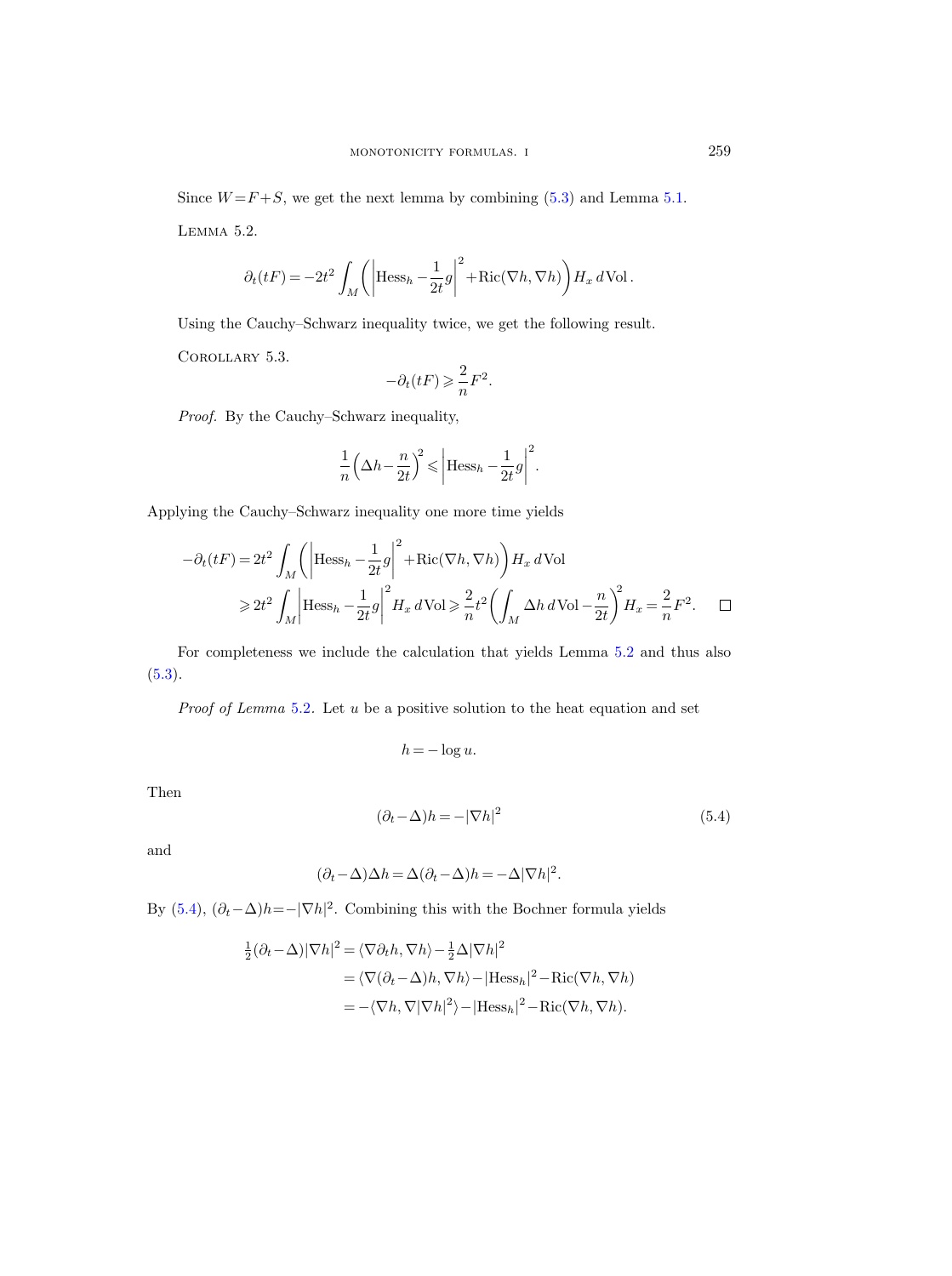Thus, since  $(\partial_t - \Delta)u = 0$  and  $u\nabla h = -\nabla u$ , the product rule gives

$$
\frac{1}{2}(\partial_t - \Delta)(u|\nabla h|^2) = \langle \nabla u, \nabla |\nabla h|^2 \rangle - u|\text{Hess}_h|^2 - u \text{Ric}(\nabla h, \nabla h) - \langle \nabla u, \nabla |\nabla h|^2 \rangle
$$
\n
$$
= -u|\text{Hess}_h|^2 - u \text{Ric}(\nabla h, \nabla h).
$$
\n(5.5)

Differentiating and using Stokes' theorem to get that  $\int_M \Delta(u|\nabla h|^2) d\text{Vol}=0$  gives

$$
\partial_t \int_M |\nabla h|^2 u \, d\text{Vol} = \int_M (\partial_t - \Delta)(u|\nabla h|^2) \, d\text{Vol} = -2 \int_M u(|\text{Hess}_h|^2 + \text{Ric}(\nabla h, \nabla h)) \, d\text{Vol},
$$

where the last equality used (5.5). Rewriting we get

$$
\partial_t \int_M |\nabla h|^2 H_x d\text{Vol} = -2 \int_M H_x (|\text{Hess}_h|^2 + \text{Ric}(\nabla h, \nabla h)) d\text{Vol}
$$
  

$$
= -2 \int_M H_x \left( \left| \text{Hess}_h - \frac{1}{2t} g \right|^2 + \text{Ric}(\nabla h, \nabla h) \right) d\text{Vol}
$$
  

$$
+ \frac{2}{t} \int_M (\Delta h) H_x d\text{Vol} + \frac{n}{2t^2} \int_M H_x d\text{Vol}
$$
  

$$
= -2 \int_M H_x \left( \left| \text{Hess}_h - \frac{1}{2t} g \right|^2 + \text{Ric}(\nabla h, \nabla h) \right) d\text{Vol}
$$
  

$$
- \frac{2}{t} \int_M |\nabla h|^2 H_x d\text{Vol} + \frac{n}{2t^2}.
$$

Therefore

$$
\left(t^2 \int_M |\nabla h|^2 H_x d\text{Vol}\right)' = -2t^2 \int_M H_x \left(\left|\text{Hess}_h - \frac{1}{2t}g\right|^2 + \text{Ric}(\nabla h, \nabla h)\right) d\text{Vol} + \frac{n}{2},
$$

and the claim easily follows.

Using that the derivative of 
$$
S
$$
 is given in terms of  $F$ , we get the following result.

 $\Box$ 

COROLLARY 5.4. Set  $J(t)=tS(t)$ . Then

$$
J' = W \quad \text{and} \quad J'' = -2t \int_M \left( \left| \text{Hess}_f - \frac{1}{2t} g \right|^2 + \text{Ric}(\nabla f, \nabla f) \right) \! H.
$$

As noted earlier (see the discussion surrounding  $(5.1)$ ), it follows easily that for manifolds with non-negative Ricci curvature and Euclidean volume growth one has  $F(t) \rightarrow 0$ as  $t \rightarrow \infty$ . On the other hand, by the Li–Yau gradient estimate, the integrand in F is pointwise non-negative, and thus the sup of the integrand tends to its average at infinity. This easy fact for the heat kernel parallels the more complicated sharp asymptotic gradient estimate for the Green function in Theorem [3.5.](#page-21-0)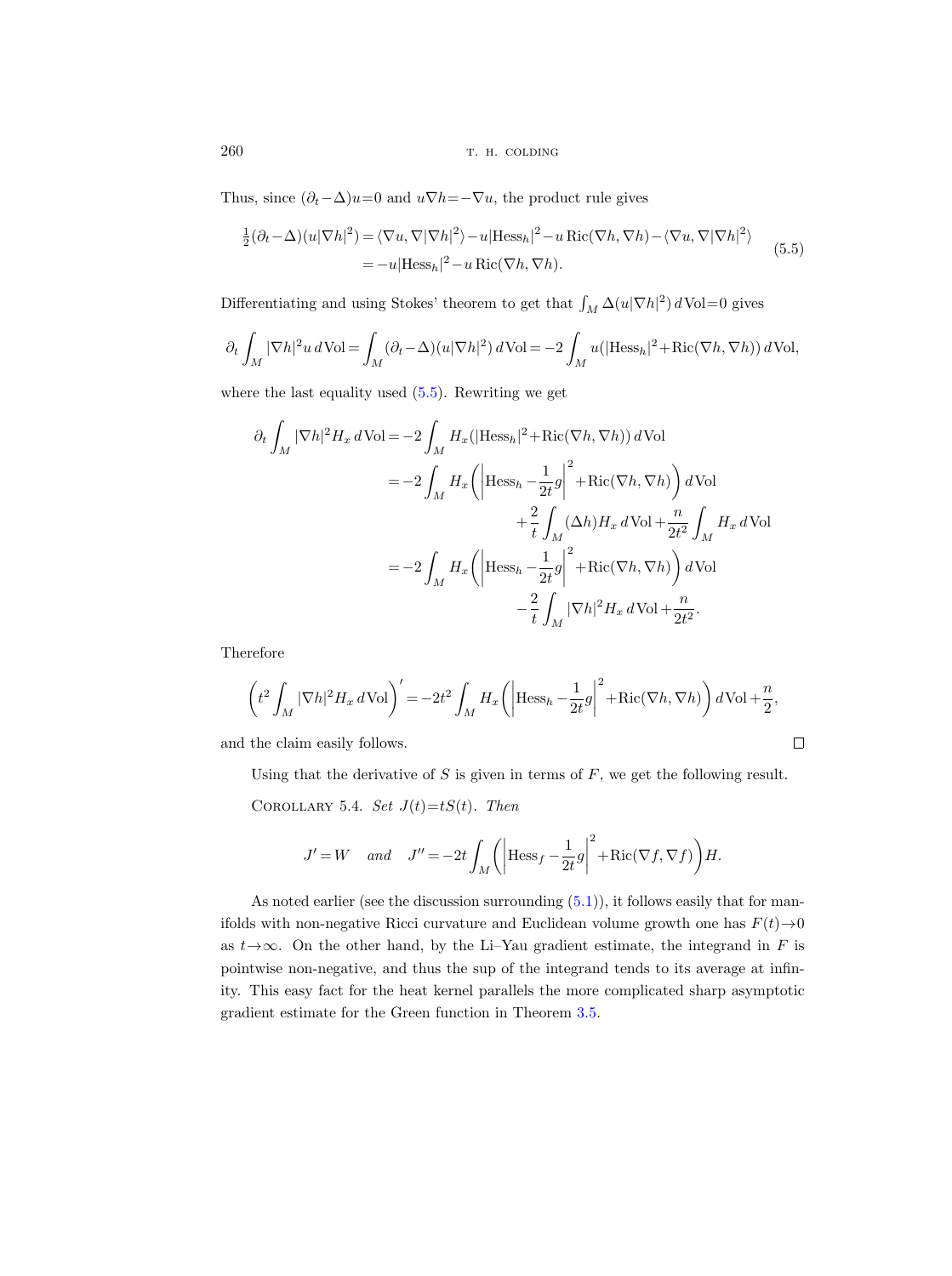# 6. Parabolic distances to cones

## 6.1. Weighted distances to cones

We can also define the weighted distance to the space of cones as follows.

Definition 6.1. (Weighted scale-invariant distance to the space of cones.) Suppose that M is a smooth manifold with non-negative Ricci curvature,  $x \in M$  and H is the heat kernel on M. The weighted scale-invariant distance to the space of cones is the function

$$
\mathcal{C}(t) = \mathcal{C}_x(t) = \int_M \Theta_{d_M(x,y)}(x) H(x,y,t) dy.
$$

Likewise, we define the weighted  $L^{\alpha}$  scale-invariant distance by

$$
\mathcal{C}_{\alpha}(t) = \mathcal{C}_{\alpha,x}(t) = \left(\int_M \Theta_{d_M(x,y)}^{\alpha}(x) H(x,y,t) \, dy\right)^{1/\alpha}.\tag{6.1}
$$

Note that, if M has Euclidean volume growth, then by  $[LY]$  and  $[LTW]$ , there exists a constant  $C(n, V_M)$ >0 such that

$$
\Theta_{\sqrt{t}}\leqslant C\mathcal{C}(t).
$$

In fact, by the Cauchy–Schwarz inequality, for  $\alpha \geq 1$ ,

$$
\mathcal{C}(t) \leqslant \mathcal{C}_{\alpha}(t).
$$

## 6.2. Bounding the distance to cones

From Theorem [4.7](#page-26-0) we get the following result (see [\[CM4\]](#page-33-0) for more details).

THEOREM 6.2. Given  $\varepsilon > 0$ , there exist  $C = C(\varepsilon, n, V_M) > 0$  and  $c = c(n, V_m) > 1$  such that, if M is an n-dimensional manifold with non-negative Ricci curvature and

$$
h = -\log H,
$$

where  $H=H_x$  is the heat kernel and  $x \in M$  is fixed, then, for t sufficiently large,

$$
\mathcal{C}^2(t) \leqslant C t^2 \int_M \left| \text{Hess}_h - \frac{1}{2t} g \right|^2 H \, d\text{Vol}.
$$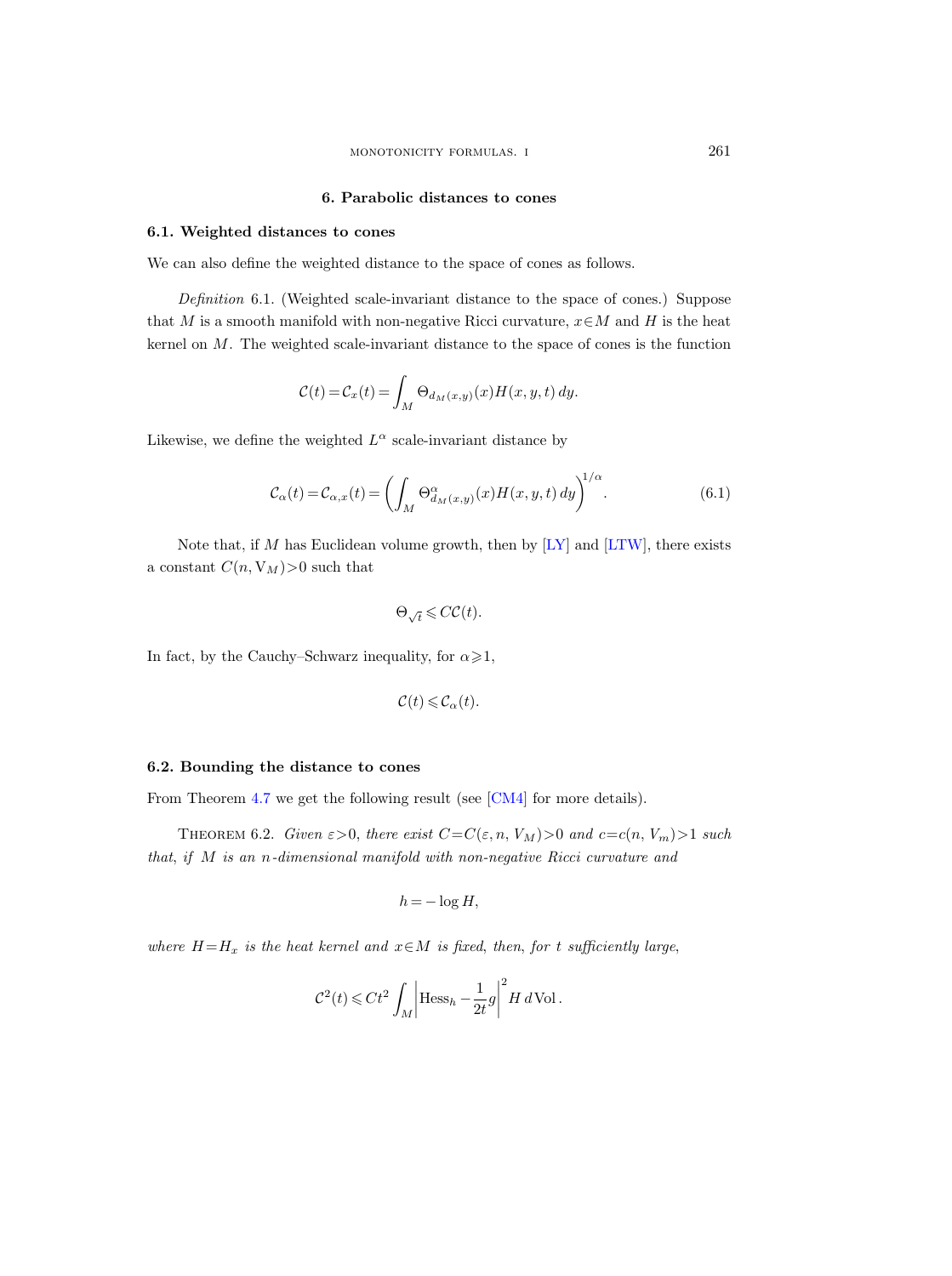#### References

- <span id="page-33-0"></span>[AKL] ANDERSON, M. T., KRONHEIMER, P. B. & LEBRUN, C., Complete Ricci-flat Kähler manifolds of infinite topological type. Comm. Math. Phys., 125 (1989), 637–642.
- [BL] BAKRY, D. & LEDOUX, M., A logarithmic Sobolev form of the Li–Yau parabolic inequality. Rev. Mat. Iberoam., 22 (2006), 683–702.
- [CC1] Cheeger, J. & Colding, T. H., Lower bounds on Ricci curvature and the almost rigidity of warped products. Ann. of Math., 144 (1996), 189–237.
- $[CC2]$  On the structure of spaces with Ricci curvature bounded below. I. J. Differential Geom., 46 (1997), 406–480.
- [CCM] CHEEGER, J., COLDING, T. H. & MINICOZZI, W. P., II, Linear growth harmonic functions on complete manifolds with nonnegative Ricci curvature. Geom. Funct. Anal., 5 (1995), 948–954.
- [CY] Cheng, S. Y. & Yau, S.-T., Differential equations on Riemannian manifolds and their geometric applications. Comm. Pure Appl. Math., 28 (1975), 333–354.
- [C1] COLDING, T. H., Shape of manifolds with positive Ricci curvature. Invent. Math., 124 (1996), 175–191.
- [C2] Large manifolds with positive Ricci curvature. Invent. Math., 124 (1996), 193–214.
- [C3] Ricci curvature and volume convergence. Ann. of Math., 145 (1997), 477-501.
- [CM1] COLDING, T. H. & MINICOZZI, W. P., II, Harmonic functions with polynomial growth. J. Differential Geom., 46 (1997), 1–77.
- $[CM2]$  Large scale behavior of kernels of Schrödinger operators. Amer. J. Math., 119 (1997), 1355–1398.
- [CM3] Monotonicity and its analytic and geometric implications. To appear in *Proc. Natl.* Acad. Sci. USA.
	- <http://www.pnas.org/content/early/2012/07/31/1203856109.full.pdf>.
- [CM4] On uniqueness of tangent cones of Einstein manifolds. Preprint, 2012. [arXiv:1206.4929 \[math.DG\]](http://arxiv.org/abs/1206.4929).
- [CN1] COLDING, T. H. & NABER, A., Sharp Hölder continuity of tangent cones for spaces with a lower Ricci curvature bound and applications. Ann. of Math., 176 (2012), 1173–1229.
- [CN2] Characterization of tangent cones of noncollapsed limits with lower Ricci bounds and applications. To appear in Geom. Funct. Anal.
- [GS] GILBARG, D. & SERRIN, J., On isolated singularities of solutions of second order elliptic differential equations. J. Anal. Math., 4 (1955/56), 309–340.
- [G] Gromov, M., Metric Structures for Riemannian and non-Riemannian Spaces. Modern Birkhäuser Classics. Birkhäuser, Boston, MA, 2007.
- [GLP] GROMOV, M., LAFONTAINE, J. & PANSU, P., Structures métriques pour les variétés riemanniennes. Nathan, Paris, 1981.
- [H] Huisken, G., Asymptotic behavior for singularities of the mean curvature flow. J. Differential Geom., 31 (1990), 285–299.
- [LTW] Li, P., Tam, L.-F. & Wang, J., Sharp bounds for the Green's function and the heat kernel. Math. Res. Lett., 4 (1997), 589–602.
- [LY] LI, P. & YAU, S.-T., On the parabolic kernel of the Schrödinger operator. Acta Math., 156 (1986), 153–201.
- [M1] Menguy, X., Noncollapsing examples with positive Ricci curvature and infinite topological type. Geom. Funct. Anal., 10 (2000), 600–627.
- $[M2]$  Examples of nonpolar limit spaces. Amer. J. Math., 122 (2000), 927–937